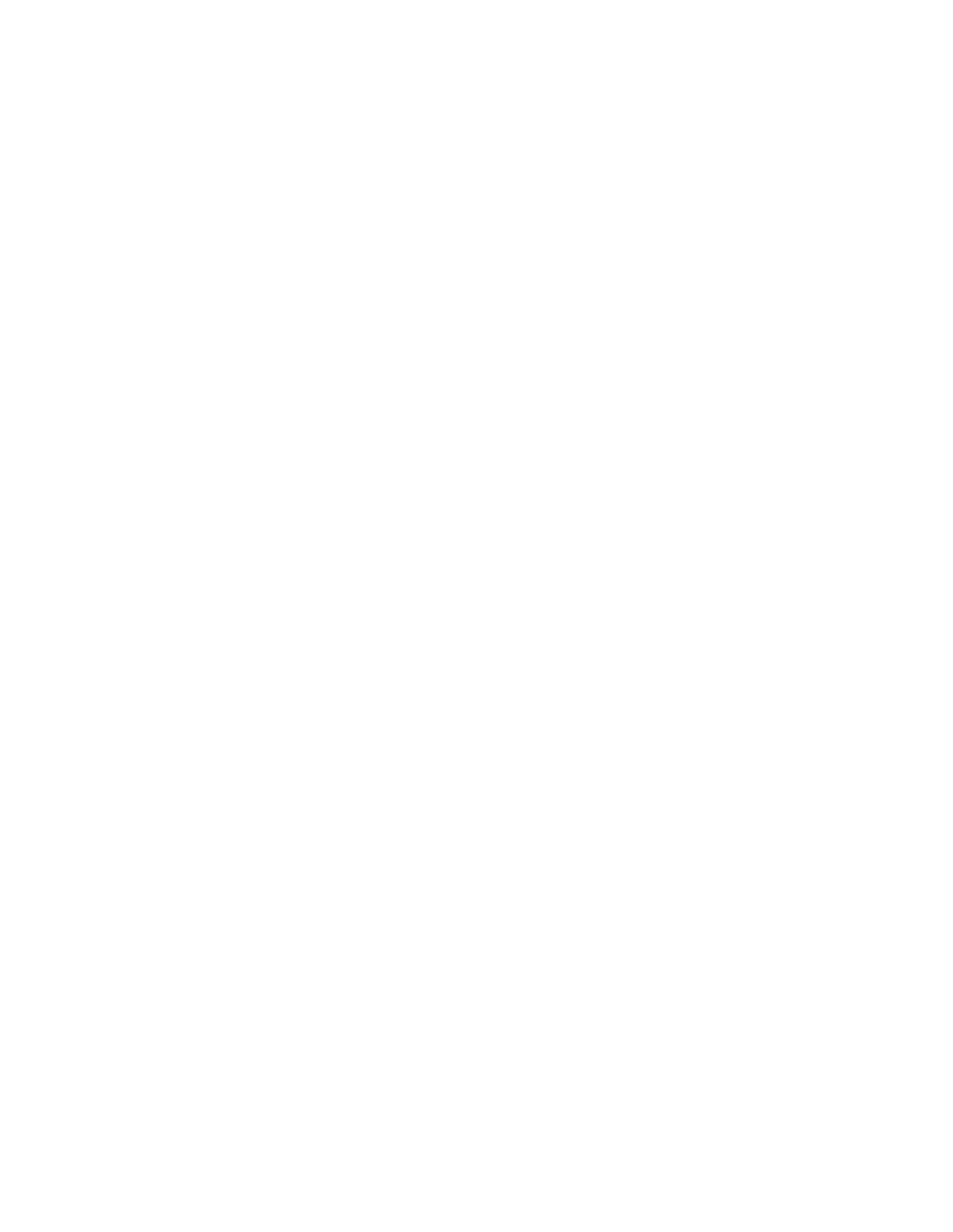# **TABLE OF CONTENTS**

# **Page**

|    |     |                                                                      | $\overline{c}$           |
|----|-----|----------------------------------------------------------------------|--------------------------|
|    |     |                                                                      | $\overline{2}$           |
|    |     |                                                                      | 3                        |
|    |     |                                                                      | $\overline{\mathcal{A}}$ |
| 2. |     |                                                                      | 5                        |
|    | 2.1 |                                                                      | 6                        |
|    | 2.2 |                                                                      | 8                        |
|    | 2.3 |                                                                      | 9                        |
|    | 2.4 | Protected Areas and Other Management Regimes for Population Recovery | 11                       |
|    | 2.5 |                                                                      | 13                       |
|    | 2.6 |                                                                      | 14                       |
|    | 2.7 |                                                                      | 16                       |
|    | 2.8 |                                                                      | 18                       |
|    | 2.9 |                                                                      | 20                       |
|    |     |                                                                      | 21                       |
|    |     |                                                                      | 23                       |
|    |     |                                                                      | 25                       |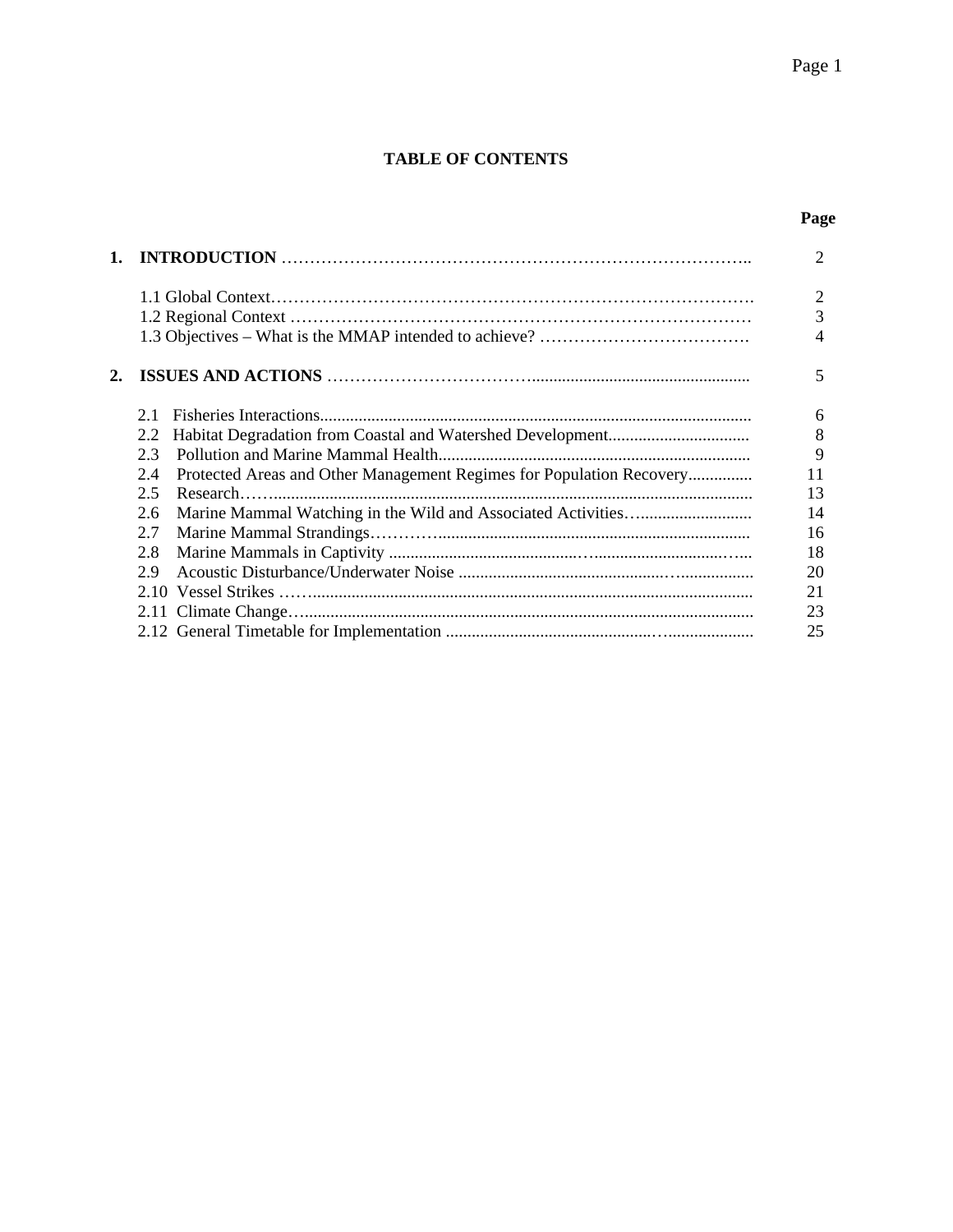# **1. INTRODUCTION**

- 1. The marine mammal fauna of the Wider Caribbean Region (WCR) is diverse, and marine mammals have significant ecological, aesthetic and economic value to the countries and territories of the region. Regional success in managing and conserving marine mammals will ultimately depend in the first instance on countries' commitment to build their internal capacities and to implement a regional concept by establishing conservation priorities, standards, and strategies for marine mammal conservation and education. The immediate goal of the MMAP is to assist participating governments in the region in their efforts to develop and improve marine mammal conservation policies and practices.
- 2. At least 32 species of marine mammals have been documented from the region—six species of baleen whales (Mysticeti), 24 species of toothed whales (Odontoceti), one sirenian (the West Indian manatee), and three pinnipeds (the Caribbean monk seal, the hooded seal, and the California sea lion) (See Appendix I). For many of these species, waters of the region serve as primary habitat for critical activities that include feeding, mating and calving. Although some species have been studied extensively elsewhere, data are scarce concerning the biology, life history, distribution and behavior of most cetacean (whale and dolphin) and manatee populations in the Caribbean Sea and Gulf of Mexico are scarce. The WCR is the one of only two regions in the world to have experienced the extinction of a marine mammal species (the Caribbean monk seal) in the past 250 years.

# **1.1 GLOBAL CONTEXT**

- 3. Several species of marine mammals found in the Caribbean Sea and the Gulf of Mexico are listed in Annex 1 to Article 64 of the United Nations Convention on the Law of the Sea (UNCLOS, 1982) and are also listed as endangered or vulnerable in the Annexes of multilateral agreements, including UNEP's Specially Protected Areas and Wildlife Protocol (SPAW, 1990), the Convention on International Trade in Endangered Species of Flora and Fauna (CITES, 1973), the Convention on the Conservation of Migratory Species of Wild Animals (CMS, 1979, also known as the Bonn Convention) and the International Convention for the Regulation of Whaling (ICRW, 1946).
- 4. Under Article 65 of UNCLOS, States are to "co-operate with a view to the conservation of marine mammals and in the case of cetaceans shall in particular work through the appropriate international organizations for their conservation, management and study." Article 194(5) states that "measures must be taken to protect and preserve rare or fragile ecosystems as well as the habitat of depleted, threatened or endangered species" Article 244(2) encourages States to "actively promote the flow of scientific data and information and the transfer of knowledge resulting from marine scientific research." CITES lists all of the baleen whales, the sperm whale, the tucuxi and the West Indian manatee in Appendix I as species in danger of extinction that are or may be threatened by trade. Most other small cetaceans that occur in the WCR are in Appendix II, as species that may become threatened with extinction unless trade is regulated.
- 5. The CMS lists all great whales except for the Bryde's whale on Appendix I as "endangered" and most small cetaceans on Appendix II, which means that their conservation would benefit significantly from international cooperation. The CMS provides a mechanism for the development of legally binding regional agreements on marine mammals.
- 6. Currently, the Schedule of the International Whaling Commission (IWC), the body created to implement the ICRW, treats the baleen whales and the sperm whale as protected species. Some members do not recognize the IWC's competence over small cetaceans. However, the IWC Scientific Committee's Subcommittee on Small Cetaceans reviews the status of populations and strategies for addressing specific conservation problems facing them.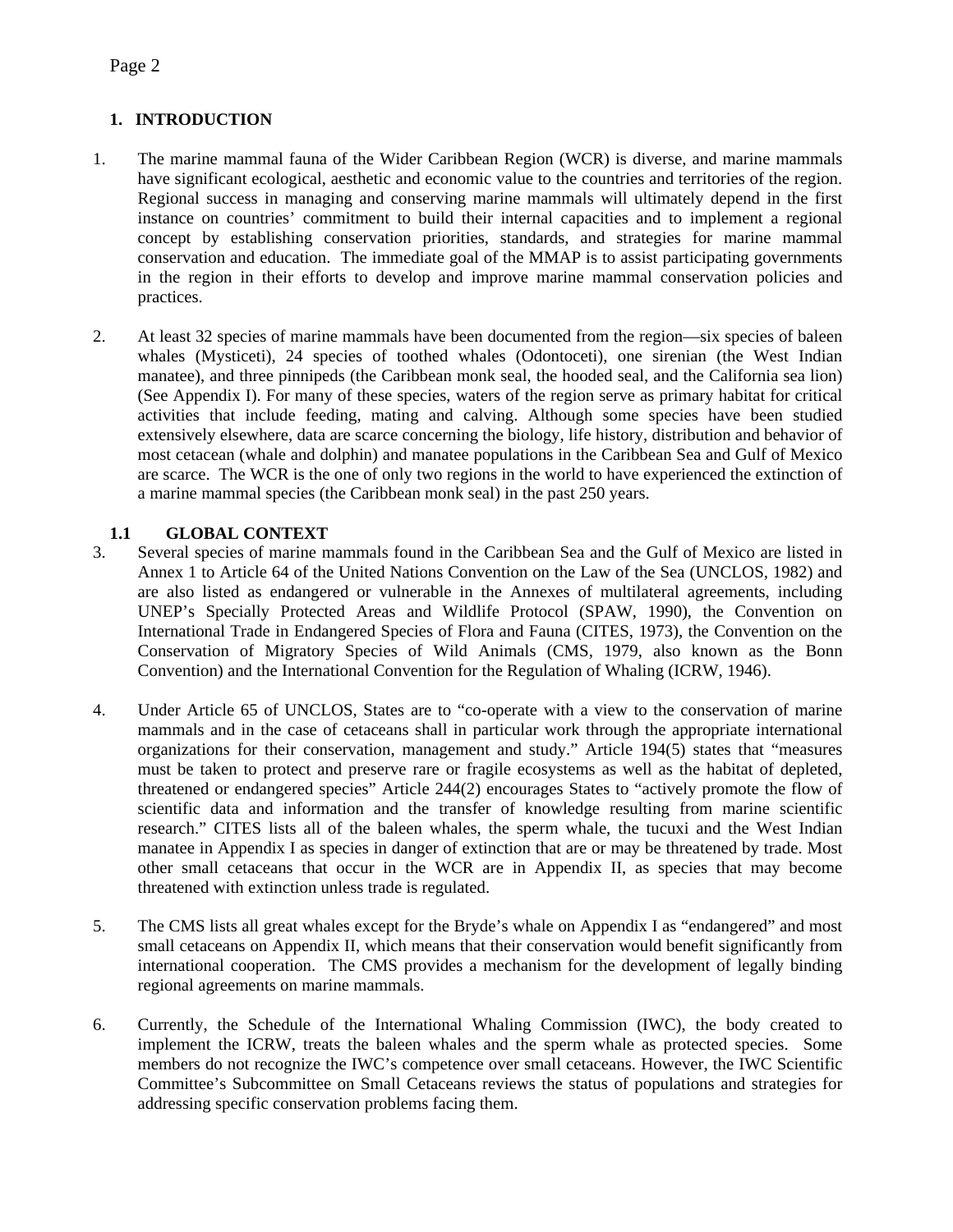- 7. The large, commercially important baleen whales, the sperm whale, the West Indian manatee and some species and populations of small cetaceans are included in the IUCN's Red List of Threatened Animals (where "Threatened" includes Critically Endangered, Endangered, and Vulnerable species). Humpback and sperm whales are listed as Vulnerable whereas the Bryde's whale is considered as Data Deficient meaning that insufficient information exists to assess its risk of extinction (owing in part to taxonomic difficulties e.g. there are at least two species of Bryde's whales). The West Indian manatee occurs only in the Caribbean range states included in the SPAW Protocol; thus, with the extinction of the Caribbean monk seal, the West Indian manatee is the only endemic Caribbean marine mammal.
- 8. Many Caribbean nations are Parties to the Convention on Biological Diversity (CBD/Rio Convention), a Convention inspired by the world community's growing commitment to sustainable development. Although not specifically referring to marine mammals, the CBD identifies the sustainable use of marine and coastal living resources as one of its thematic areas of action. This agreement encourages regional and/or international cooperation in conserving and managing species and habitats, monitoring populations and fostering public awareness.
- 9. Finally, the Global Plan of Action for the Conservation, Management and Utilization of Marine Mammals, adopted in 1984 and subsequently endorsed by the UN General Assembly, calls for governments to implement programmes to maintain and conserve marine mammals and their associated marine biodiversity.

# **1.2****REGIONAL CONTEXT**

- 10. During the past two decades, awareness of marine mammals and their habitats in the Caribbean Sea and the Gulf of Mexico has increased. The Specially Protected Areas and Wildlife (SPAW) Protocol, born out of the Convention for the Protection and Development of the Marine Environment of the Wider Caribbean Region (Cartagena Convention), came into force in 2000 and is now the only regional biodiversity agreement for the advancement of the conservation and protection of the marine environment in the Wider Caribbean Region.
- 11. Articles 11 and 21 of the SPAW Protocol call for the development and implementation of programmes for protected species, as well as guidelines and criteria for the management of protected species, including migratory species. Article 14 recognizes traditional use to satisfy cultural and subsistence needs. Annex II of the SPAW Protocol lists all species of marine mammals of the Wider Caribbean Region as threatened and endangered. In this context, governments have agreed on the need to develop a regional management plan for the conservation of marine mammals, through Decisions IV (2) and 2 of the First and Second Meetings of the Contracting Parties to the SPAW Protocol (Havana, Cuba, 27-29 September 2001 and Montego Bay, Jamaica, 6 May 2002, respectively); Decision 1 of the Tenth Intergovernmental Meeting on the Action Plan for the Caribbean Environment Programme and Seventh Meeting of the Contracting Parties to the Cartagena Convention, 7-11 May 2002; and the results of the informal consultation summarized by the Regional Activity Centre for SPAW (SPAW/RAC) in UNEP(DEC)/CAR WG.25/CRP.2 and presented to the Second Meeting of the Scientific and Technical Advisory Committee (STAC 2) in Curaçao in 2003 (Appendix II).
- 12. In this process, governments of the region have reviewed and considered the following information documents which outline the status of marine mammal conservation in the region, propose priorities for action, and form the basis of the proposed activities in the MMAP. They are available from the UNEP website at: http://www.cep.unep.org/pubs/meetingreports/MMAP/mmap.php*.*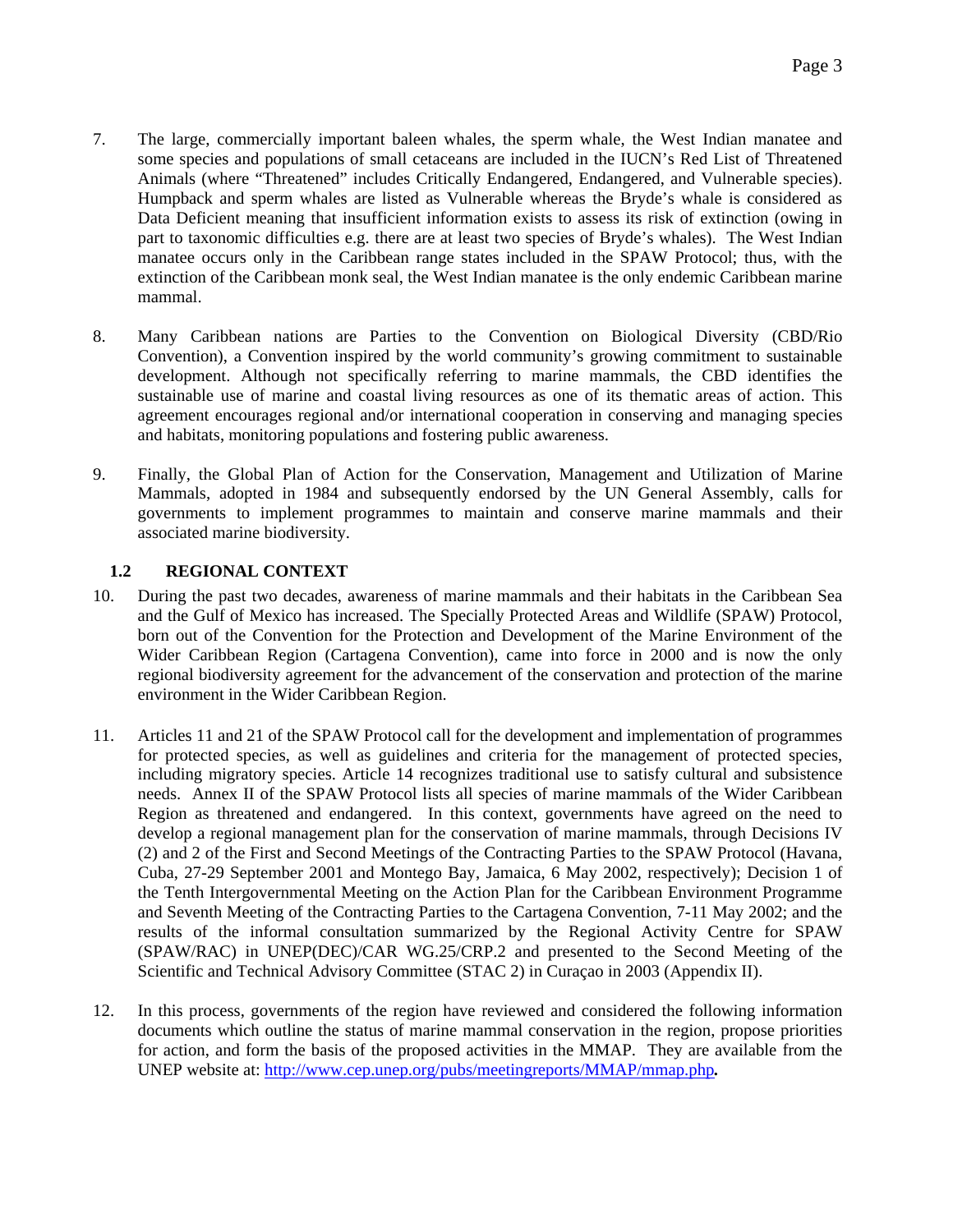- Elements for the development of a Marine Mammal Action Plan for the Wider Caribbean: A Review of Marine Mammal Distribution {UNEP (DEC)/CAR IG.20/INF.3}
- Marine Mammals of the Wider Caribbean Region: A Review of their Conservation Status {UNEP(WATER)/CAR WG.22/INF.7}
- Regional Management Plan for the West Indian Manatee, Trichechus manatus. CEP Technical Report No. 35. 1995 and
- Action Plans and relevant materials from other UNEP Regional Seas Programmes.

# **1.3 OBJECTIVES—WHAT IS THE MMAP INTENDED TO ACHIEVE?**

- 13. The immediate goal is to assist participating governments in the region in their efforts to develop and improve marine mammal conservation policies and practices. The Plan is intended to provide a framework for activities at the national level and regional or international co-operation, on the basis of respect for the sovereign rights of the participating governments. After SPAW Parties have adopted this Action Plan, individual countries may prioritize issues and threats through the development and implementation of their National Recovery Plans*.*
- 14. The MMAP consists of five target areas: increased scientific knowledge; enhanced public understanding; protective measures; policy development and improvement of law and its application. The long-term objectives are:
	- Conservation and recovery of all marine mammal species and populations, and protection of their habitats in the region (e.g. feeding, breeding, and calving grounds, movement corridors, etc.).
	- Establishment of regional cooperation programmes to increase scientific, technical, and educational exchange among relevant national, regional, and international organizations.
- 15. Although the SPAW Protocol gives a general mandate for the protection and management of marine mammals in the WCR, this MMAP focuses on the following two broad aims:
	- 1.3.1 Management of human interactions and use
		- Identify and assess all significant threats to marine mammals (in general and as species and populations);
		- Address and mitigate human-related threats to marine mammals and the viability of their populations and habitats;
		- Manage stranded marine mammals;
		- Manage the holding and taking of marine mammals; and,
		- Address risks and uncertainty when making decisions, and ensure that a precautionary approach is taken.

## 1.3.2 Species protection

- Improve understanding of the biology of all marine mammals, especially those that are threatened currently or that have been affected by past or present human activities;
- Maintain, and where appropriate, seek to restore, the distribution, abundance and diversity of marine mammals in the WCR;
- Protect habitats in the WCR that are "significant" to marine mammals; and,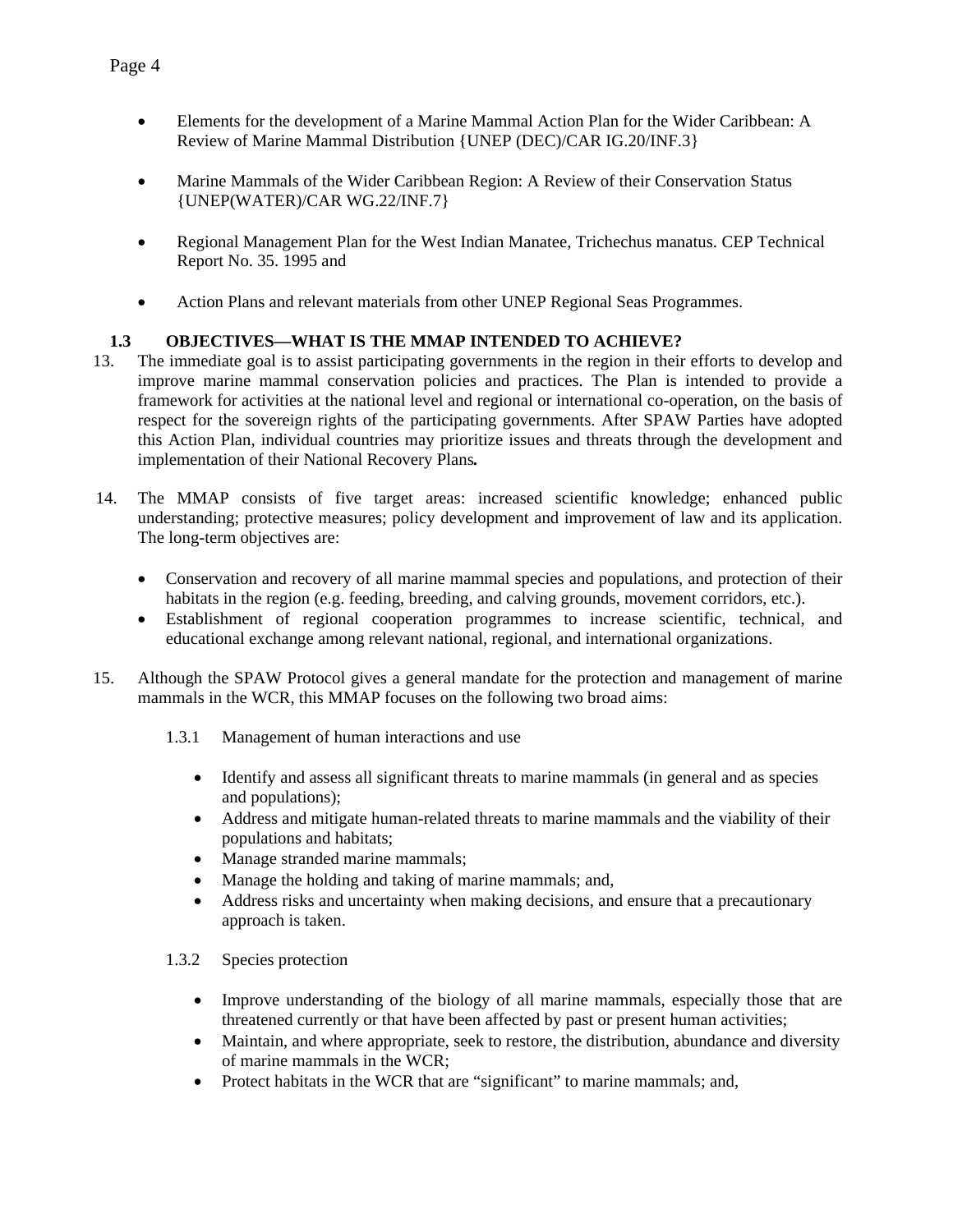- Seek to ensure that there are self-sustaining populations of all marine mammals throughout their natural range)
- 16. Although the above aims are closely linked, the first aim is an issues-led approach whereas the second is a species-led approach. To fulfill these aims, it is essential to have effective institutions (e.g. systems and administrative structures) in place, staffed by competent and trained managers and scientists, as well as systems for reporting information and monitoring progress toward the management goals (e.g. reporting and monitoring progress). In this context, adequate financial resources are necessary and this will pose a challenge that will require the cooperation and commitment of governments, relevant organizations and donors. As importantly, once human industries and activities become well established, it becomes difficult and expensive to develop, post hoc, appropriate regulations to prevent undue impacts to marine mammals (or other resources).
- 17. In light of the need to address a number of priority issues regarding marine mammal conservation in the WCR, the present document: MMAP Priority Actions: Five-Year Plan (MMAP-PA) identifies actions that should be executed within the next five years. With the adoption of the MMAP-PA by SPAW Parties, individual countries may prioritize issues and threats through the development and implementation of National Recovery Plans.
- 18. It was recognized that all actions within the framework of the MMAP-PA are to be implemented by those countries within the context of their national priorities and capabilities; as well as the available resources (human and financial) in the secretariat.

# **2. ISSUES AND ACTIONS**

19. Threats to marine mammals and marine ecosystems persist and new threats are emerging. Most marine mammals face multiple threats. Conservation measures that already are in force need to be evaluated and re-evaluated, and new approaches need to be developed to address threats that were unrecognized or non-existent until recently. Hence the MMAP should be considered as a dynamic and evolving process.

The issues addressed in the present document are arranged in their approximate order of priority for conservation action based on the:

- range and conservation status of the species that they affect and the level of impact they are thought to have
- numbers of animals affected
- need for active protection and management
- need for knowledge
- potential for improved protection and threat mitigation and
- abundance and distribution of marine mammal populations.
- 20. As more information is obtained and the status and vulnerability of the various species become better understood, the currently proposed general ranking of threats to marine mammals in the WCR may change. Also, countries may choose to address their own specific priority issues and species through the development and implementation of National Marine Mammal Action, Management or Recovery Plans.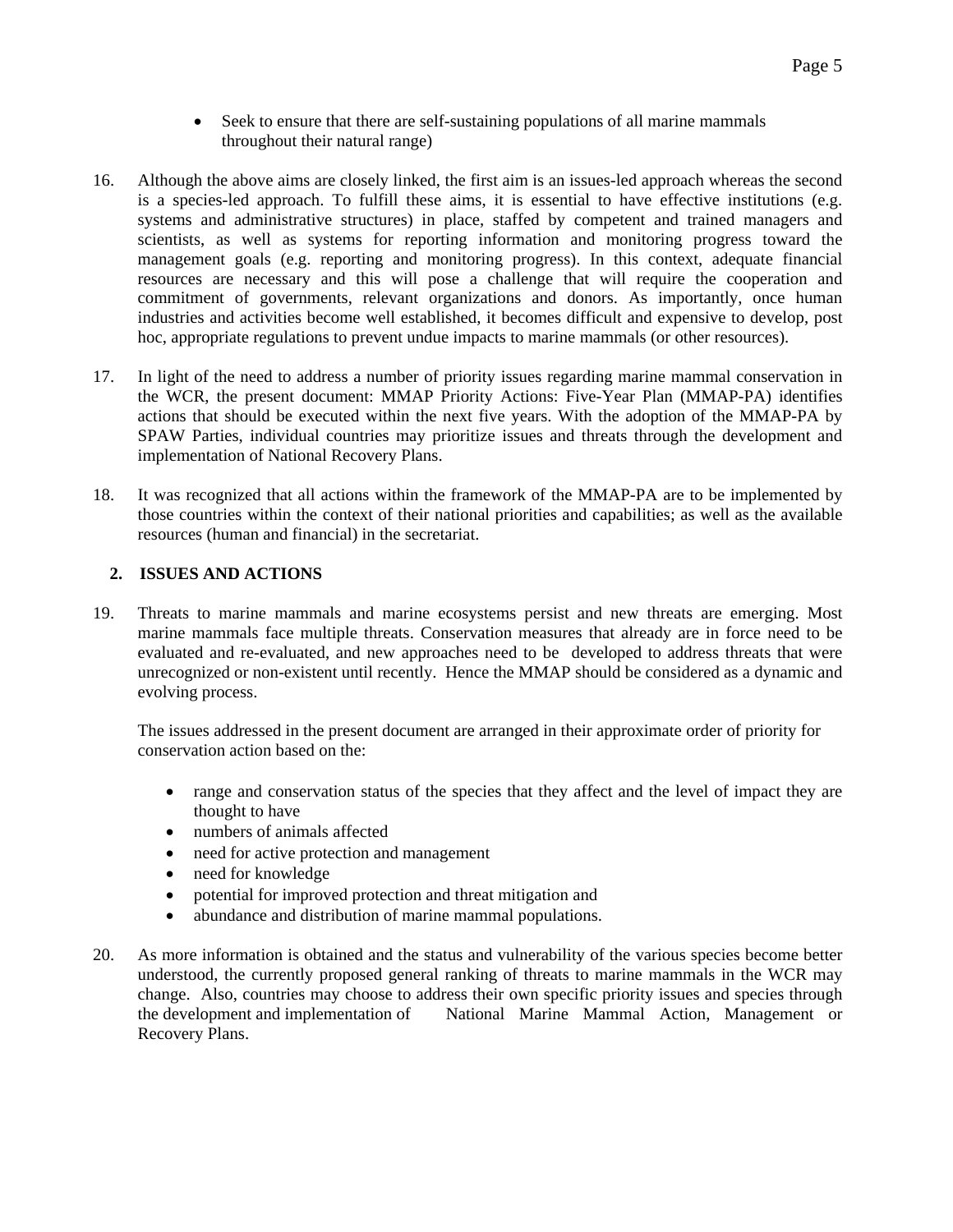# **2.1 FISHERIES INTERACTIONS**

- 21. The interaction between fisheries and marine mammals may result in:
	- Mortality or serious injury due, for example to incidental capture in nets or being hooked on lines;
	- Deliberate mortality or serious injuries in hunts that target marine mammals; and
	- Ecological effects from, for example, competition for food, displacement, or damage to habitat.

# Direct Interactions

- 22. The population-level significance of marine mammal mortality or injury due to incidental or accidental capture in gear intended to take other species (a type of capture called bycatch) generally is unknown in the WCR. Also, in some locations in the WCR, marine mammals are captured specifically as bait for artisanal fishing. An improved understanding of the magnitude and impact of bycatch is needed for fisheries in the WCR. Fundamental questions need to be addressed in relation to accidental bycatch:
	- How do marine mammals get caught in fishing gear?
	- Are particular species or demographic groups within species (e.g. females with calves) particularly vulnerable?
	- How can the magnitude of marine mammal bycatch in fisheries be estimated without onboard observer programmes?
	- What is the nature, distribution and magnitude of fishing effort in relation to the distribution of marine mammals in the region?
	- What types of gear, modifications or alternative fishing techniques can reduce bycatch while still allowing economically feasible fishing?
	- Which and how many types of marine mammals are used as bait?
	- What is the impact of this type of use on mamarine mammal populations in the WCR?
	- Why are marine mammals used as bait, where is this done, how are the marine mammals caught, and which are the species used (which species are caught using marine mammals?)
	- Which are the non-lethal alternatives for the use of marine mammals?

*Directed exploitation* – With the exception of the humpback whale fishery in Saint Vincent the directed cetacean fisheries in the WCR usually target small cetacean species and occasionally killer whales, pygmy, sperm and Bryde's whales. Manatees, in particular, are subjected to illegal, poorly documented hunting over much of their range.

## *Key Objectives*

**Improve Understanding:** To conduct and support scientific research on the magnitude and impacts of fishery interactions with marine mammals.

**Marine Mammal Population Assessment:** To monitor and assess the impact of fisheries-related mortality on marine mammal populations in the WCR.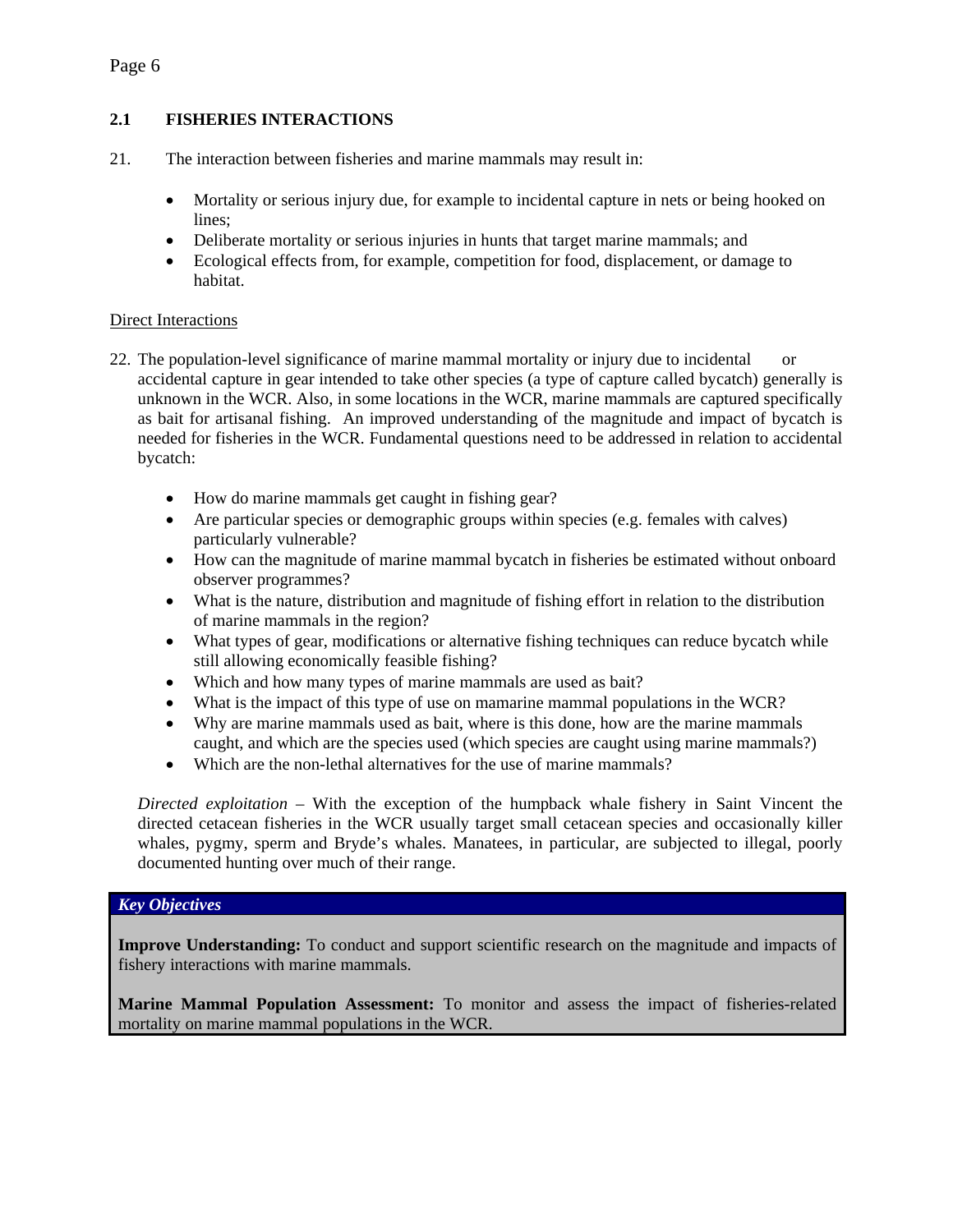#### *PRIORITY ACTIONS*

#### *Science*

2.1.1 Improve information on takes of marine mammals in fisheries. This should include onboard observer programmes whenever feasible. Several countries have established fisheries catch and effort data collection programmes from commercial fleets. Ideally, improvement to these systems should include training programmes on species identification and the collection of relevant natural history data for fishers (both commercial and recreational) and other key stakeholders. Such programmes also should encourage fishers to report incidental catches or damage to animals which are later released but have a low chance of survival and should take advantage of and work in cooperation with existing initiatives. Technical collaboration with academic, non-governmental and international organizations (e.g., FAO, the Global By-Catch Assessment Project by Duke University and Blue Ocean Institute, IWC) will be required to gather relevant data and information on better practices. Disseminate results in technical and scientific fora.

#### *Relationships and Community*

- 2.1.2 Conduct interviews in the community to evaluate how marine mammals are used in the region, and evaluate the impact. Since this practice is usually carried out discreetly, it might not yield results with (or it is not possible to have) observers onboard, then analyses of the stomach contents or the stable isotopes of the stomach contents of the fish, can be carried out to evaluate whether or not they have been caught using marine mammals as bait.
- 2.1.3 The SPAW/RAC and CEP Secretariat develop stronger working relationships with Fisheries authorities and stakeholders (academia, NGOs etc) in order to address matters relating to fishing-related mortality of marine mammals. Managers and decision-makers, in particular from fishing authorities will be involved and integrated.
- 2.1.4 Evaluate and present non-lethal use of marine mammals to encourage alternative economies for those communities which intentionally or unintentionally, directly or indirectly, exert pressure on marine mammals.

| <b>FISHERIES INTERACTIONS</b>                                                                                                                                                                                                                                                                                                                                                                                                                                                                                                                         |                                                                                                                                                                                                                                                                                                                                                                    |  |
|-------------------------------------------------------------------------------------------------------------------------------------------------------------------------------------------------------------------------------------------------------------------------------------------------------------------------------------------------------------------------------------------------------------------------------------------------------------------------------------------------------------------------------------------------------|--------------------------------------------------------------------------------------------------------------------------------------------------------------------------------------------------------------------------------------------------------------------------------------------------------------------------------------------------------------------|--|
| Major outputs expected                                                                                                                                                                                                                                                                                                                                                                                                                                                                                                                                | <b>Main Partners</b>                                                                                                                                                                                                                                                                                                                                               |  |
| Compilation and quantification of the<br>1)<br>magnitude of marine mammal takes<br>(direct and bycatch) both commercial and<br>recreational gear and distribution of<br>fishing effort by gear type, as means to<br>contribute to a comprehensive database in<br>the region.<br>2) Dissemination of information on progress and<br>experienced in addressing<br>barriers<br>fisheries interaction issues to appropriate<br>technical and scientific fora, as well as<br>information on the most problematic<br>interactions and those causing serious | SPAW/RAC, CEP, fisheries and environmental<br>authorities of SPAW Contracting Parties and relevant<br>Governments, in collaboration with<br>Global<br>Conventions, Fishing Authorities, FAO, IWC, the<br>Global By-Catch Assessment Project by Duke<br>University, IUCN, Blue Ocean Institute, and relevant<br>local and international NGOs and artisanal fishers. |  |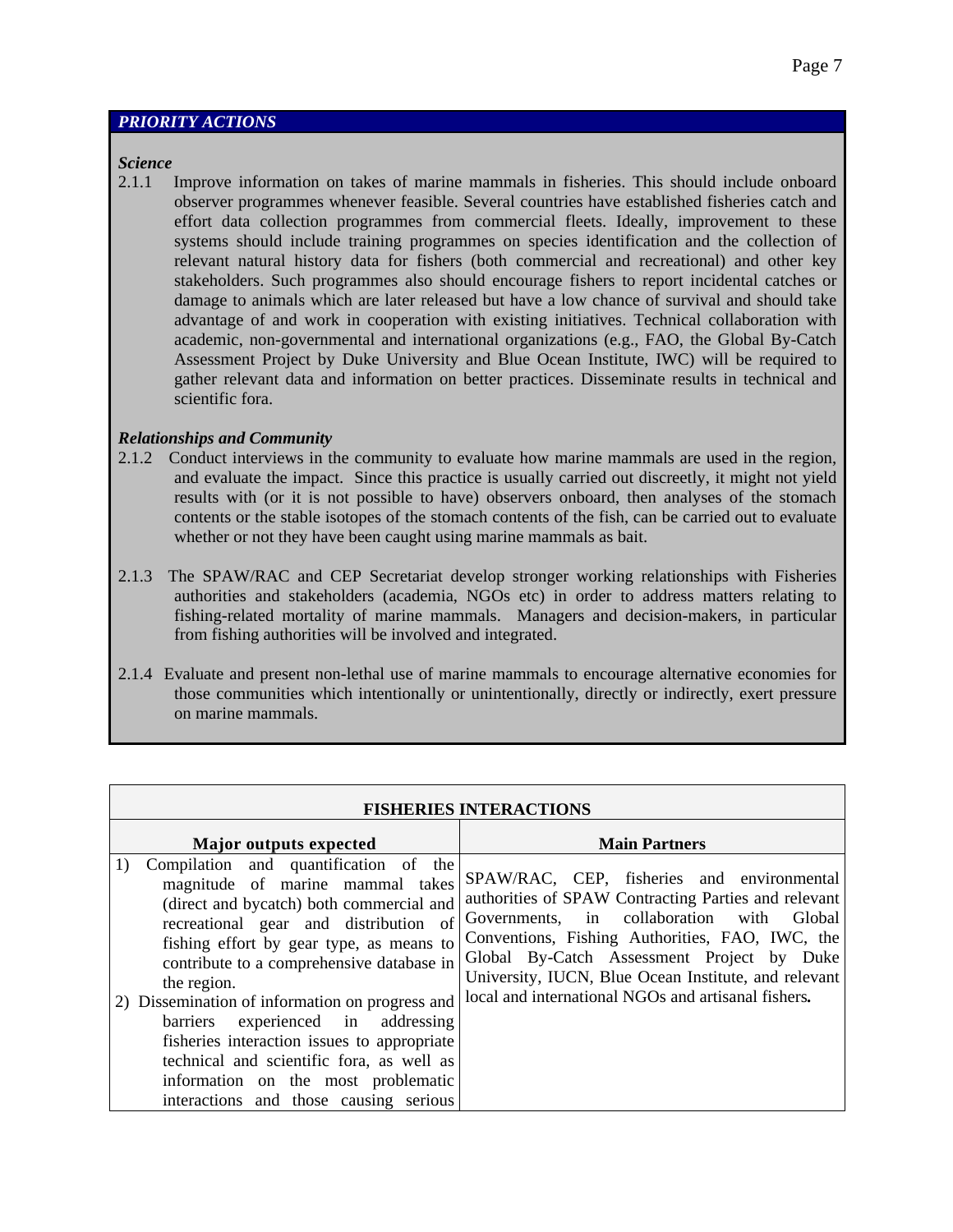| injury and mortality.                           |
|-------------------------------------------------|
| 3) Establishment and strengthening of observer  |
| programmes in the WCR and the                   |
| identification of ways to reduce fishing-       |
| related marine mammal mortality in              |
| cooperation with Fisheries authorities and      |
| major stakeholders.                             |
| 4) Establishment and strengthening of incentive |
| programmes which will allow artisanal           |
| fishers to report accidents with marine         |
| mammals while fishing.                          |

## **2.2 HABITAT DEGRADATION FROM COASTAL AND WATERSHED DEVELOPMENT**

- 23. Some marine mammals occupy a relatively well-defined habitat year-round or have a narrow feeding niche that restricts them to a particular kind of habitat (e.g. manatees need access to aquatic vegetation and warm water).
- 24. Marine mammal habitat is degraded and lost in a variety of ways. The potential range of effects is immense, coastal species are particularly vulnerable, and most species suffer from multiple stressors (cumulative or synergistic effects). The effects of human activities on coastal habitat are inadequately understood and monitored.

## *Key Objectives*

**Improve Understanding.** To increase knowledge of the distribution, habitat use and habitat requirements of marine mammals in the WCR.

**Assess Impact.** To characterize the links between human activities and the loss or degradation of marine mammal habitat and then to assess what types and amounts of such habitat have been lost, are in the process of being lost, and can be expected to be lost given current trends in human activities.

**Mitigate and Avoid Negative Impacts.** To maintain and strengthen existing efforts, and to stimulate new initiatives at the regional, national and/or local level to (a) manage human activities in ways that will stop further habitat degradation and loss, (b) restore and rehabilitate habitat that has been damaged or lost through past human activities, and c) train the local communities in order to enhance their awareness of the ecological and tourism importance of the marine mammals*.*

# *PRIORITY ACTIONS*

*Science* 

- 2.2.1 Seek a thorough and rigorous description of interaction areas where the potential exists for human activities to affect marine mammal habitat in the WCR, including indirect and down-stream effects. Technical cooperation will be required from Governments and partners to map and adequately characterize such areas and impacts.
- 2.2.2 If not already being used to manage data and to analyze and illustrate spatial relationships among scientific, social, economic, and other parameters, develop and apply Geographic Information Systems to improve understanding of marine mammal habitat issues*.*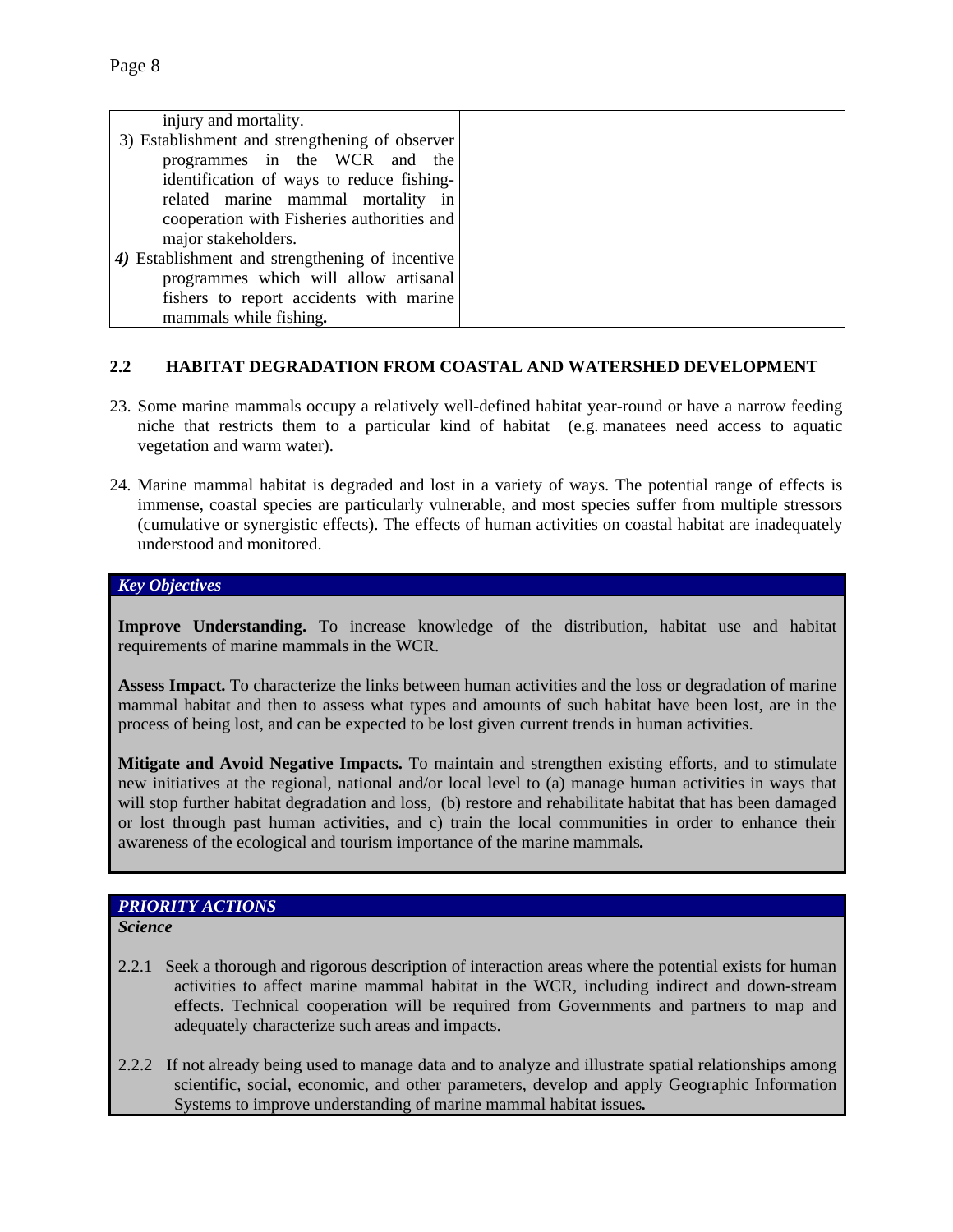# *Planning and Strategy*

2.2.3 Include marine mammal habitat requirements in the national Integrated Coastal Zone Management (ICZM) framework and in other relevant regional initiatives or projects on coastal and marine ecosystems in the WCR as appropriate (e.g. the GEF Project – Sustainable Management of the Shared Marine Resources of the Caribbean Large Marine Ecosystem (CLME) and Adjacent Regions; the AMEP Projects on Integrating Watershed and Coastal Area Management (IWCAM) in the Small Island Development States (SIDS) of the Caribbean and on Reducing Pesticide Run-off to the Caribbean Sea.

| <b>HABITAT DEGRADATION FROM COASTAL AND WATERSHED DEVELOPMENT</b> |
|-------------------------------------------------------------------|
|                                                                   |

| <b>Major outputs expected</b>                                                                                                                                                                                                                                                                                                                                                                                                                                                                                                      | <b>Main Partners</b>                                                                                                                                                                                                                          |
|------------------------------------------------------------------------------------------------------------------------------------------------------------------------------------------------------------------------------------------------------------------------------------------------------------------------------------------------------------------------------------------------------------------------------------------------------------------------------------------------------------------------------------|-----------------------------------------------------------------------------------------------------------------------------------------------------------------------------------------------------------------------------------------------|
| Increased knowledge on the distribution,<br>$\mathbf{D}$<br>habitat use and habitat requirements of<br>marine mammals in the region, along with<br>identification of key priority areas where<br>the impacts of human activities should be<br>minimized or where habitat restoration is<br>feasible.<br>2) Development of effective partnerships with<br>local stakeholders, leading to agreements<br>on activities to be pursued in coordination<br>cooperation with<br>relevant<br>and<br>organizations and projects in the WCR. | SPAW/RAC, and CEP, in collaboration with, SPAW<br>Contracting Parties and relevant Governments,<br>National Coastal Zone Management authorities, Mote<br>Marine Labs, universities, NGOs and relevant projects<br>and initiatives in the WCR. |

# **2.3 POLLUTION AND MARINE MAMMAL HEALTH**

- 25. Near shore environments, in particular, are exposed to a wide range of pollutants including persistent organochlorines, heavy metals, litter, oils (petroleum hydrocarbons) and nutrients from a variety of marine and land-based sources, including port, industrial and agricultural activities. Some of those pollutants concentrate in the food web. Although evidence for links between chemical pollutants and the health of exposed marine mammals remains largely circumstantial, there is a growing concern that exposure to contaminants can increase susceptibility to disease and affect reproductive performance in marine mammals.
- 26. In the WCR, agricultural endeavors and runoff have led to local concerns regarding coastal/estuarine/riverine pollutants such as pesticides, nutrients and herbicides, as well as organic contaminants from sugar refineries, fruit processing plants or domestic waste. Marine mammals are considered "sentinel species" because they may provide early warnings of changes or threats to environmental and/or human health. Their long lifespans and mammalian (i.e. human-like) general physiology contribute to their utility in this regard. Creation of appropriate monitoring programs can: a) create baselines against which to assess and mitigate future changes, and b) highlight locations in which health of marine mammals, coastal ecosystems, and even people may be compromised. In that regard, it will be vital to integrate analyses of contaminant levels, formal health risk assessment, and careful communication to communities to ensure that risks are properly recognized and mitigated, without creating unnecessary fear or panic.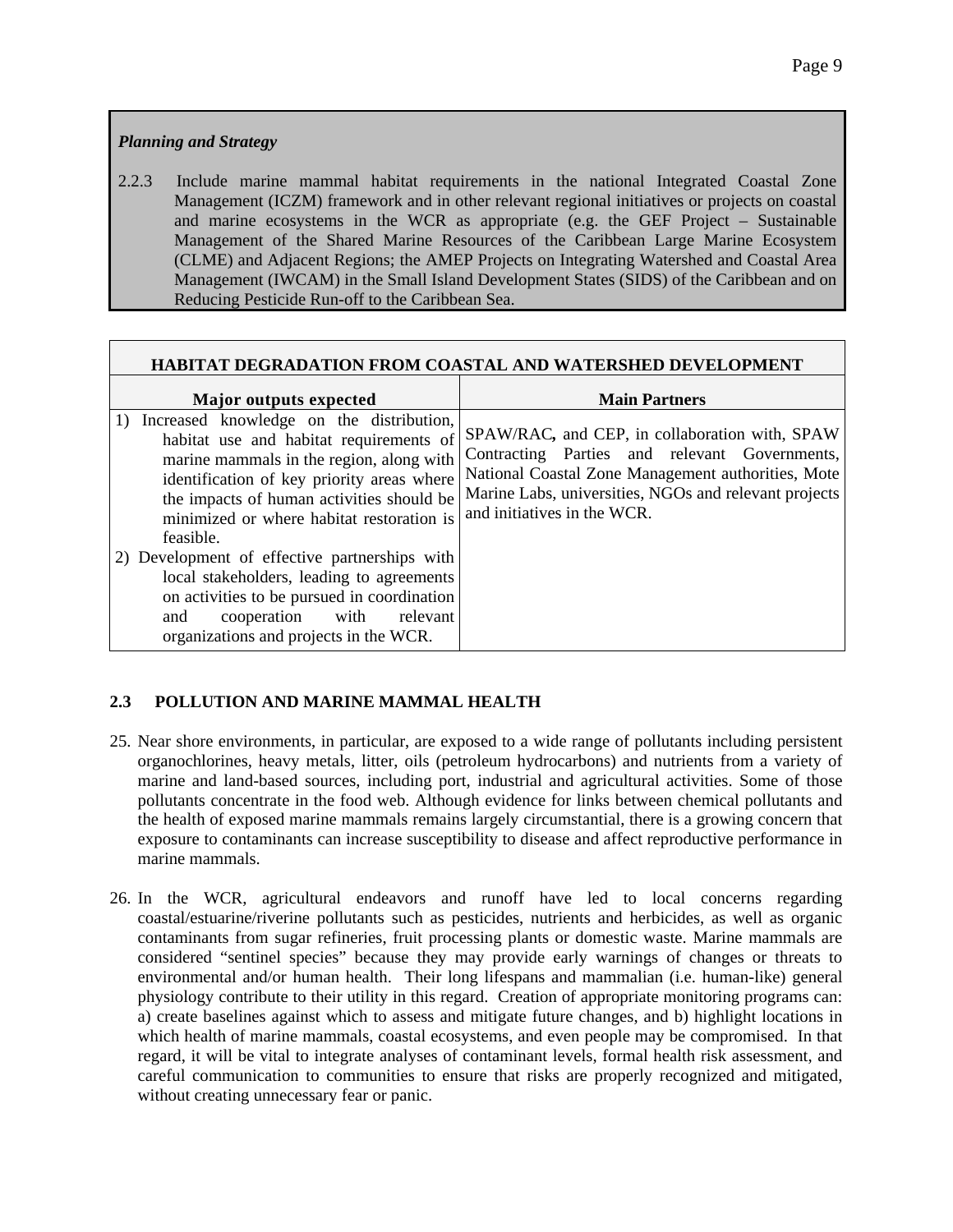- 27. Exposure to toxic substances and harmful chemicals such as oil, can have acute or chronic effects when animals ingest contaminated prey (or vegetation, in the case of manatees) or breathe contaminated air, or if it comes into contact with their skin. Polycyclic aromatic hydrocarbons (PAHS; the chemicals associated with oil pollution) have been assessed in marine mammals only rarely, but PAH contamination is one of the greater contaminant threats in the WCR.
- 28. Health of marine mammals depends on a variety of factors besides contaminant exposure, some of which may be transboundary in nature.
- 29. Given the expense of studies on health/contaminants, these should only be initiated after careful and cost-effective planning and solid experimental design. In this regard, the Plan recognizes that these monitoring studies and programmes require substantial financial resources and capabilities which are not available in many of the countries of the WCR. Every effort should be made to create and support existing, necessary minimum capacities in these countries so that they can successfully and sustainably carry out these studies.

#### *Key Objectives*

**Impact Assessment.** To implement a multidisciplinary approach that includes improved diagnostic tools and capacity for assessing health and linking health indicators to stress factors and better distinction between natural and human-caused health-impairment and mortality. Given the variability in contaminant types and levels in different countries of the WCR, research and mitigation must be country specific.

**Mitigation and Avoidance of Effects.** To stimulate ongoing and initiate new actions at the regional, national and/or local levels to use and protect coastal zones and related ecosystems in ecologically neutral or positive ways and protect habitat that is significance to marine mammals in the WCR.

#### *PRIORITY ACTIONS*

- 2.3.1 Review available information on contamination to identify key locations where contaminants are found, including biotoxins and other factors which could affect marine mammal health and the degree of overlap among these areas and the occurance of critical marine mammal habitats (as per 2.2.2).
- 2.3.2 Convene a Regional Pollution Workshop to compare information from the different countries, using standard methodology.
- 2.3.3 Design and seek funding to implement studies in the WCR, primarily in identified key sites, to assess and monitor environmental (including prey) and marine mammal contaminant levels, as well as clinical diagnostic markers of exposure or effects and possibilities for cooperation, through the convening of a second Regional Pollution Workshop. Such studies should involve tissue from stranded marine mammals and where appropriate, non-lethal biopsies of wild animals*.* Studies should also involve internationally standardized protocols for sample collection and analysis following those approved by appropriately credited laboratories of the Contracting Parties or other appropriate agencies.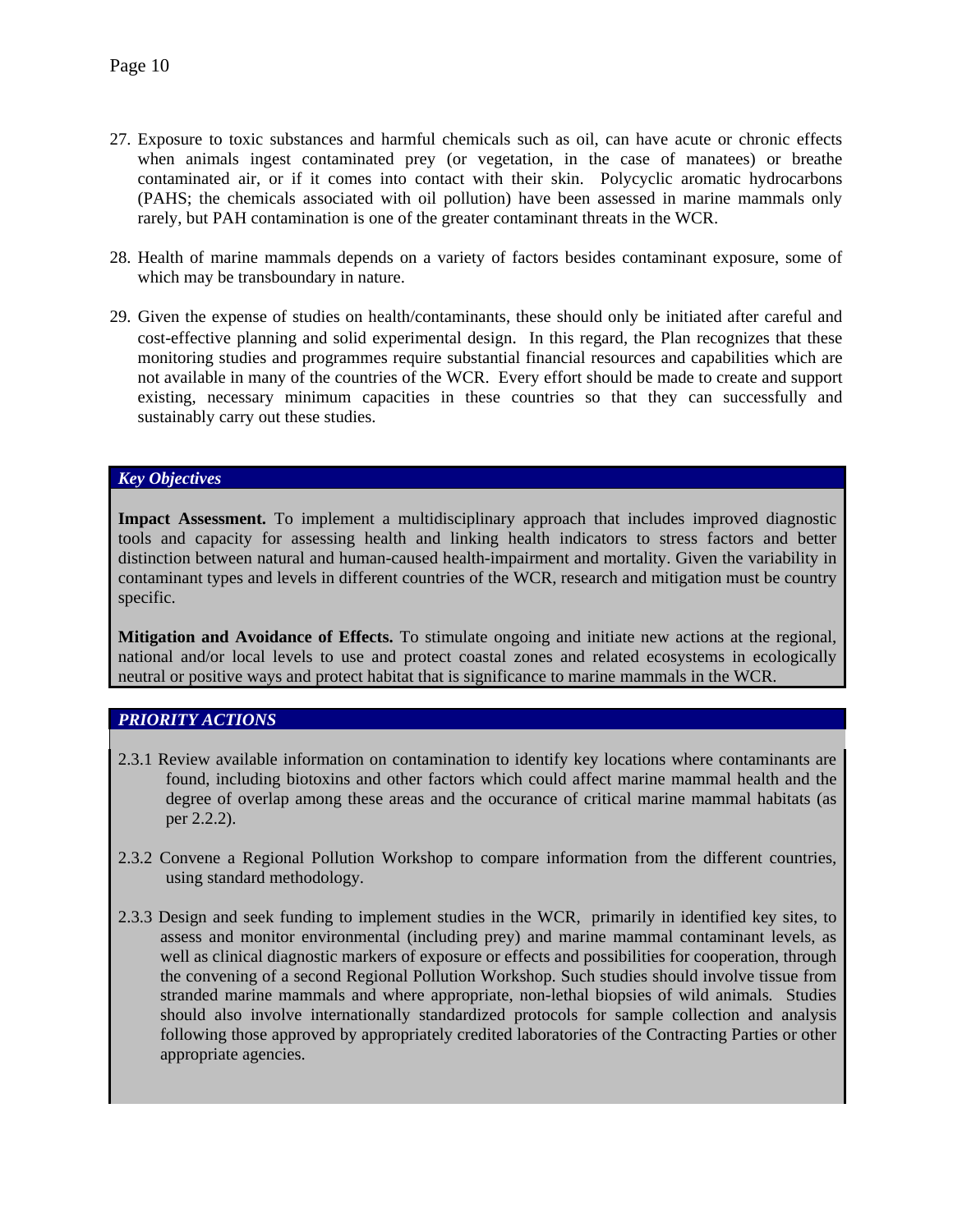2.3.4 Establish and provide minimum training for a watchdog, monitoring, rescue and rehabilitation network, including veterenarians and biologists among others, who will take care of emergencies concerning marine mammals affected by contamination (e.g. when oil spills occur).

2.3.5 Strengthening watchdog capacity with a view to reducing contamination in marine ecosystems*.* 

| POLLUTION AND HEALTH                                                                                                                                                                                                   |                                                                                                                                                                                                                                                                                                                                                                                                                                                               |  |
|------------------------------------------------------------------------------------------------------------------------------------------------------------------------------------------------------------------------|---------------------------------------------------------------------------------------------------------------------------------------------------------------------------------------------------------------------------------------------------------------------------------------------------------------------------------------------------------------------------------------------------------------------------------------------------------------|--|
| <b>Major outputs expected</b>                                                                                                                                                                                          | <b>Main Partners</b>                                                                                                                                                                                                                                                                                                                                                                                                                                          |  |
| 1) Report of the First Regional Workshop on<br>Pollution for the WCR with identification<br>and consensus on key sites where marine<br>mammal health could be affected and<br>where further efforts should be focused. | SPAW/RAC; CEP, LBS, Oil Spills and SPAW<br>Contracting Parties and relevant Governments in<br>collaboration with universities, NGOs and relevant<br>Conventions (e.g. Basel, Stockholm), Mote Marine<br>Labs, IWC, Cetacean Conservation Medicine Group<br>(CMED-CEPEC) and projects and initiatives (e.g.<br>Global Programme of Action for the Protection of the<br>Marine Environment from Land-based Activities-<br>GPA), internationally and in the WCR. |  |
| Report on the main sources of pollution<br>(which products affect marine mammals),<br>the main effect on the health of the marine<br>mammals (sickness) and steps to be taken<br>to alleviate the effects              |                                                                                                                                                                                                                                                                                                                                                                                                                                                               |  |

#### **2.4 PROTECTED AREAS AND OTHER MANAGEMENT REGIMES FOR POPULATION RECOVERY**

- 30. The designation of specially protected areas (ranging from multiple-use parks to no-take reserves) is a tool increasingly used to pursue conservation goals. Protected areas that regulate or even exclude certain types of human activity can be economically costly in the short term, but may, under certain circumstances, also provide substantial immediate and long term economic benefits, ranging from fishery enhancement to recreational and educational opportunities for the public. Moreover, protected areas can be used as control sites for scientific research and comparative analyses. Management of discrete areas is one way to achieve some of the MMAP objectives.
- 31 Other heretofore untried approaches may also be useful to consider as a way to enhance marine mammal population status or range. One involves reintroductions of manatees (or possibly other species) to locations they once occupied. This approach has been used to recover the range of other endangered species and to re-establish populations in locations where threats to conservation may be much less than in other parts of the range. Such approaches may be controversial but should not be overlooked in an effort to promote population growth and range expansion for endangered or threatened species.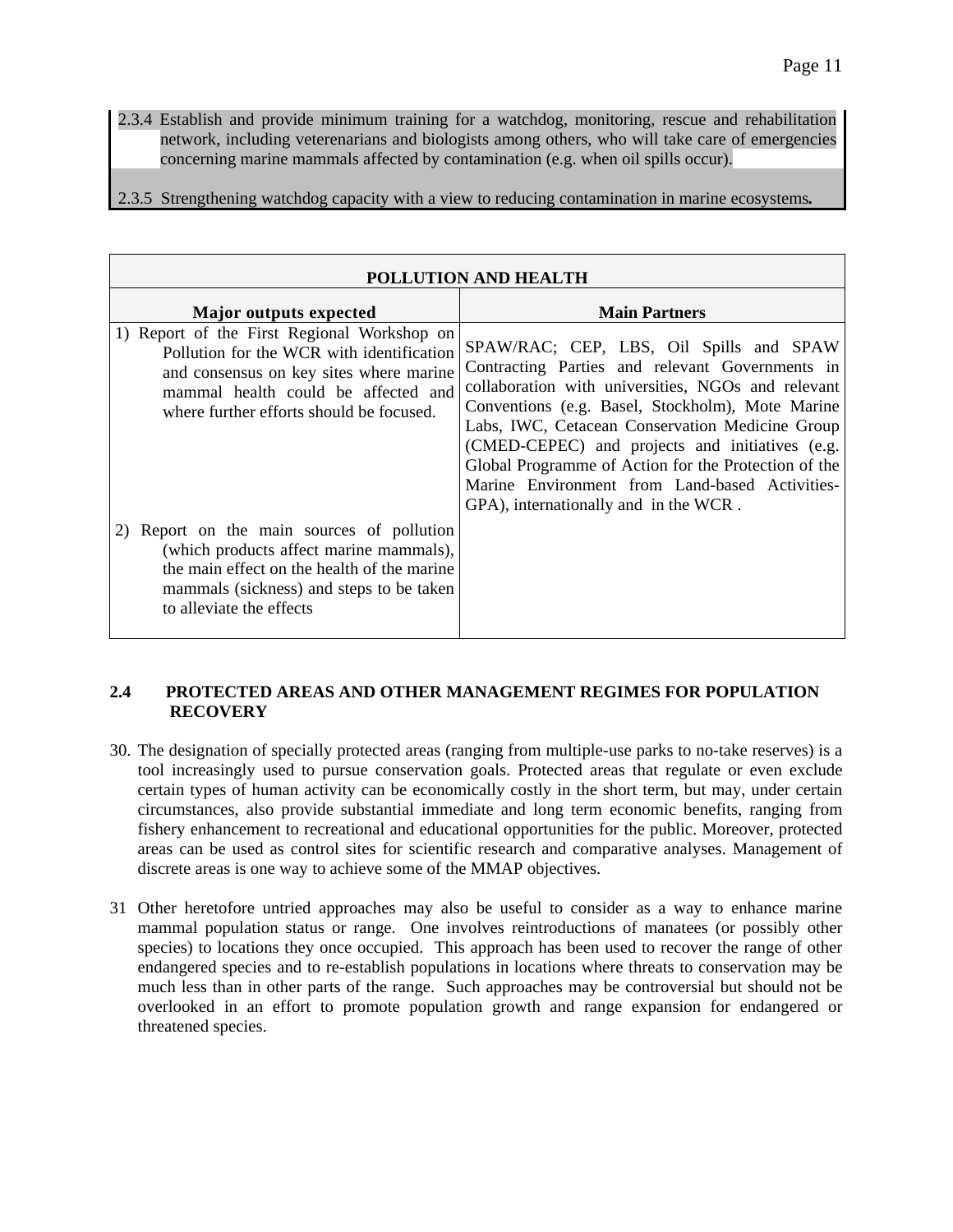## *Key Objectives*

**Improve understanding**. To improve knowledge on the value of protected areas and special management zones designed for the benefit of marine mammal conservation.

**Impact minimization.** To stimulate on-going and initiate new actions at the regional, national and/or local level to protect (or otherwise appropriately manage) areas that are important to marine mammals.

**Population recovery**. To consider novel approaches that may have potential to recover population status or range.

#### *PRIORITY ACTIONS*

#### *Management*

- 2.4.1 By mutual agreement among the Contracting Parties involved, design and declare marine protected areas and other management regimes, that maintain ecological connections (e.g. sister sanctuaries that promote the protection of transboundary assets) with user and stakeholder involvement and participation.
- 2.4.2 Review existing MPA Management or Implementation Plans, assess their effectiveness, identify deficiencies and strengths, and make recommendations to increase their value to marine mammal conservation, in close collaboration with STAC working group on protected areas (covering other activities of common concern, such as potential reintroducing of the manatee), through egroup and report recommendations and steps for future work to SPAW/STAC

| PROTECTED AREAS AND OTHER MANAGEMENT REGIMES FOR POPULATION                                                                                                                                                                  |                                                                                                                                                                                                                      |  |
|------------------------------------------------------------------------------------------------------------------------------------------------------------------------------------------------------------------------------|----------------------------------------------------------------------------------------------------------------------------------------------------------------------------------------------------------------------|--|
|                                                                                                                                                                                                                              | <b>RECOVERY</b>                                                                                                                                                                                                      |  |
| Major outputs expected                                                                                                                                                                                                       | <b>Main Partners</b>                                                                                                                                                                                                 |  |
| 1) Recommended measures to increase the value<br>of MPAs to marine mammal conservation<br>under the SPAW Protocol and hence<br>support of improved management at<br>MPAs and of better practices.                            | SPAW/RAC, CEP and STAC in collaboration with<br>CaMPAM; SPAW Contracting Parties; relevant<br>national and local MPA authorities/managers and<br>stakeholders, universities, IUCN and ECCN, ECCEA<br>and other NGOs. |  |
| 2) Increased collaboration and synergies in<br>support of MPAs management under<br>SPAW and associated initiatives within<br>the region.                                                                                     |                                                                                                                                                                                                                      |  |
| 3)<br>assessment,<br>formal<br>supported<br>by<br>A<br>regarding<br>research,<br>appropriate<br>reintroduction of manatees to suitable<br>the Lesser Antilles<br>locations<br>in<br>to<br>establish a viable new population. | The Government of France: Parc National de la<br>Guadeloupe; UNEP/RCU;<br>manatee<br>research<br>specialists in the Wider Caribbean: NGOs and<br>Foundation for funding.                                             |  |

# **PROTECTED AREAS AND OTHER MANAGEMENT REGIMES FOR POPULATION**

<sup>2.4.3</sup> Investigate the potential use of population enhancement measures, notably assessing the feasibility of re-introducing the manatee to the islands of the Lesser Antilles where it once existed*.*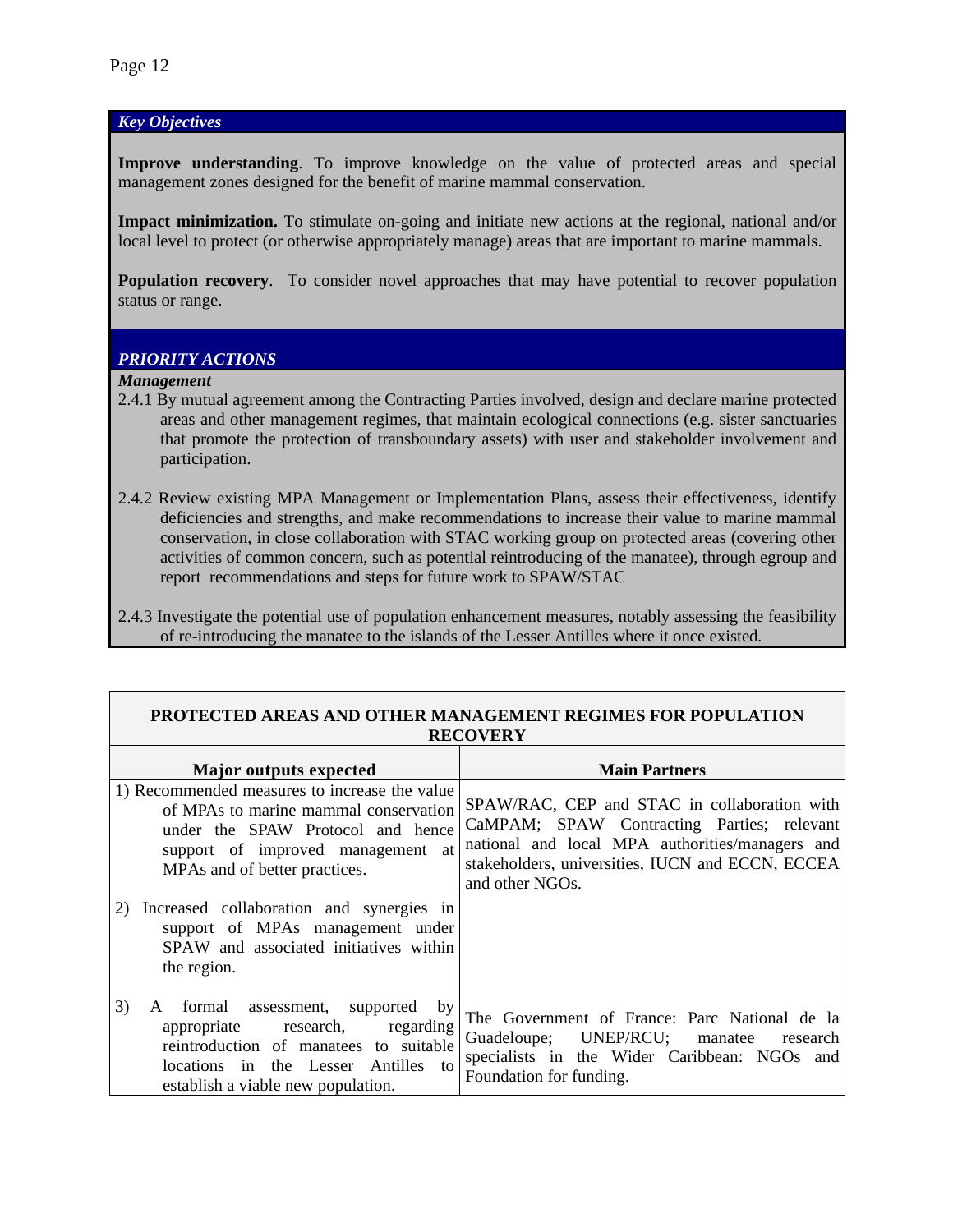## **2.5 RESEARCH**

- 32. Research (including surveys, monitoring, and information management) should form an integral part of any conservation or recovery plan for a species or population. In the WCR, research efforts have not been adequate to identify conservation units (e.g. management stocks), assess their status, or characterize and quantify effects of human activities on them. Emphasis should be placed on:
	- Acknowledgement of scientific uncertainty; and, quantifying and incorporating such uncertainty into decision-making. This may require the application of novel scientific methods as well as greater acceptance of precautionary perspectives in the region.
	- Monitoring through direct observation and the use of non-lethal methods.
	- Socioeconomic research to ascertain how local communities can benefit from the conservation process and be encouraged to protect marine mammals and their habitat.
- 33. All non-lethal but "invasive" research should meet with internationally accepted standards. The results of all scientific research should be encouraged to be made available through the RAC and disseminated through relevant scientific and public forums in the WCR and internationally. Although it is important to be able to justify conservation recommendations with empirical scientific data, in some cases this is not possible even though the threat clearly exists. Given funding, logistical and other constraints, it may take many years to collect and analyze sufficient data for full assessment of a particular threat factor. In such cases, a precautionary approach should be adopted.
- 34. Data collection protocols should be standardized across the WCR so that meaningful comparisons can be made of current and future research results.

#### *Key Objectives*

- Foster science that contributes to management and conservation.
- Ensure that the results of scientific studies are made available to a variety of stakeholders including the public in general, with an emphasis on local communities.

#### *PRIORITY ACTIONS*

- 2.5.1 Compile existing knowledge of marine mammals in the region (e.g. biology, genetic, ecology, abundance, distribution, seasonal movements, population dynamics, and habitat among others), especially in poorly studied areas, and make it available to stakeholders.
- 2.5.2 Identify gaps in scientific knowledge and make recommendations for research and monitoring to fill such gaps. At a minimum, it is important to collect baseline population data and catch statistics (both deliberate and incidental), through marine mammal group of scientists and experts.
- 2.5.3 Compile list of experts to serve as peer reviewers of existing methodologies for monitoring/research priorities and to recommend standard methods.
- 2.5.4 Create fora such as a Marine Mammal Expert Group in which experts, scientists and managers from the Contracting Parties or working in the region including experts, can discuss and share information on marine mammals. Convene this core group to update information as appropriate.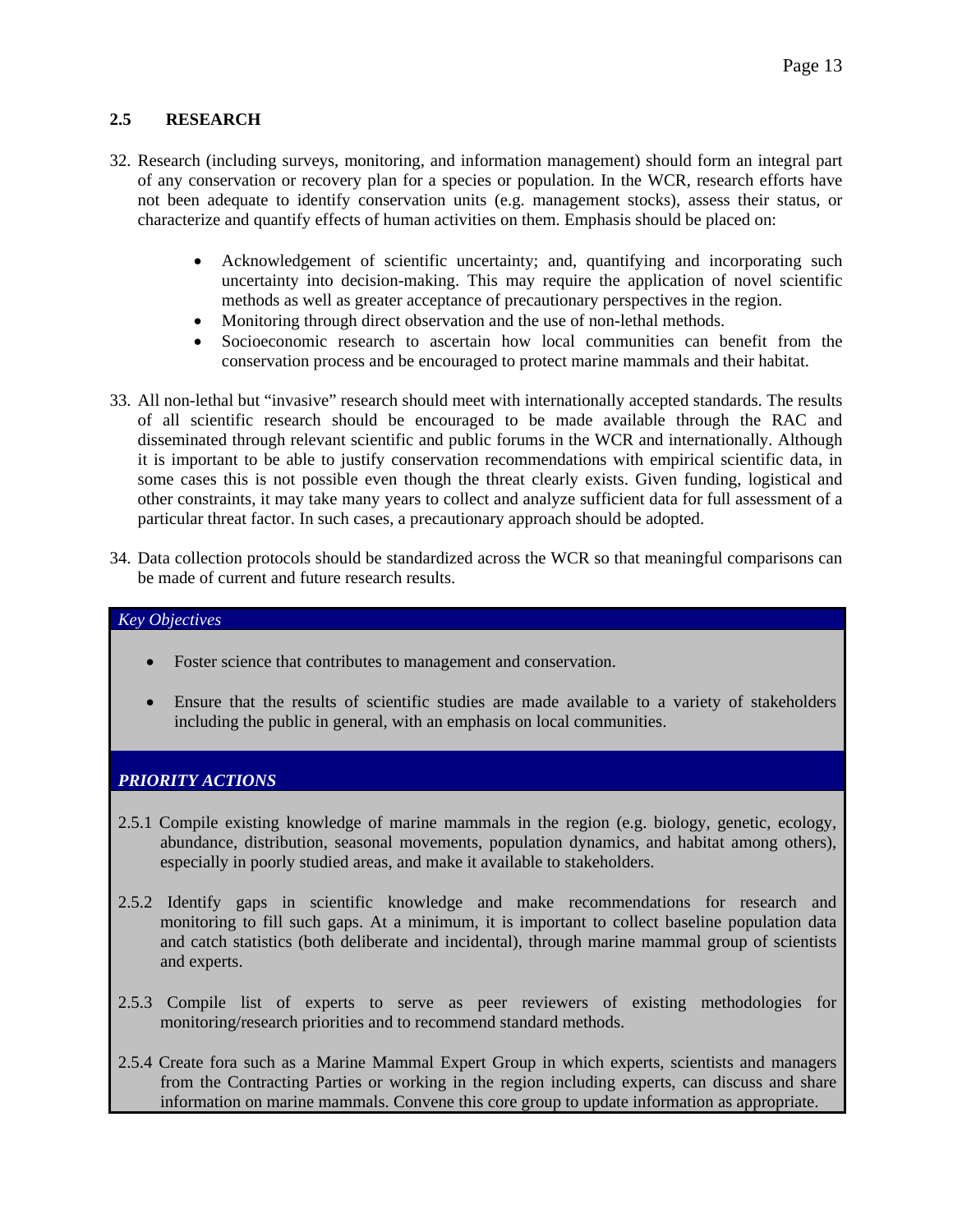2.5.5 Support and carry out genetic research on captive marine mammals (including research for potential development of captive breeding programmes in the future).

|                                                                                                                                                                                                                                                                                                                                                                                                                                               | <b>RESEARCH</b>                                                                                                                                                                                                                                                                                   |
|-----------------------------------------------------------------------------------------------------------------------------------------------------------------------------------------------------------------------------------------------------------------------------------------------------------------------------------------------------------------------------------------------------------------------------------------------|---------------------------------------------------------------------------------------------------------------------------------------------------------------------------------------------------------------------------------------------------------------------------------------------------|
| <b>Major outputs expected</b>                                                                                                                                                                                                                                                                                                                                                                                                                 | <b>Main Partners</b>                                                                                                                                                                                                                                                                              |
| 1) Establishment of a Marine Mammal Expert<br>Group (experts, scientists, managers)<br>the Contracting Parties<br>and<br>from<br>organizations working in the WCR with<br>exchange of research<br>focus<br><sub>on</sub><br>information. Terms of Reference for the<br>Expert Group should be formulated by the<br>CEP Secretariat and SPAW/RAC.<br>2) Development of monitoring and investigating<br>methodologies for marine mammals in the | CEP Secretariat, STAC, SPAW/RAC and marine<br>mammal scientists in the WCR (including those<br>already members of the E-mail Marine Mammal<br>Working Group), and in coordination with Mote<br>Marine Lab, IUCN and other groups such as IWC.<br>SPAW/RAC and marine mammal scientists, etc. (see |
| WCR following the peer review by<br>experts.                                                                                                                                                                                                                                                                                                                                                                                                  | above).                                                                                                                                                                                                                                                                                           |
| 3) Increased collaboration and synergy among<br>individuals and groups studying marine<br>mammals in the WCR.                                                                                                                                                                                                                                                                                                                                 |                                                                                                                                                                                                                                                                                                   |
| 4) Relevant data, protocols and information on<br>on-going or planned non-lethal marine<br>mammal research in the region are<br>collected and disseminated through CEP<br>website.                                                                                                                                                                                                                                                            |                                                                                                                                                                                                                                                                                                   |

#### **2.6 MARINE MAMMAL WATCHING IN THE WILD AND ASSOCIATED ACTIVITIES**

35. Over the past few decades, marine mammal watching (whale, dolphin and manatee) in the wild has been promoted as non-consumptive use that promises monetary rewards to people and benefits to local communities and governments without requiring that the animals be killed or removed from their natural environment. The effects of tourism are important to consider, within the overall context of human-induced threats to marine mammals, to ensure that marine mammal watching is conducted in a manner that is respectful of the animals, local human communities, fellow tourists and the environment*.* In addition, marine mammal watching can provide an important platform to conduct research and provide a mechanism to share data across the WCR. Intensive, persistent and unregulated vessel traffic that focuses on animals while they are resting, feeding, nursing their young, or socializing can disrupt those activities, and possibly cause long-term problems for populations. It is important for the tourism industry and government agencies to develop and adopt guidelines, codes of conduct, or regulations to preclude or minimize such impacts.

Potential negative effects include:

- Destruction/pollution of habitat from coastal development;
- Noise pollution from increased vessel traffic;
- Increased risk of vessel strikes; and,
- Disruption of behavior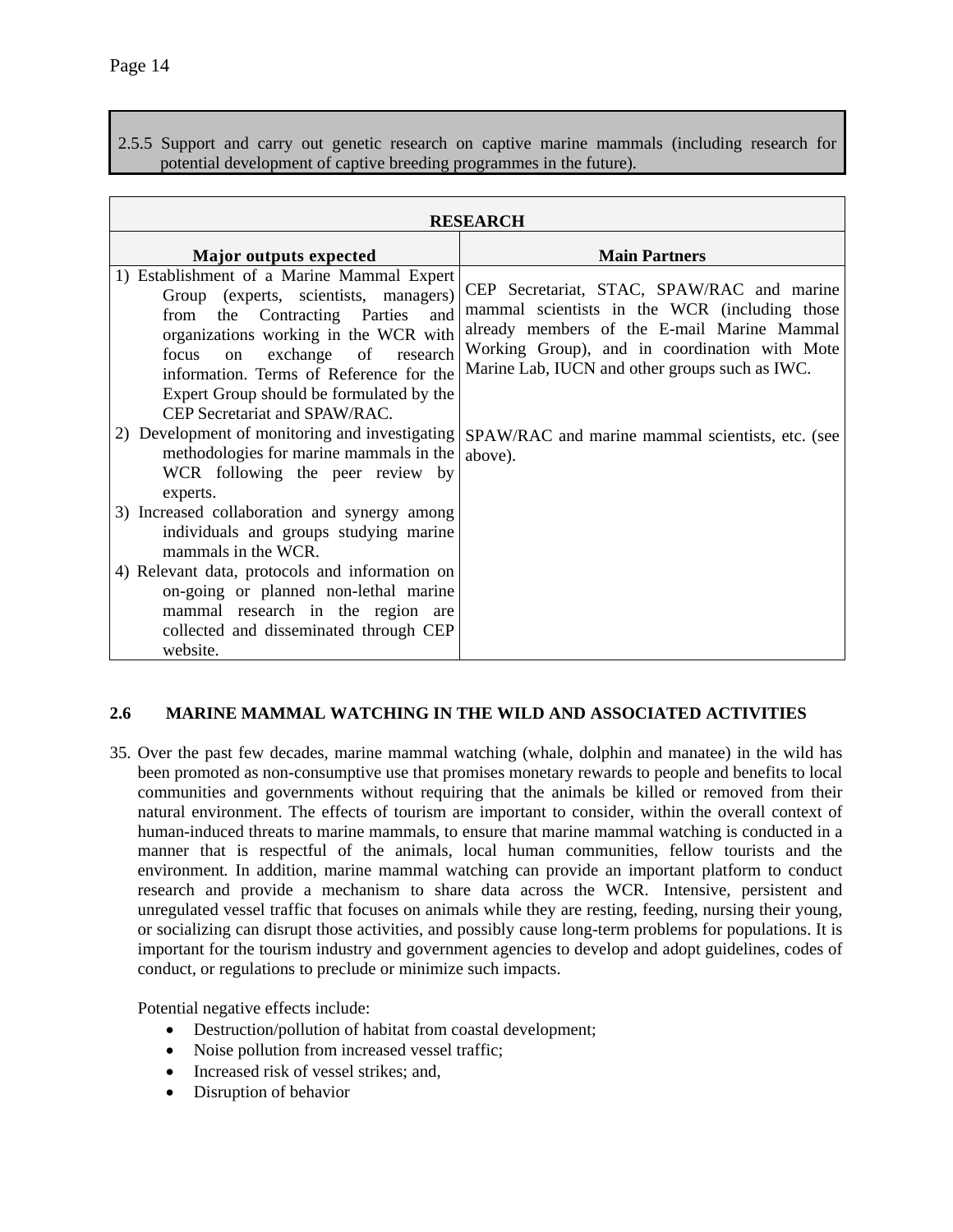• Changes in distribution.

## *Key Objectives*

**Improve understanding**. To educate tourists and tourism stakeholders on marine mammal natural history, conservation, and best practices for marine mammal viewing.

Impact assessment. To assess the potential impacts of tourism activities on marine mammals and to monitor such activities in order to provide a basis for ongoing adaptive management.

**Impact mitigation.** To mitigate the impacts of marine mammal watching tourism through guidelines, codes of conduct, or where necessary, regulation. Insights from detailed studies in other areas should be used to inform management measures in the WCR. In other words, action should be taken on the precautionary assumption that responses by marine mammals to disturbance will be similar across taxa and across regions.

# *PRIORITY ACTIONS*

#### *Planning and Strategy*

2.6.1 Convene a regional trilingual workshop on Best Practices for Marine Mammal Watching in the Wild and Associated Activities. .

#### *Relationships and Community*

- 2.6.2 Improve opportunities for local communities to benefit economically from marine mammal-based tourism. This may require public outreach and education programmes as well as programmatic interventions by government agencies and non-governmental bodies (e.g. chambers of commerce).
- 2.6.3. Encourage tourism operators to develop partnerships with scientists and scientific organizations, and thus ensure that data are collected and made available in a prescribed manner for scientific research.
- 2.6.4 Request that Parties contribute to a regional assessment of marine mammal watching activities e.g. by providing information on the number/location of whale/dolphin watching operations, species involved, guidelines or regulations in place, economic value, associated scientific studies and educational materials (to be initiated at the Workshop).
- 2.6.5 Based on scientific investigation, adopt mechanisms as appropriate to manage marine mammal tourism, in collaboration with the authorities, local community and tourist operators.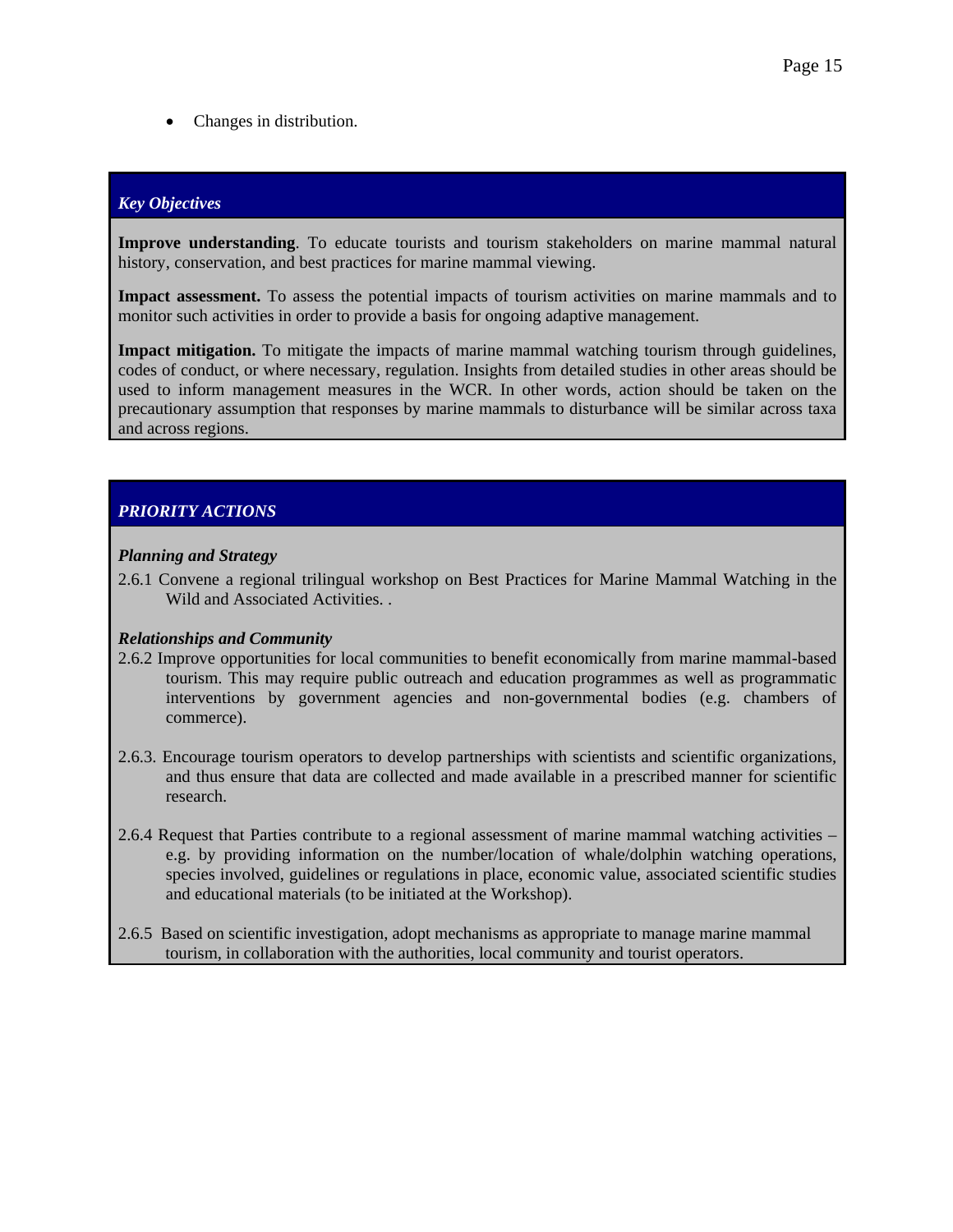|                                                                                                                                                                                                                                                                                | <b>MARINE MAMMAL WATCHING IN THE WILD AND ASSOCIATED ACTIVITIES</b>                                                                                                                                                                                                                                  |
|--------------------------------------------------------------------------------------------------------------------------------------------------------------------------------------------------------------------------------------------------------------------------------|------------------------------------------------------------------------------------------------------------------------------------------------------------------------------------------------------------------------------------------------------------------------------------------------------|
| Major outputs expected                                                                                                                                                                                                                                                         | <b>Main Partners</b>                                                                                                                                                                                                                                                                                 |
| 1) National reports from Contracting Parties and<br>priorities for marine mammal watching.<br>Report of the Workshop in three<br>languages and identification of regional<br>and possibly species and country-specific<br>priorities with regard to marine mammal<br>watching. | CEP Secretariat, STAC, SPAW/RAC and marine<br>mammal scientists of the WCR, Whalewatching Sub-<br>committee (IWC), Dolphin Fleet, tourism industry<br>stakeholders, local coastal zone and relevant<br>authorities, MPA managers, IFAW, WDCS, ECCEA,<br>Sea Vida, Cethus Foundation, and other NGOs. |
| Regional assessment of marine mammal<br>2)<br>watching activities that<br>identifies<br>opportunities, problems, and gaps.                                                                                                                                                     |                                                                                                                                                                                                                                                                                                      |
| 3) Greater engagement of tourism operators with<br>scientists.                                                                                                                                                                                                                 |                                                                                                                                                                                                                                                                                                      |
| Improved documentation and, if judged<br>4)<br>necessary, regulation of marine mammal<br>watching activities to ensure that such<br>is<br>sustainable<br>tourism<br>and<br>environmentally, as well as economically,<br>beneficial.                                            |                                                                                                                                                                                                                                                                                                      |
| Regional training workshops for tourism<br>5)<br>operators and formulation of regional<br>code of conduct for observing marine<br>mammals                                                                                                                                      |                                                                                                                                                                                                                                                                                                      |

## **2.7 MARINE MAMMAL STRANDINGS**

- 36. Marine mammal strandings provide scientists opportunities to obtain certain basic information, data and samples, as well as to identify, and to some extent monitor, adverse human interactions with marine mammals. Tissue samples obtained from stranded animals can be used for a variety of scientific purposes including to monitor levels of anthropogenic contaminants (pollution) in marine systems.
- 37. Unusual mortality events, as well as the monitoring of chronic relatively low levels and causes of mortality and morbidity, can provide insight into ocean health if there is timely on-the-ground response and relevant data are collected and analyzed. In the WCR, there is a need for capacity building in this area, including standardized protocols, training in methods of sample collection, archiving of samples, and establishment of an on-line database for findings. Because many marine mammals move across national boundaries, cooperation among countries in the region is essential for realizing the full value of strandings data and samples. Response efforts provide the individuals involved with experience in dealing with distressed animals, and can generate significant public interest and involvement. Importantly, strandings can alert researchers and the general public to environmental problems that affect more than just the marine mammals that have come ashore.
- 38. Data from strandings can contribute to the identification and assessment of various threats to marine mammals such as pollution, disease, fisheries interactions, acoustic disturbance and vessel strikes.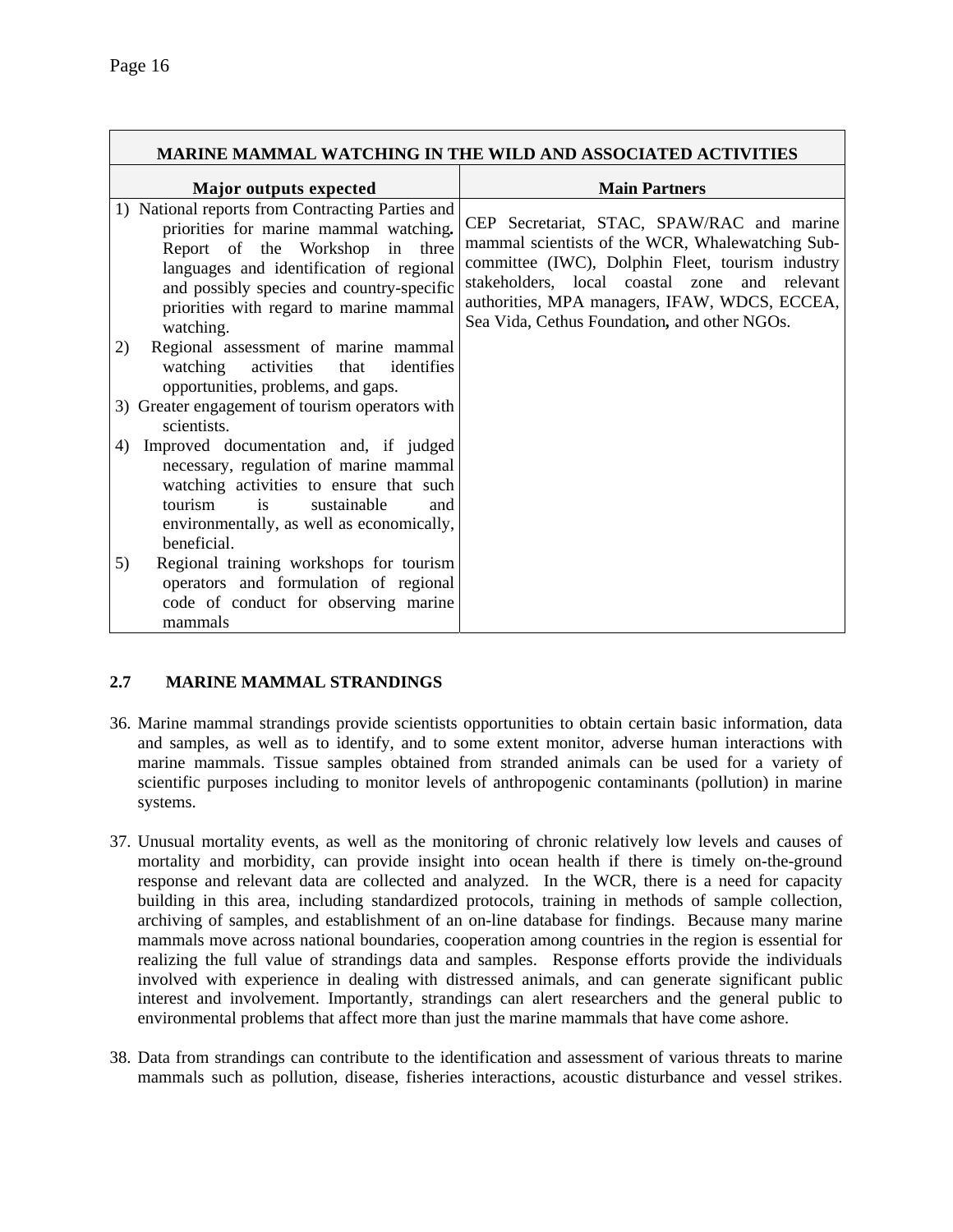Stranding data have provided important information on distribution and demography of species, including areas in which they had not previously been reported.

#### • *Key Objectives*

- **Improve Understanding**. To learn more about the causes of strandings in the WCR, improve systems for responding to stranding events, and educate stakeholders on the scientific importance of reporting and investigating strandings.
- **Impact Assessment.** To compile and analyze data and samples from strandings and apply the results to assessments and mitigation of impacts of human activities.

## *PRIORITY ACTIONS*

#### *Resourcing and capacity*

- 2.7.1 Compile a database of veterinarians, researchers, biologists, and marine policy experts in the WCR to help ensure that information is exchanged and that the capacity to respond to strandings is present throughout the region. The database should include both specialists and interested non-specialists, the latter including local fishermen and local marine mammal watching operators who are in a position to observe, report and assist in response to strandings.
- 2.7.2 Build capacity to address strandings through three Regional Stranding Response Training Workshops, following as a model the Eastern Caribbean Marine Mammal Stranding Response Training Workshop held in Trinidad and Tobago (15-18 November 2005) in English on developing a stranding network and data archives (which include standardized data sheets to include level A and level B data, necropsy protocols etc.); the Spanish and French-language workshops, on stranding response and necropsy training. Workshops will cover Levels I-III training as follows: 1) Level I- general necropsy training and on-the-beach protocols: 2) Level II- human interactions; and 3) Level III- zoonoses, contaminants training).
- 2.7.3 Develop a laminated guide to marine mammals of the WCR that includes two taxonomic keys: one based on external appearance and the other on features of the teeth, skull and skeleton. The guide will serve as a tool for front-line responders and future stranding training workshops, as well as for fisheries data collectors and it will contribute to the development of effective local, national and regional stranding response systems.
- 2.7.4 With support from the CEP secretariat, and through identified financial mechanisms, support the creation and/or strengthening of capacities and infrastructure in countries of the region, to identify and monitor threats to marine mammals, ecosystems, and humans.
- 2.7.5Establish inasmuch as possible, 'injury' networks in each of the countries of the WCR, which has a reporting mechanism to respond to marine mammal injury, information which should be made available to all other countries.
- 2.7.6 Create propriate archives of samples for diverse studies such as pathology, contaminants, paracytology and genetics.
- 2.7.7 Build capacity to include standardized protocols, training in methods of sample collection, archiving of samples, and establishment of an on-line database for findings*.*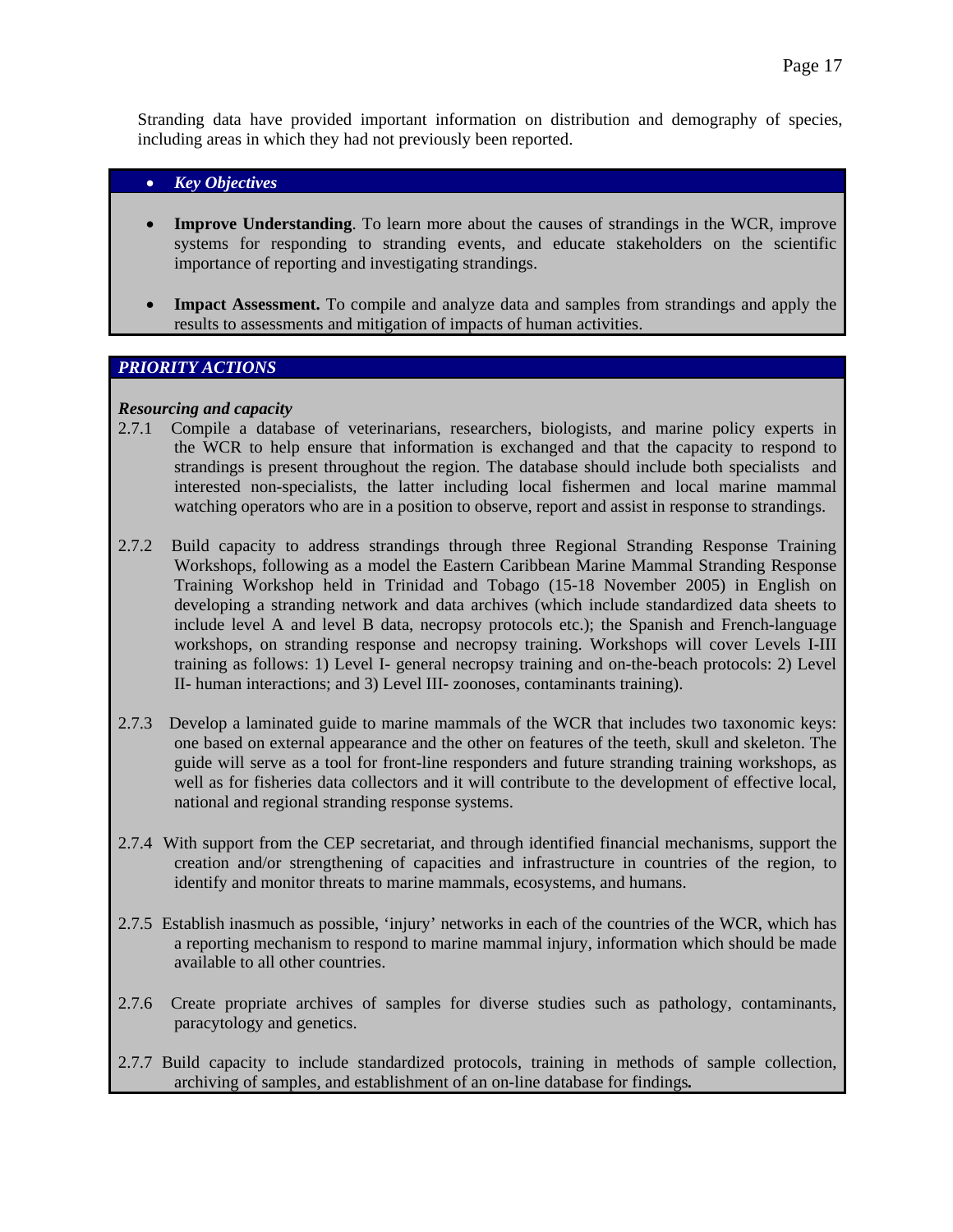|                                                                                                                                                                                                                                                 | <b>MARINE MAMMAL STRANDINGS</b>                                                                                                                                                                                                                                      |
|-------------------------------------------------------------------------------------------------------------------------------------------------------------------------------------------------------------------------------------------------|----------------------------------------------------------------------------------------------------------------------------------------------------------------------------------------------------------------------------------------------------------------------|
| <b>Major outputs expected</b>                                                                                                                                                                                                                   | <b>Main Partners</b>                                                                                                                                                                                                                                                 |
| 1)<br>Reports of the three Workshops in three<br>languages.                                                                                                                                                                                     | SPAW/RAC, and CEP, in collaboration with marine<br>mammal scientists, veterinarians, epidemiologists, and<br>analytical chemists of the WCR, Government fisheries<br>organizations, Mote Marine Lab, IUCN, ECCN,<br>Centre for Cetacean Conservation and other NGOs. |
| 2) A cadre of responders trained in all aspects of<br>marine mammal strandings and other<br>skills to transmit knowledge to others and<br>the incentive and ability to develop local,<br>national and regional response networks<br>in the WCR. | Marine mammal experts and institutions.<br>Injury networks that exist in the WCR and other<br>regions                                                                                                                                                                |

## **2.8 MARINE MAMMALS IN CAPTIVITY**

39. Marine mammals are held in captivity in many parts of the WCR for public display and interactive programs that involve the touching, feeding and swimming with them, especially dolphins. The captivity industry has both welfare and conservation implications for marine mammals. Removal of live marine mammals from the wild means they are no longer available to help maintain their natural populations, and limitations imposed by captivity on their complex social behaviour cause stress. When conducted in the absence of robust assessments, live-capture removals can be a serious threat to local cetacean populations*.* In addition, extraction, capture and transportation to a captive location may cause death of individuals (especially the young) and those which do not die may display unsettled behavior resulting from the stress. In the case of exemptions for capture, regionally acceptable standards should be developed regarding selection for capture, captive procedures, immediate and post-capture handling procedures, maintenance and long-term display.

#### *Key Objectives*

**Improve understanding**. To analyze the costs and benefits of keeping marine mammals in captivity. Such an analysis should take account of the potential effects on the individual animals, on wild populations and on natural ecosystems as well as the educational and economic benefits to human societies.

**Impact assessment.** To assess the impact of live captures on marine mammal populations and ecosystems in the WCR (and outside it in the case of imports), and to assess the impacts of holding facilities on the local environment. Evaluate the impact of human interaction on the behaviour and health of marine mammals, such as touching and swimming with them.

Impact minimization. In the case of exemptions, ensure that live capture removals do not compromise the viability of wild populations of marine mammals, and guarantee that the knowledge, experiences and documentation available in the region, are used to train and inform at the regional level to ensure that the management of marine mammals in captivity is carried out responsibly and with minimal impact on wild populations.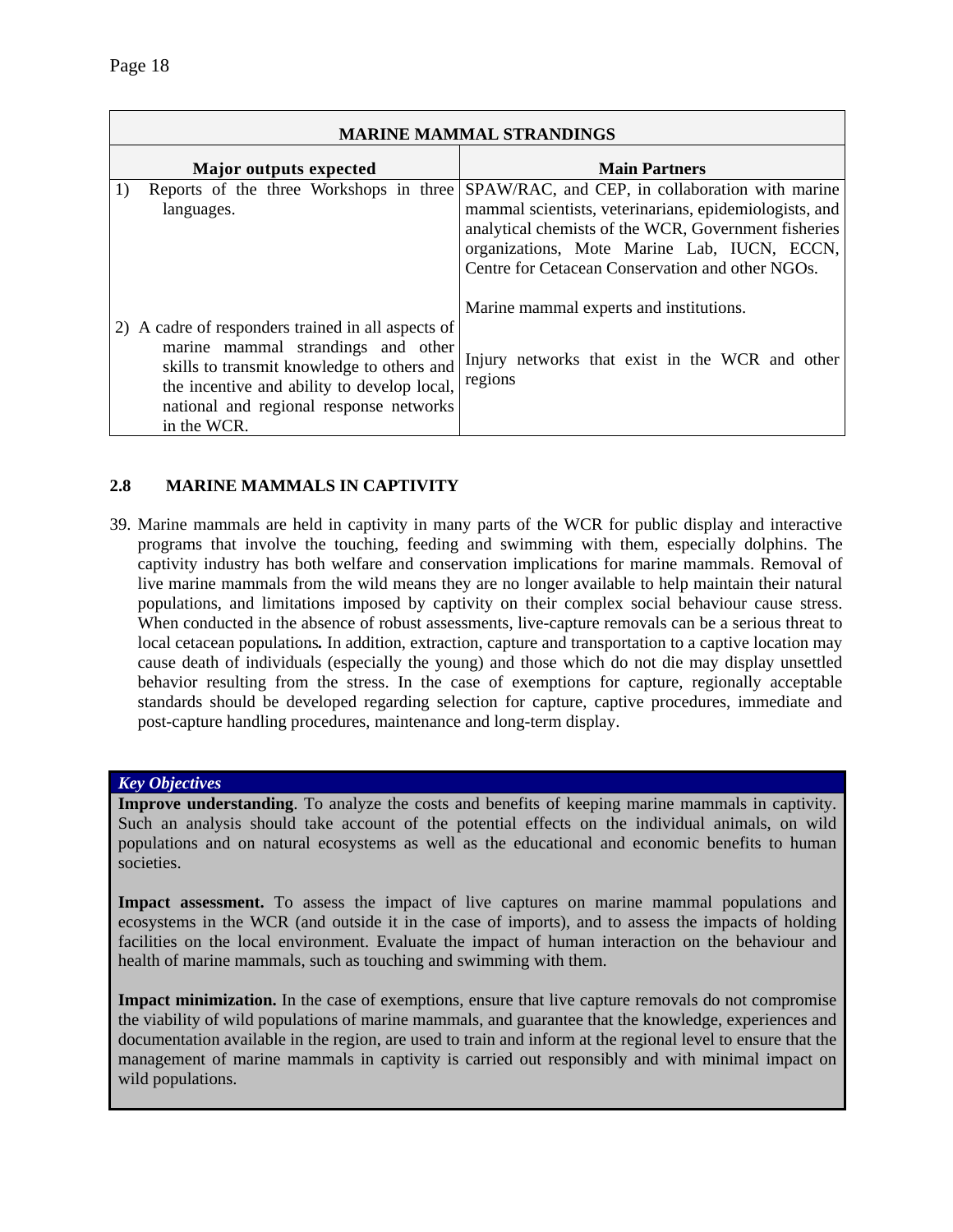**Regulation of live capture, trade and possession:** Develop a process to ensure the consistency of any exempted activities under the SPAW Protocol and their compliance with international regulations and agreements.

### *PRIORITY ACTIONS*

#### *Planning and Strategy*

- 2.8.1 Encourage Parties to act in accordance with the SPAW Protocol in relation to captive marine mammals through the development of a process for evaluating and seeking exemptions.
- 2.8.2 Improve existing facilities and care through the development of national/regional standards for captive marine mammal health and welfare (also addresses 2.8.4 and 2.8.5).
- 2.8.3 In the case of exemptions for capture, regionally acceptable standards should be developed regarding selection of candidates for capture, capture procedures, immediate and post-capture handling, maintenance and long-term public display.

#### *Management*

- 2.8.4 Produce annual status reports of the specific, unambiguously identified marine mammals in captivity during the previous year in the WCR, including a public inventory of information on births, deaths, illness and genetics of individual animals and injuries incurred by the animals and public through participation in interaction programmes.
- 2.8.5 Develop and adopt guidelines for the language and process of the SPAW Protocol's Article 11 exemptions provision.

## *Science*

2.8.6 Support and conduct research on the distribution, population structure, abundance and trends of marine mammal species targeted for live-capture to ensure compliance with the Protocol's provisions for environmental impact assessments and exemptions.

| <b>MARINE MAMMALS IN CAPTIVITY</b>                                                                                                                        |                                                                                                                                                                                                                                                                              |  |
|-----------------------------------------------------------------------------------------------------------------------------------------------------------|------------------------------------------------------------------------------------------------------------------------------------------------------------------------------------------------------------------------------------------------------------------------------|--|
| <b>Major outputs expected</b>                                                                                                                             | <b>Main Partners</b>                                                                                                                                                                                                                                                         |  |
|                                                                                                                                                           | 1) Regional Guidelines on exemptions for the SPAW/RAC, and CEP in collaboration with Marine<br>capture, transfer and keeping of marine Mammal scientists, veterinarians, epidemiologists,<br>mammals in captivity, developed by the Governments, WDCS, ECCEA and other NGOs, |  |
| Contracting Parties using criteria tourism industry and facility providers.<br>established under the SPAW Protocol,                                       |                                                                                                                                                                                                                                                                              |  |
| taking into account the overview of SPAW<br>relevant national and international organizations/institutions.<br>legislation and guidelines as appropriate. | <b>Parties</b><br>marine<br>and<br>mammal                                                                                                                                                                                                                                    |  |
| National reports of live captured, and<br>inventory of imported/exported marine                                                                           |                                                                                                                                                                                                                                                                              |  |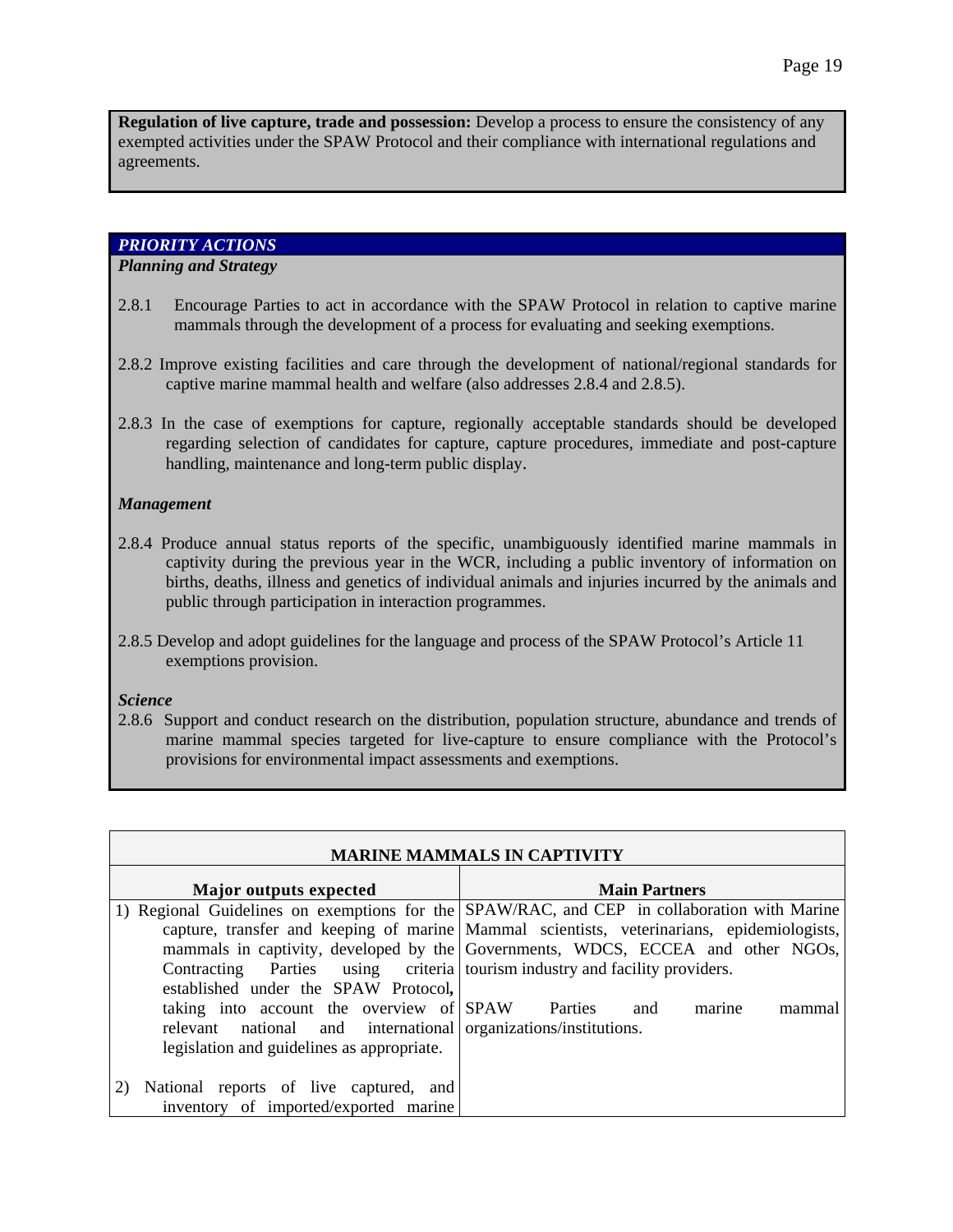| mammals in captivity and their source or             |  |
|------------------------------------------------------|--|
| origin. The format and content for such              |  |
| reports may be suggested and developed               |  |
| by SPAW/RAC in the context of on-going               |  |
| national reporting process consideration             |  |
| under SPAW, and may include permit                   |  |
| information, numbers of animals taken,               |  |
| deaths during capture, final destination,            |  |
| identifying features, and<br>current                 |  |
| disposition of the animal.                           |  |
|                                                      |  |
| 3) Contracting Parties to establish clarification of |  |
| the Article $11(2)$ on Exemption provision           |  |
| and development of guidelines to evaluate            |  |
| proposals for exemption, including public            |  |
| display (captivity).                                 |  |
|                                                      |  |
| Reports from rehabilitation centres and<br>4)        |  |
| reintroduction of marine mammals in the              |  |
| WCR.                                                 |  |

## **2.9 ACOUSTIC DISTURBANCE/UNDERWATER NOISE**

- 40. Noise degrades habitat and can affect the health, behavior, and distribution of marine mammals. A variety of human activities introduce sound into the marine environment, including commercial shipping and transportation, oil and gas development, military operations, dredging and coastal construction, scientific research (e.g. seismic research, acoustic thermography), fishing and recreation. Noise impacts can be related to the amplitude, duration, and frequency of the sounds as well as to the behavioural and social context of the animals at the time of exposure. Disturbance by noise can interrupt biologically significant activities (e.g. nursing, breeding, resting), impair communication (i.e. by masking), and drive animals away from critical habitat (e.g. feeding grounds, migration routes). Under certain circumstances, anthropogenic noise can cause injury and even death of marine mammals.
- 41. The mechanisms by which anthropogenic sounds affect marine mammals and their prey are not fully understood. Major scientific advances have been made in recent years as a result of detailed necropsies of stranded animals and carefully designed experiments involving free-ranging and captive marine mammals. However, the emphasis of research and management has tended to be on the acute effects of certain types of sounds on a few deep-water species. Relatively little attention has been given to species living in coastal, inshore, or freshwater environments where they are chronically exposed to anthropogenic sounds from multiple sources.

#### *Key Objectives*

**Improve Awareness.** To develop education programmes so people are more aware of the nature and seriousness of the threats posed by various types of underwater noise, to identify sources which exert major acoustic pressure on marine mammals and classification of the types of noise per the source (e.g. yachts, jetskies, ships, military manœuvres).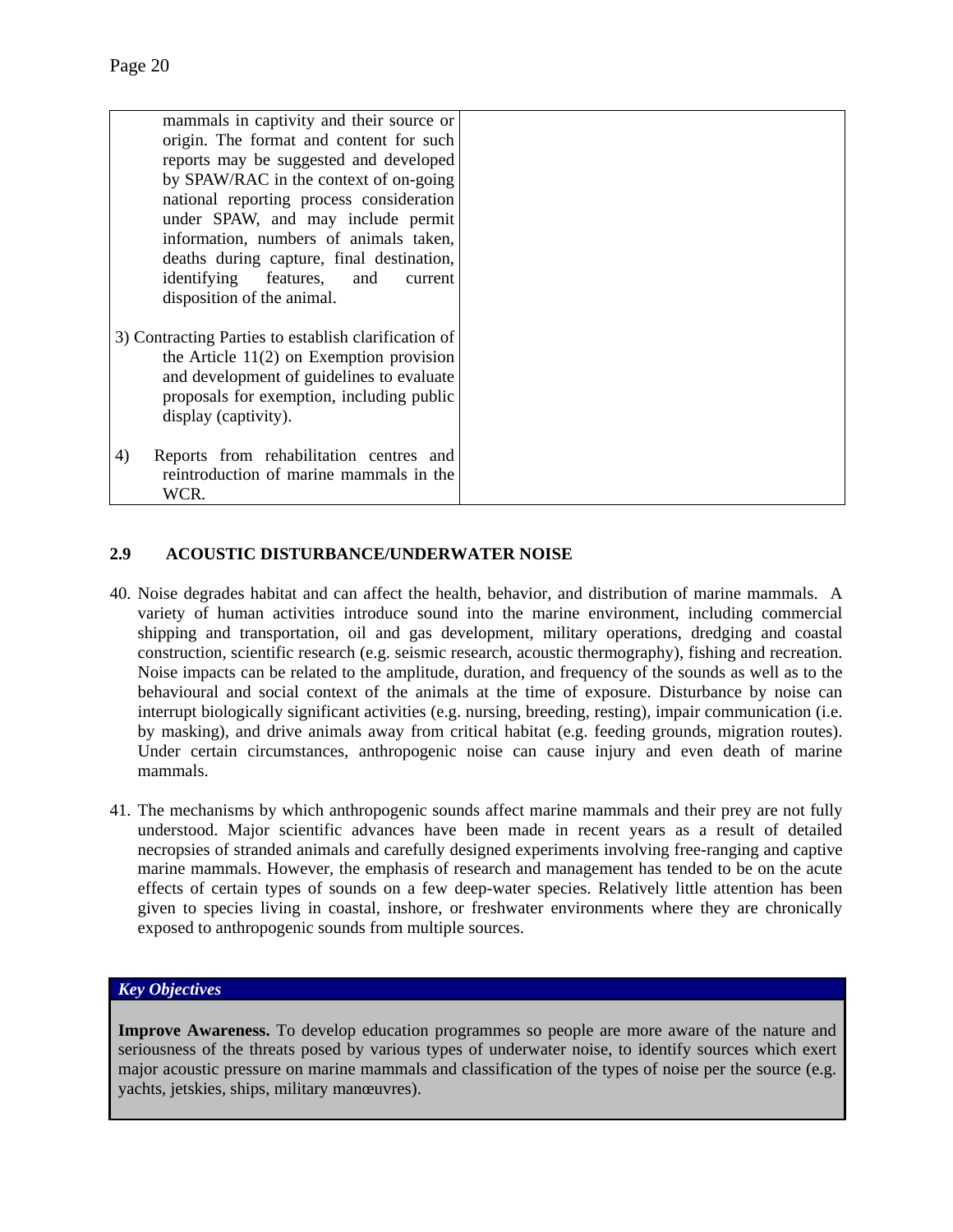**Impact Assessment**: To initiate and continue to support research programmes that examine the chronic effects of ocean noise on marine mammals. All such research must be (a) tightly focused, (b) rigorously designed, (c) address questions of clear relevance to conservation, and (d) be consistent with internationally recognized standards with regard to animal welfare.

**Impact Minimization.** To support ongoing and new actions at the regional, national, and local levels aimed at explicitly integrating limits on underwater noise into management and regulatory regimes.

#### *PRIORITY ACTIONS*

- 2.9.1Guidelines that address the problem of underwater noise and its effects on marine mammals and their prey. Such guidelines should reflect and be consistent with emerging global criteria.
- 2.9.2 Encourage Parties to initiate and support research programmes that examine the chronic effects of noise on marine mammals*.*
- 2.9.3 Develop education programmes to increase public awareness about ocean noise and its impacts on marine mammals.

|                                                                                                                                                                                                                                                              | <b>ACOUSTIC DISTURBANCES/UNDERWATER NOISE</b>                                                                                                                                                                                                                                                                                           |
|--------------------------------------------------------------------------------------------------------------------------------------------------------------------------------------------------------------------------------------------------------------|-----------------------------------------------------------------------------------------------------------------------------------------------------------------------------------------------------------------------------------------------------------------------------------------------------------------------------------------|
| Major outputs expected                                                                                                                                                                                                                                       | <b>Main Partners</b>                                                                                                                                                                                                                                                                                                                    |
| 1) High-quality, relevant research on the<br>sources and effects of underwater noise<br>on marine mammals is conducted and<br>results are used to<br>inform<br>the<br>management and regulatory actions<br>aimed at protecting marine mammal<br>populations. | SPAW/RAC, and CEP, in collaboration with marine<br>mammal scientists, governments, relevant<br>international organizations, NGOs, industries (e.g.<br>shipping, transport, fishing, recreation, oil and gas<br>development, coastal construction), militaries, and<br>scientists engaged in research that produces<br>underwater noise. |
| Guidelines to reduce underwater noise<br>2)<br>and its effects on marine mammals in the<br>Wider Caribbean Region.                                                                                                                                           | SPAW/RAC, CEP, and marine mammal scientists,<br>etc. (see above).                                                                                                                                                                                                                                                                       |

#### **2.10 VESSEL STRIKES**

42. Another anthropogenic threat comes from vessel strikes, which can cause death and injury to marine mammals. The extent of this problem in the WCR is poorly understood. However, vessel strikes on Bryde's whales and small cetaceans have been observed and reported in Venezuela. Also, manatees are well known to be exceptionally vulnerable to vessel strikes. Factors affecting the incidence and severity of vessel strikes include: the density of marine mammals and vessels in the area; the ability of marine mammals to detect vessels and of vessel operators to detect marine mammals; and the ability of marine mammals or vessel operators to maneuver to avoid collisions. Outreach and education efforts will raise awareness of this threat and contribute to efforts aimed at assessing the magnitude of the problem.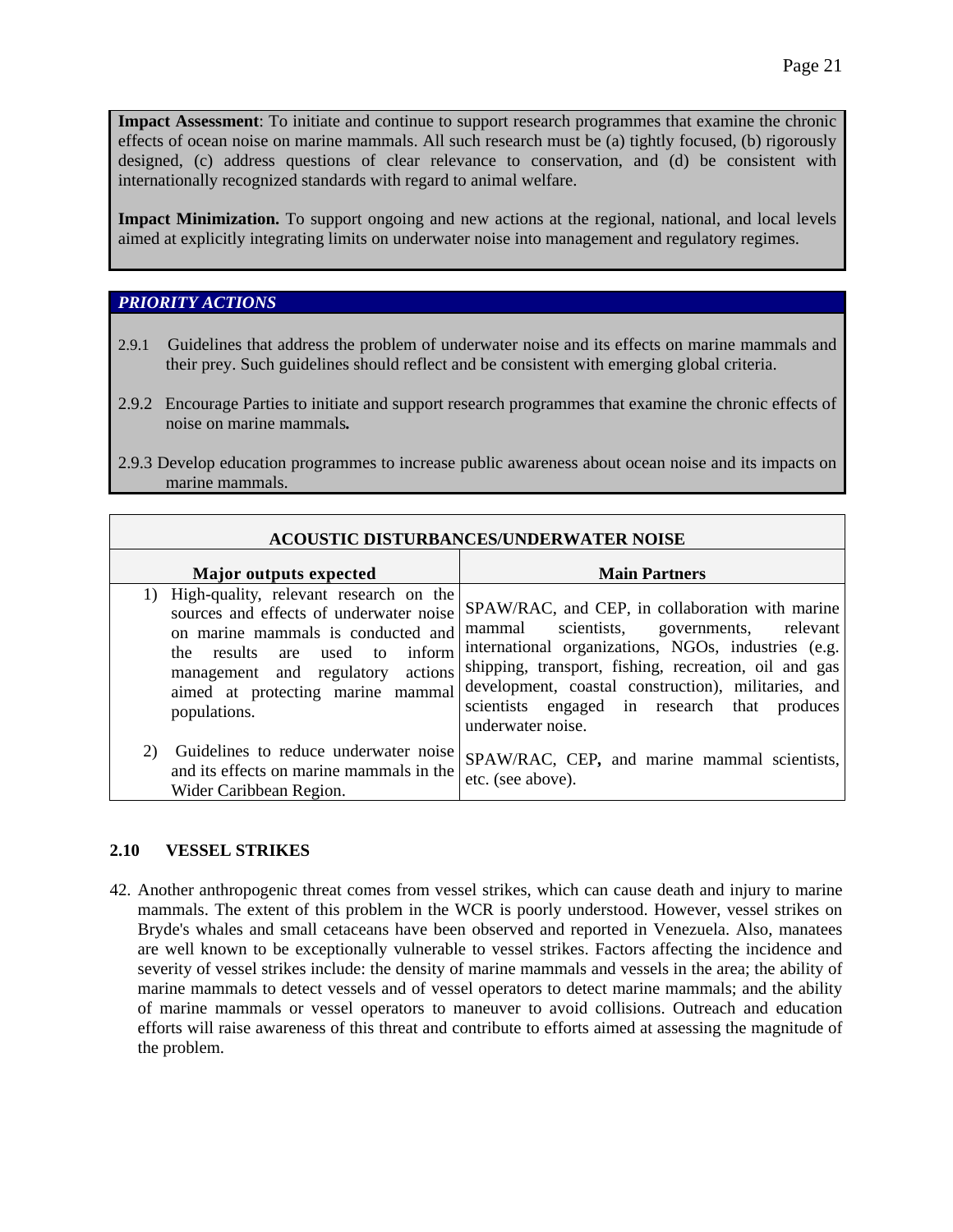*Key Objectives* 

**Improve understanding**. To identify high risk areas for vessel strikes in each country.

**Impact assessment.** To assess the magnitude of vessel strikes in the WCR, particularly for endangered large whales, and manatees in the context of population status and other sources of mortality.

**Impact minimization.** To stimulate on-going and initiate new actions at the regional, national and/or local level to reduce the frequency and severity of vessel strikes.

#### *PRIORITY ACTIONS*

*Management* 

- 2.10.1 Solicit reports of vessel strikes to determine rates and distribution of strikes (including but not limited to container ships and ferries) through collaboration with marine mammal viewing vessels, regulatory agencies, coast guard or military bodies, marine mammal scientists, and other sources of information such as, observers on board.
- 2.10.2 Collate information on vessel activity (vessel types, routes speed and volumes) and marine mammal distribution. Analyze that information to identify high-risk areas for vessel strike, through the convening of a Regional Workshop with identification of priorities for implementation.
- 2.10.3 Develop a formal Memorandum of Cooperation or Agreement with the IWC on information exchange between the two Conventions.
- 2.10.4 Develop an outreach programme to educate stakeholders and the boating public on the risk of injury and death to marine mammals by ship strikes.
- 2.10.5 Investigate and implement ways to mitigate impacts of ship collision with marine mammals.

|                                                                                                                                                                                                                                              | <b>VESSEL STRIKES</b>                                                                                                                                                                                                                                                                                              |
|----------------------------------------------------------------------------------------------------------------------------------------------------------------------------------------------------------------------------------------------|--------------------------------------------------------------------------------------------------------------------------------------------------------------------------------------------------------------------------------------------------------------------------------------------------------------------|
| <b>Major outputs expected</b>                                                                                                                                                                                                                | <b>Main Partners</b>                                                                                                                                                                                                                                                                                               |
| 1) Report on marine mammals and vessel strikes<br>(also to address acoustic disturbances and<br>underwater noise as in 2.9) with<br>identification of priorities for follow-up<br>and implementation at the regional and<br>national levels. | CEP Secretariat and SPAW/RAC in collaboration<br>with marine mammal scientists, governments, IMO<br>and other relevant international organizations, IWC's<br>Scientific Committee and Conservation Committee,<br>NGOs, industries and stakeholders: including the<br>shipping, cruise, recreational/tourism<br>and |
| Information on vessel activity,<br>initial<br>2)<br>identification of high-risk areas and<br>assessment of protection<br>measures<br>required to manage effects of vessel<br>traffic on marine mammals in the WCR.                           | transportation industries.                                                                                                                                                                                                                                                                                         |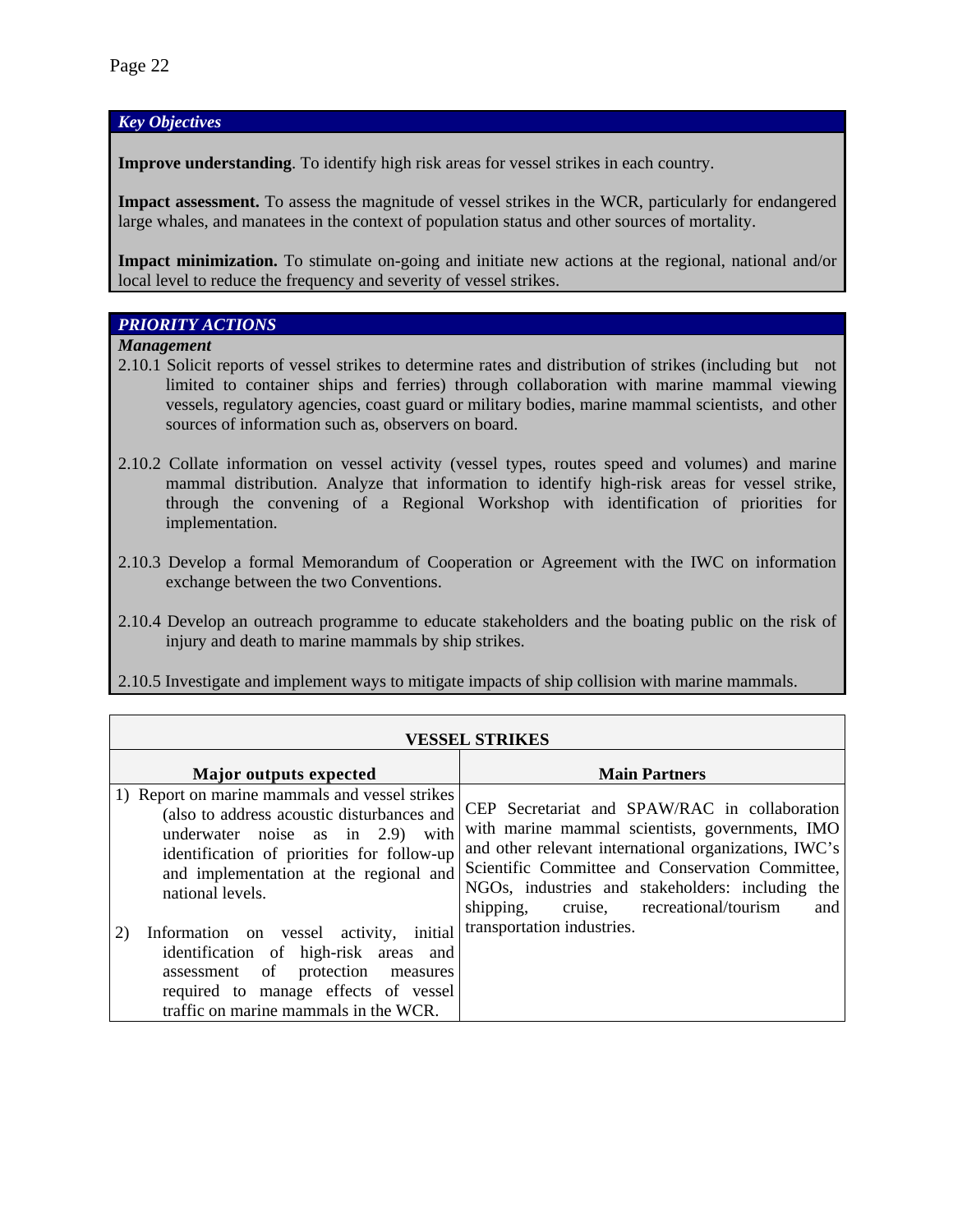## **2.11 CLIMATE CHANGE**

- 43. Climate change is a complex, analytically challenging issue. Although the potential effects on marine mammals are speculative at this stage, the topic requires immediate attention and concern. It is difficult to establish direct links between climate change and the health of individual marine mammals (or populations), or to demonstrate indirect links between climate change and such things as the availability of prey resources.
- 44. The effects of climate change on health and body condition may be so subtle and indirect that the cause-and-effect link to climate is completely obscured. For example, increased numbers and intensity of hurricanes is likely to increase the perturbation of sediments and thus the bioavailability of contaminants to organisms, including marine mammals. Similarly, changes in wind patterns and precipitation may alter contaminant pathways and change the sizes and locations of deposition. If marine mammals suffer ill effects from contaminant exposure, climate change may be among the root causes.
- 45. More directly, in Florida there is evidence for diminished adult survival rates of manatees in areas hit by hurricanes and other major storms. If the prevalence and intensity of storms are related to climate change as many authorities have speculated, then climate change could have a negative effect on survival of manatees and perhaps other marine mammals.

#### *Key Objectives*

**Develop baselines.** To obtain baseline data from selected index areas representative of pelagic and coastal ecosystems. Such data will be needed to analyze and interpret the causes of changes in numbers, distribution, health and demography of marine mammals.

**Improve understanding.** To conduct rigorous scientific analyses and convey results to the public. It is essential to improve understanding of the links between climate change and marine mammal health, survival, habitat, etc., always with appropriate recognition of uncertainty and the importance of exercising precautionary judgment.

**Impact minimization.** To stimulate on-going and initiate new actions at the regional, national and/or local level.

#### *PRIORITY ACTIONS*

- 2.11.1 Participate in and contribute to relevant fora on climate change.
- 2.11.2 Disseminate information (appropriately qualified with regard to uncertainty) on the effects of climate change (both potential and proven) on marine mammal health, survival and habitat.
- 2.11.3 Identify and initiate studies in index areas to obtain baseline and longitudinal environmental (biotic and abiotic) data. Changes through time can then be tested for potential correlation with marine mammal health, survival rates, habitat conditions, etc.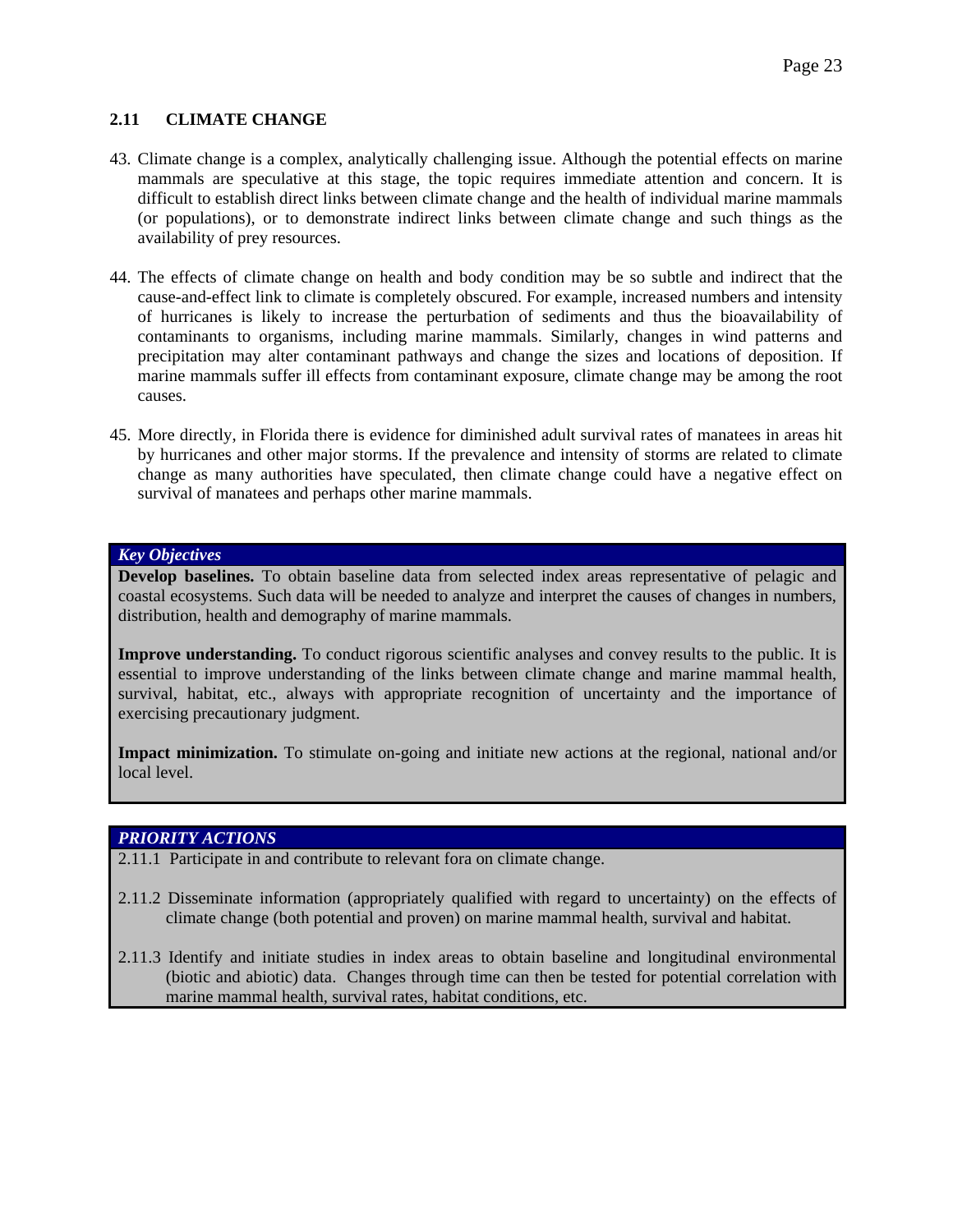|                                                                                                                                                                                                | <b>CLIMATE CHANGE</b>                                                                                                                                                     |
|------------------------------------------------------------------------------------------------------------------------------------------------------------------------------------------------|---------------------------------------------------------------------------------------------------------------------------------------------------------------------------|
| Major outputs ex[ected]                                                                                                                                                                        | <b>Main Partners</b>                                                                                                                                                      |
| 1) Increased awareness and understanding of<br>the links between climate change and<br>marine mammal health, survival,<br>habitat, etc. (including the implications<br>for prey availability). | CEP Secretariat in collaboration with SPAW/RAC,<br>Governments, relevant regional and international<br>organizations such as IWC Scientific Committee and<br>Conventions. |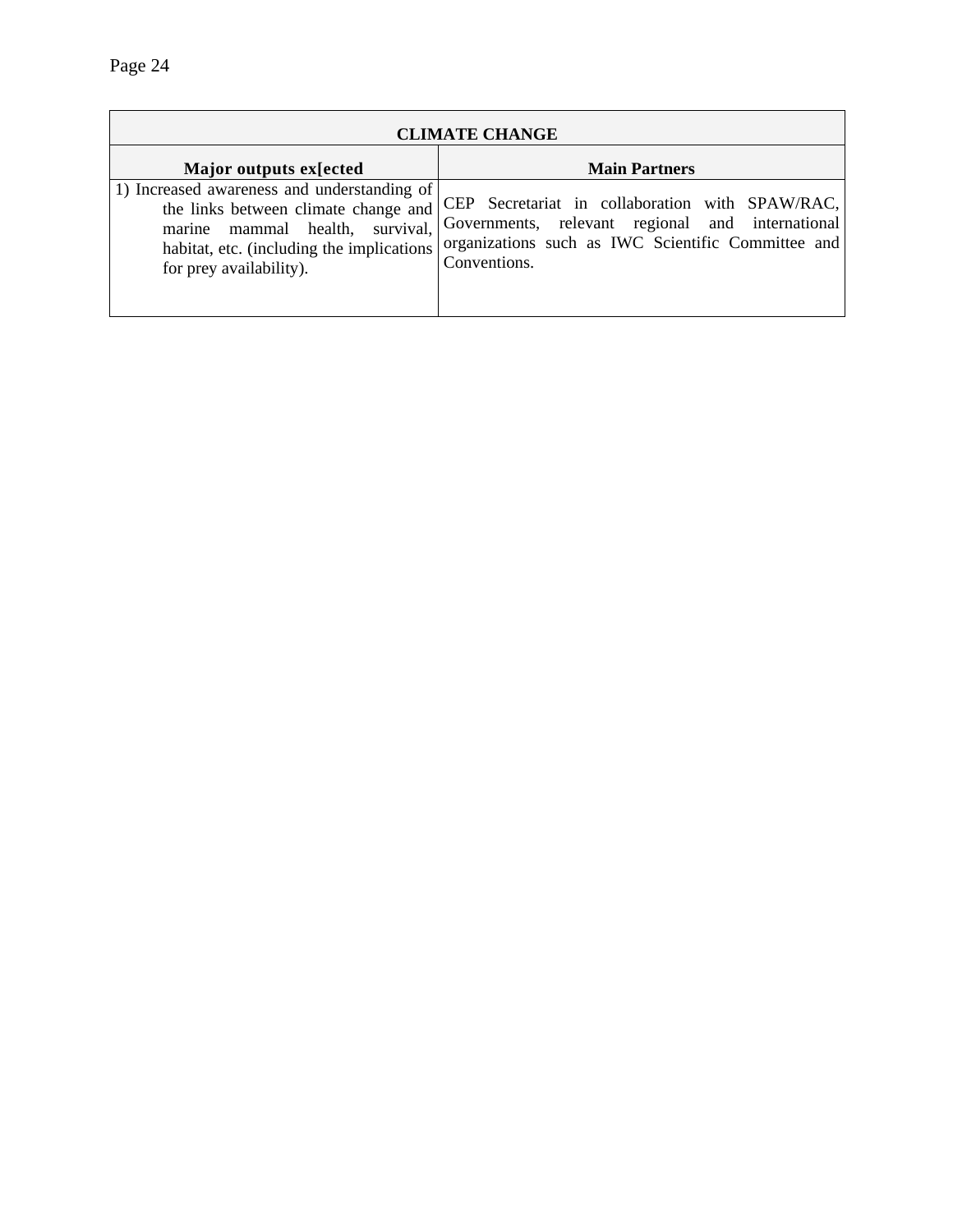#### **2.12 GENERAL TIMETABLE FOR IMPLEMENTATION**

The following proposed table represents a general time scale for priority issues with the goal of effecting essential change, rather than simply to provide fora for discussion of necessary change. Although there is no single set of priorities that addresses the varying needs and threats faced by particular countries and sub-regions of the WCR, four issues have emerged from discussions of the electronic working group for consideration and discussion at the STAC that address needs, threats and/or economic development:

- marine mammal status (i.e., numbers, documented mortality, demography, health and fitness, identification and mitigation of threats) in index areas
- development of one or more stranding networks
- •development of sustainable marine mammal watching tourism and
- •habitat threats, both natural (hurricanes, red tides) and anthropogenic(e.g., trawling, dredge and fill, general coastal development)**.**

| <b>Issue/priority action</b>                                                                                                                                                                                                                                                                                                                                                                                                                                                                                                                                      | 2008 | 2008           | 2008 | 2008      | 2009          | 2009           | 2009 | 2009 | 2010      | 2010           | 2010 | 2010      | 2011      | 2011         | 2011 | 2011 |
|-------------------------------------------------------------------------------------------------------------------------------------------------------------------------------------------------------------------------------------------------------------------------------------------------------------------------------------------------------------------------------------------------------------------------------------------------------------------------------------------------------------------------------------------------------------------|------|----------------|------|-----------|---------------|----------------|------|------|-----------|----------------|------|-----------|-----------|--------------|------|------|
|                                                                                                                                                                                                                                                                                                                                                                                                                                                                                                                                                                   | Q1   | Q <sub>2</sub> | Q3   | <b>O4</b> | $\mathbf{Q1}$ | Q <sub>2</sub> | Q3   | Q4   | <b>Q1</b> | Q <sub>2</sub> | Q3   | <b>O4</b> | <b>Q1</b> | $\mathbf{Q}$ | Q3   | Q4   |
| <b>2.1 FISHERIES INTERACTIONS</b>                                                                                                                                                                                                                                                                                                                                                                                                                                                                                                                                 |      |                |      |           |               |                |      |      |           |                |      |           |           |              |      |      |
| Improve information on takes<br>2.1.1<br>of marine<br>mammals in<br>fisheries.<br>This should<br>include onboard observer<br>programmes and should take<br>advantage of and work in<br>cooperation with existing<br>initiatives.<br>Technical<br>collaboration with academic<br>non-governmental<br>and<br>international organizations<br>(e.g., FAO, the Global By-<br>Catch Assessment Project by<br>Duke University and Blue<br>Ocean Institute, IWC) will be<br>required to gather relevant<br>data. Disseminate results in<br>technical and scientific fora. |      |                |      |           |               |                |      |      |           |                |      |           |           |              |      |      |

**Notes: Q** stands for quarters**; F** for French**; S** for Spanish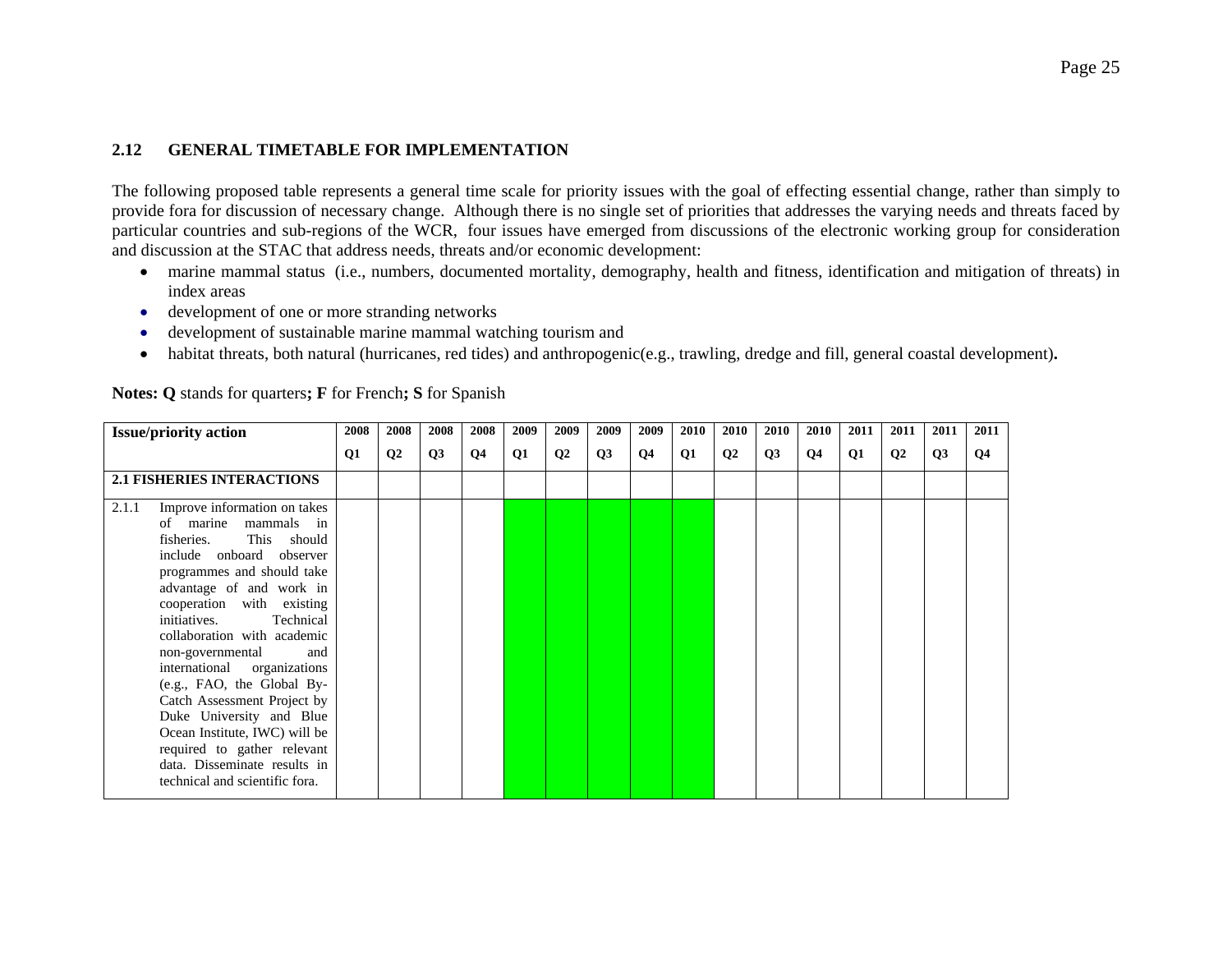| <b>Issue/priority action</b>                                                                                                                                                                                     | 2008      | 2008           | 2008 | 2008           | 2009 | 2009           | 2009 | 2009           | 2010 | 2010           | 2010 | 2010           | 2011          | 2011           | 2011 | 2011           |
|------------------------------------------------------------------------------------------------------------------------------------------------------------------------------------------------------------------|-----------|----------------|------|----------------|------|----------------|------|----------------|------|----------------|------|----------------|---------------|----------------|------|----------------|
|                                                                                                                                                                                                                  | <b>Q1</b> | Q <sub>2</sub> | Q3   | Q <sub>4</sub> | Q1   | Q <sub>2</sub> | Q3   | Q <sub>4</sub> | Q1   | Q <sub>2</sub> | Q3   | Q <sub>4</sub> | $\mathbf{Q1}$ | Q <sub>2</sub> | Q3   | Q <sub>4</sub> |
| Distribute reporting form (same used<br>for Barbados workshop) to include<br>direct and indirect takes and current<br>updated information.                                                                       |           |                |      |                |      |                |      |                |      |                |      |                |               |                |      |                |
| Data collation. (TBD)                                                                                                                                                                                            |           |                |      |                |      |                |      |                |      |                |      |                |               |                |      |                |
| Data entry in RAC database and<br>summary report for SPAW/STAC.<br>(TBD)                                                                                                                                         |           |                |      |                |      |                |      |                |      |                |      |                |               |                |      |                |
| E-group to collect information on<br>established observer programmes and<br>feasibility of programmes in areas<br>where they are lacking. (TBD)                                                                  |           |                |      |                |      |                |      |                |      |                |      |                |               |                |      |                |
| Egroup report and recommendations<br>to SPAW/STAC. (TBD)                                                                                                                                                         |           |                |      |                |      |                |      |                |      |                |      |                |               |                |      |                |
| 2.1.2<br>Community interviews to<br>evaluate use of marine<br>mammals the region, and<br>evaluate impact. Analyses of<br>stomach contents or the<br>stable isotopes of stomach<br>(TBD)                          |           |                |      |                |      |                |      |                |      |                |      |                |               |                |      |                |
| 2.1.3 SPAW/RAC and CEP develop<br>working<br>stronger<br>relationships with WCR,<br>fisheries<br>authorities<br>and<br>stakeholders.                                                                             |           |                |      |                |      |                |      |                |      |                |      |                |               |                |      |                |
| 2.1.4 Evaluate and present non-lethal<br>use of marine mammals to<br>alternative<br>encourage<br>economies<br>for<br>those<br>which<br>communities<br>intentionally<br><b>or</b><br>unintentionally, directly or |           |                |      |                |      |                |      |                |      |                |      |                |               |                |      |                |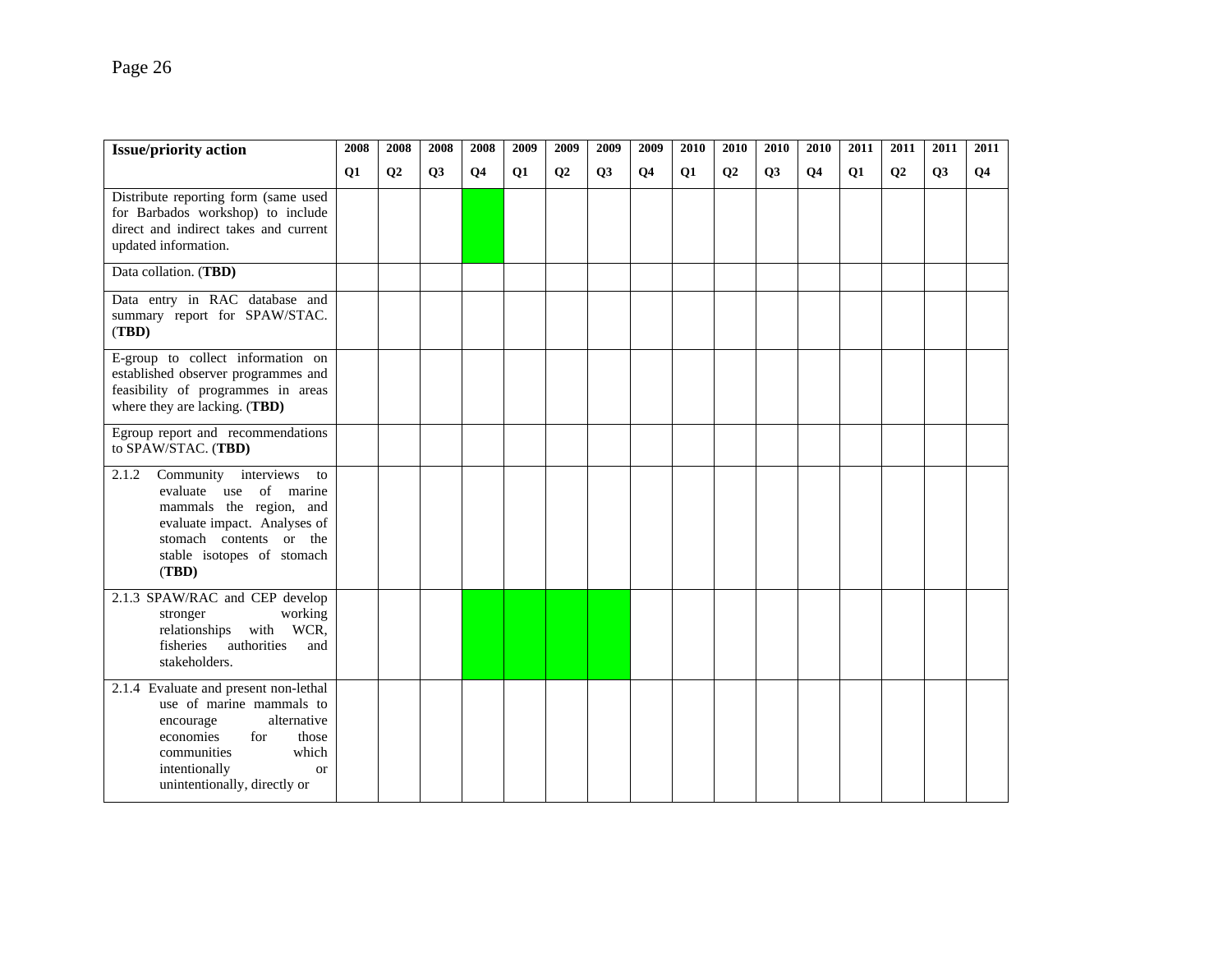| <b>Issue/priority action</b>                                                                                                                                                                                                                  | 2008          | 2008           | 2008      | 2008      | 2009      | 2009           | 2009      | 2009      | 2010      | 2010      | 2010      | 2010      | 2011      | 2011           | 2011      | 2011           |
|-----------------------------------------------------------------------------------------------------------------------------------------------------------------------------------------------------------------------------------------------|---------------|----------------|-----------|-----------|-----------|----------------|-----------|-----------|-----------|-----------|-----------|-----------|-----------|----------------|-----------|----------------|
|                                                                                                                                                                                                                                               | $\mathbf{Q1}$ | Q <sub>2</sub> | <b>O3</b> | <b>O4</b> | <b>O1</b> | Q <sub>2</sub> | <b>O3</b> | <b>O4</b> | <b>O1</b> | <b>O2</b> | <b>O3</b> | <b>O4</b> | <b>O1</b> | O <sub>2</sub> | <b>O3</b> | Q <sub>4</sub> |
| 2.2 HABITAT DEGRADATION                                                                                                                                                                                                                       |               |                |           |           |           |                |           |           |           |           |           |           |           |                |           |                |
| indirectly, exert pressure on<br>marine mammals. (TBD)                                                                                                                                                                                        |               |                |           |           |           |                |           |           |           |           |           |           |           |                |           |                |
| Thorough<br>2.2.1<br>and<br>rigorous<br>description of interaction<br>areas where the potential<br>exists for human activities to<br>affect<br>marine<br>mammal<br>habitats in the<br>WCR,<br>including indirect and down-<br>stream effects. |               |                |           |           |           |                |           |           |           |           |           |           |           |                |           |                |
| Establish e-group to develop index<br>for the<br>assessment<br>of<br>areas<br>intereaction areas.                                                                                                                                             |               |                |           |           |           |                |           |           |           |           |           |           |           |                |           |                |
| Secretariat distributes questionnaire.                                                                                                                                                                                                        |               |                |           |           |           |                |           |           |           |           |           |           |           |                |           |                |
| Collate data                                                                                                                                                                                                                                  |               |                |           |           |           |                |           |           |           |           |           |           |           |                |           |                |
| Report to SPAW/STAC on results<br>and recommendations.                                                                                                                                                                                        |               |                |           |           |           |                |           |           |           |           |           |           |           |                |           |                |
| 2.2.2 Develop and apply Geographic<br>Information<br>Systems<br>to<br>improve understanding of<br>marine<br>mammal<br>habitat<br>issues. (TBD)                                                                                                |               |                |           |           |           |                |           |           |           |           |           |           |           |                |           |                |
| Parties to include marine<br>2.2.3<br>mammal habitat requirements<br>in the national Integrated<br><b>Coastal Zone Management</b><br>(ICZM) framework.                                                                                        |               |                |           |           |           |                |           |           |           |           |           |           |           |                |           |                |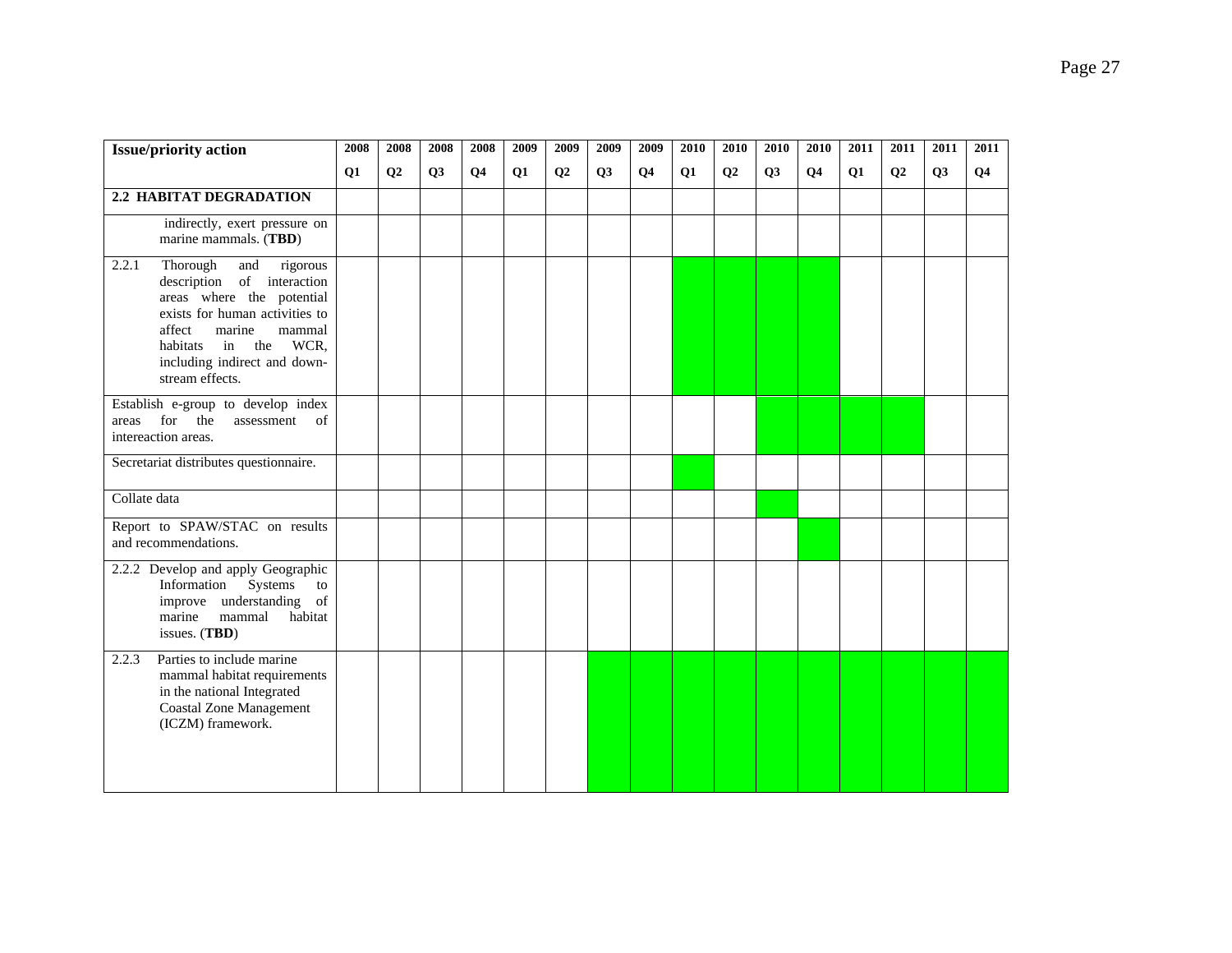| <b>Issue/priority action</b>                                                                                                                                                                                                                                                                                                                                                                                                                         | 2008 | 2008           | 2008      | 2008      | 2009 | 2009 | 2009      | 2009           | 2010 | 2010           | 2010      | 2010           | 2011 | 2011 | 2011      | 2011           |
|------------------------------------------------------------------------------------------------------------------------------------------------------------------------------------------------------------------------------------------------------------------------------------------------------------------------------------------------------------------------------------------------------------------------------------------------------|------|----------------|-----------|-----------|------|------|-----------|----------------|------|----------------|-----------|----------------|------|------|-----------|----------------|
|                                                                                                                                                                                                                                                                                                                                                                                                                                                      | Q1   | Q <sub>2</sub> | <b>O3</b> | <b>O4</b> | Q1   | Q2   | <b>O3</b> | Q <sub>4</sub> | Q1   | Q <sub>2</sub> | <b>O3</b> | Q <sub>4</sub> | Q1   | Q2   | <b>O3</b> | Q <sub>4</sub> |
| 2.3 POLLUTION AND HEALTH                                                                                                                                                                                                                                                                                                                                                                                                                             |      |                |           |           |      |      |           |                |      |                |           |                |      |      |           |                |
| 2.3.1<br>Review<br>information<br>on<br>contamination available to<br>identify key locations where<br>contaminants<br>are<br>found,<br>including biotoxins and other<br>factors which could affect<br>marine mammal health and<br>the degree of overlap among<br>these areas and the occurance<br>of criticial marine mammal<br>habitats (as per 2.2.1).                                                                                             |      |                |           |           |      |      |           |                |      |                |           |                |      |      |           |                |
| Parties and Secretariat agree on<br>steering committee to organize and<br>raise funds for first workshop. SC to<br>be chaired by Dr John Reynolds.                                                                                                                                                                                                                                                                                                   |      |                |           |           |      |      |           |                |      |                |           |                |      |      |           |                |
| 2.3.2<br>Convene regional pollution<br>workshop<br>to<br>compare<br>information from<br>different<br>countries.                                                                                                                                                                                                                                                                                                                                      |      |                |           |           |      |      |           |                |      |                |           |                |      |      |           |                |
| Implement studies in key<br>2.3.3<br>WCR sites, to assess and<br>environmental<br>monitor<br>(including prey) and marine<br>mammal contaminant levels<br>as well as clinical diagnostic<br>markers of exposure or<br>and cooperation<br>effects.<br>through a second Regional<br>Pollution workshop. Studies<br>should involve tissue from<br>stranded marine mammals<br>and where appropriate, non-<br>biopsies of wild<br>lethal<br>animals. (TBD) |      |                |           |           |      |      |           |                |      |                |           |                |      |      |           |                |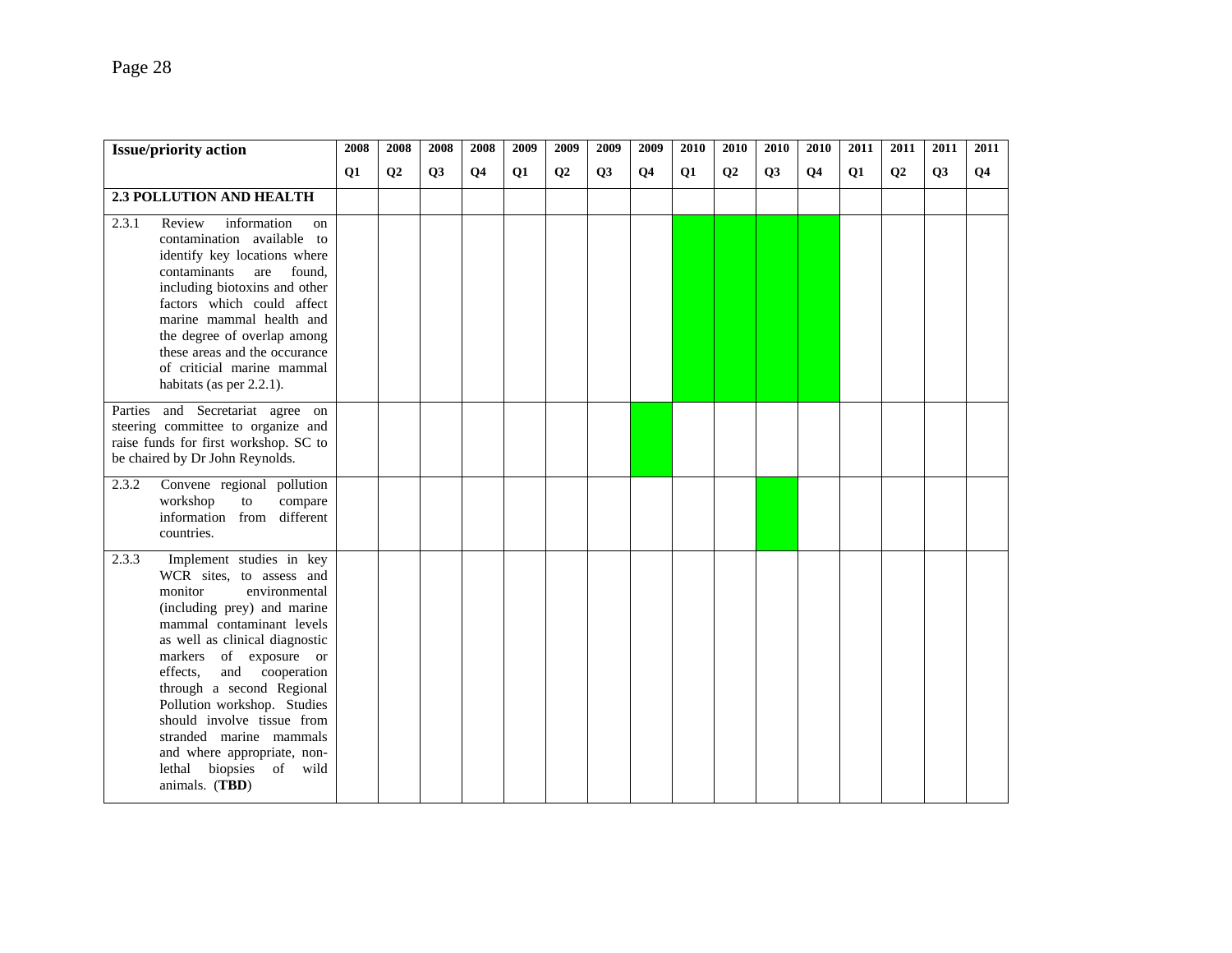| <b>Issue/priority action</b>                                                                                                                                                                                                                                                                                                          | 2008          | 2008           | 2008      | 2008      | 2009 | 2009           | 2009      | 2009           | 2010 | 2010           | 2010      | 2010           | 2011 | 2011 | 2011      | 2011           |
|---------------------------------------------------------------------------------------------------------------------------------------------------------------------------------------------------------------------------------------------------------------------------------------------------------------------------------------|---------------|----------------|-----------|-----------|------|----------------|-----------|----------------|------|----------------|-----------|----------------|------|------|-----------|----------------|
|                                                                                                                                                                                                                                                                                                                                       | $\mathbf{Q1}$ | Q <sub>2</sub> | <b>O3</b> | <b>O4</b> | Q1   | Q <sub>2</sub> | <b>O3</b> | Q <sub>4</sub> | Q1   | Q <sub>2</sub> | <b>O3</b> | Q <sub>4</sub> | Q1   | Q2   | <b>O3</b> | Q <sub>4</sub> |
| Convene second regional workshop.<br>(TBD)                                                                                                                                                                                                                                                                                            |               |                |           |           |      |                |           |                |      |                |           |                |      |      |           |                |
| Watchdog, monitoring, rescue<br>2.3.4<br>and rehabilitation network,<br>including veterinarians and<br>biologists, for emergencies<br>concerning marine mammals<br>affected by contamination<br>$(e.g. oilspills)$ . (TBD)                                                                                                            |               |                |           |           |      |                |           |                |      |                |           |                |      |      |           |                |
| 2.3.5<br>Strengthening<br>watchdog<br>capacity with a view to<br>reducing contamination in<br>marine ecosystems. (TBD)                                                                                                                                                                                                                |               |                |           |           |      |                |           |                |      |                |           |                |      |      |           |                |
| PROTECTED AREAS AND<br>$2.4\phantom{0}$<br><b>OTHER MANAGEMENT</b><br><b>REGIMES</b><br><b>FOR</b><br><b>RECOVERY</b>                                                                                                                                                                                                                 |               |                |           |           |      |                |           |                |      |                |           |                |      |      |           |                |
| 2.4.1<br>Agree among Contracting<br>Parties to design and declare<br>marine protected areas and<br>other management regimes,<br>maintain<br>ecological<br>that<br>connections<br>(e.g.<br>sister<br>sanctuaries that promote the<br>protection of transboundary<br>assets) with user<br>and<br>stakeholder<br>participation.<br>(TBD) |               |                |           |           |      |                |           |                |      |                |           |                |      |      |           |                |
| Through<br>make<br>egroup<br>recommendations<br>for<br>research,<br>education and capacity building for<br>existing and future MPAs and sister<br>sanctuaries.                                                                                                                                                                        |               |                |           |           |      |                |           |                |      |                |           |                |      |      |           |                |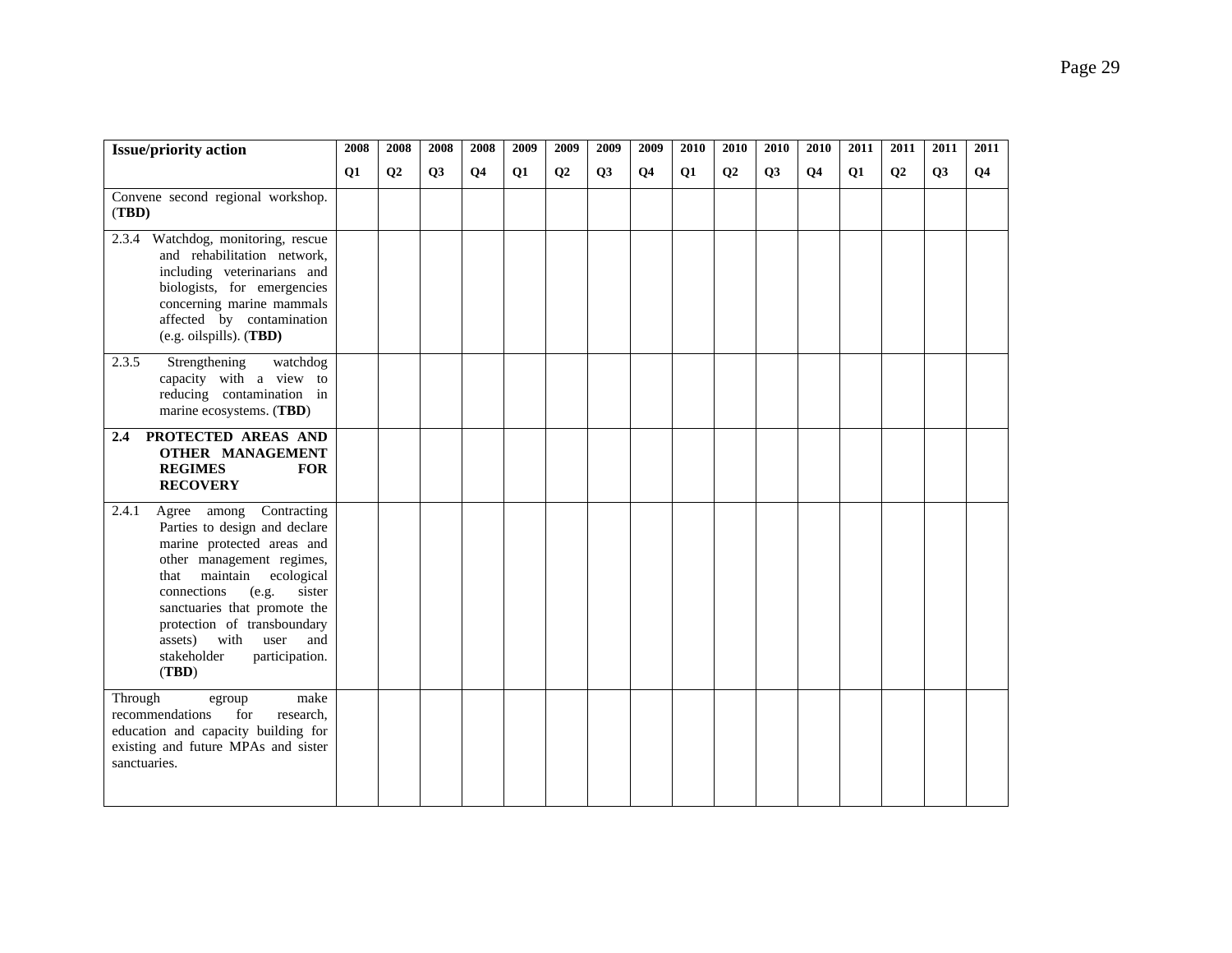| <b>Issue/priority action</b>                                                                                                                                                                                                                                                                                                                                                                                                                                                                                                                      | 2008          | 2008 | 2008      | 2008           | 2009 | 2009           | 2009      | 2009           | 2010 | 2010 | 2010      | 2010           | 2011 | 2011           | 2011      | 2011           |
|---------------------------------------------------------------------------------------------------------------------------------------------------------------------------------------------------------------------------------------------------------------------------------------------------------------------------------------------------------------------------------------------------------------------------------------------------------------------------------------------------------------------------------------------------|---------------|------|-----------|----------------|------|----------------|-----------|----------------|------|------|-----------|----------------|------|----------------|-----------|----------------|
|                                                                                                                                                                                                                                                                                                                                                                                                                                                                                                                                                   | $\mathbf{Q1}$ | Q2   | <b>O3</b> | Q <sub>4</sub> | Q1   | Q <sub>2</sub> | <b>O3</b> | Q <sub>4</sub> | Q1   | Q2   | <b>O3</b> | Q <sub>4</sub> | Q1   | Q <sub>2</sub> | <b>O3</b> | Q <sub>4</sub> |
| Report recommendations and steps<br>for future work to SPAW/STAC.<br>(TBD)                                                                                                                                                                                                                                                                                                                                                                                                                                                                        |               |      |           |                |      |                |           |                |      |      |           |                |      |                |           |                |
| 2.4.2<br>Review<br><b>MPA</b><br>existing<br>management<br>$\alpha$<br>implementation plans, assess<br>their effectiveness, identify<br>deficiencies and strengths<br>and make recommendations<br>to increase their value to<br>marine<br>mammal<br>conservation. Collaboration<br>with STAC working group on<br>protected areas (covering<br>other activities of common<br>concern, such as potential<br>reintroducing<br>of<br>the<br>manatee), through egroup.<br>Recommendations and steps<br>future<br>work<br>for<br>to<br>SPAW/STAC (TBD). |               |      |           |                |      |                |           |                |      |      |           |                |      |                |           |                |
| Investigate potential use of<br>2.4.3<br>population<br>enhancement<br>measures, notably assessing<br>feasibility<br>of<br>the<br>re-<br>introducing the manatee to<br>the islands of the Lesser<br>Antilles where it once<br>existed. $(TBD)$                                                                                                                                                                                                                                                                                                     |               |      |           |                |      |                |           |                |      |      |           |                |      |                |           |                |
| 2.5 RESEARCH                                                                                                                                                                                                                                                                                                                                                                                                                                                                                                                                      |               |      |           |                |      |                |           |                |      |      |           |                |      |                |           |                |
| Compile knowledge of marine<br>2.5.1<br>mammals in the region (e.g.<br>biology, genetic, ecology,<br>distribution,<br>abundance,<br>seasonal movements,                                                                                                                                                                                                                                                                                                                                                                                           |               |      |           |                |      |                |           |                |      |      |           |                |      |                |           |                |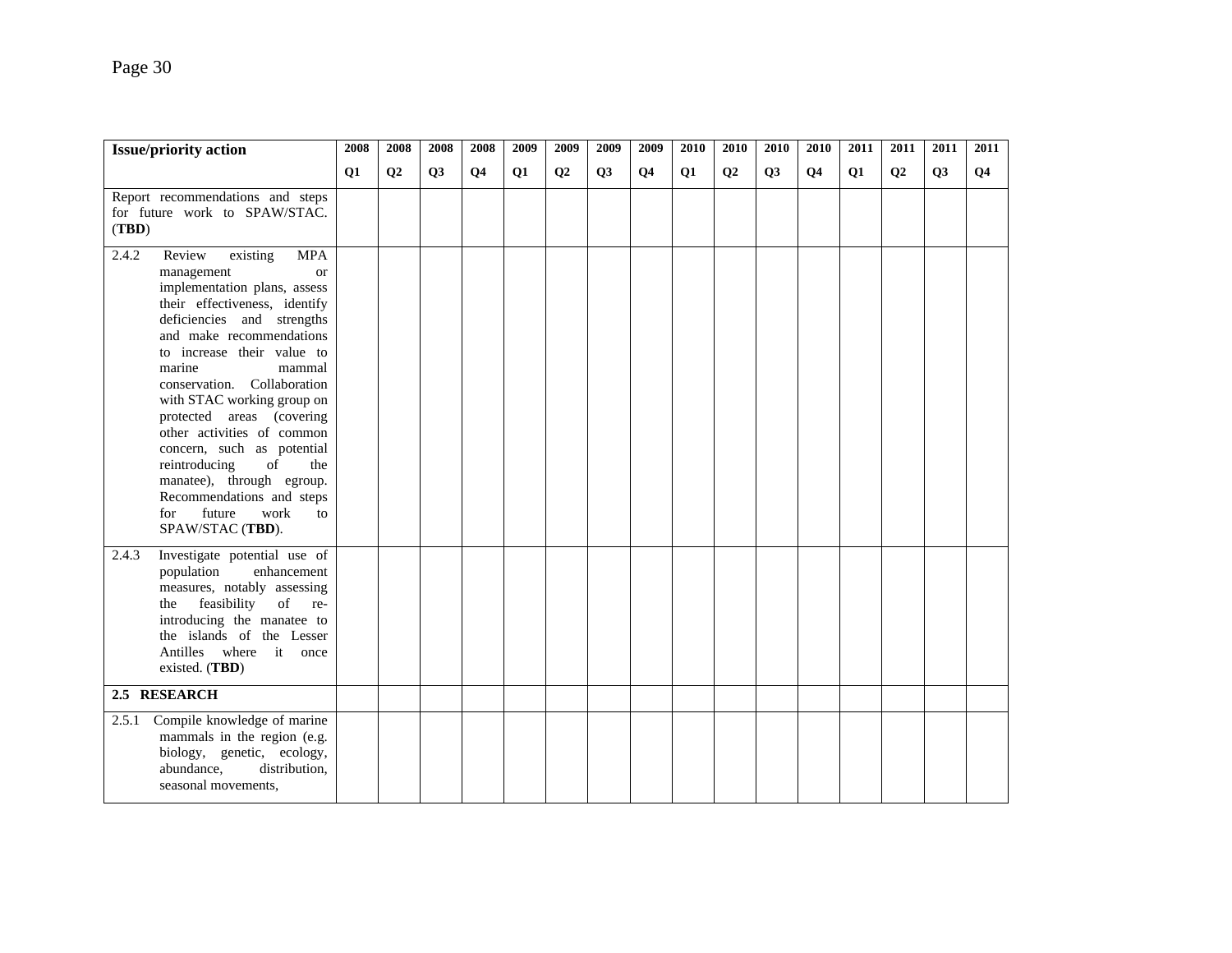|       | <b>Issue/priority action</b>                                                                                                                                                                                                                                                                                                | 2008 | 2008 | 2008      | 2008      | 2009 | 2009           | 2009      | 2009      | 2010 | 2010           | 2010      | 2010           | 2011 | 2011           | 2011      | 2011           |
|-------|-----------------------------------------------------------------------------------------------------------------------------------------------------------------------------------------------------------------------------------------------------------------------------------------------------------------------------|------|------|-----------|-----------|------|----------------|-----------|-----------|------|----------------|-----------|----------------|------|----------------|-----------|----------------|
|       |                                                                                                                                                                                                                                                                                                                             | Q1   | Q2   | <b>O3</b> | <b>O4</b> | Q1   | Q <sub>2</sub> | <b>O3</b> | <b>O4</b> | Q1   | Q <sub>2</sub> | <b>O3</b> | Q <sub>4</sub> | Q1   | Q <sub>2</sub> | <b>O3</b> | Q <sub>4</sub> |
|       | population dynamics<br>and<br>habitat<br>among<br>others),<br>especially in poorly studied<br>areas, and make available to<br>stakeholders.                                                                                                                                                                                 |      |      |           |           |      |                |           |           |      |                |           |                |      |                |           |                |
| 2.5.2 | Identify gaps in scientific<br>knowledge<br>and<br>make<br>recommendations<br>for<br>research and monitoring to<br>fill them. It is important to<br>collect base-line population<br>data and catch statistics (both<br>deliberate and incidental),<br>through marine mammal<br>group of scientists<br>and<br>experts (TBD). |      |      |           |           |      |                |           |           |      |                |           |                |      |                |           |                |
| (TBD) | Recommendations to SPAW/STAC                                                                                                                                                                                                                                                                                                |      |      |           |           |      |                |           |           |      |                |           |                |      |                |           |                |
| 2.5.3 | Experts to serve as peer<br>of<br>existing<br>reviewers<br>methodologies<br>for<br>monitoring/research priorities<br>and to recommend standard<br>methods.(TBD)                                                                                                                                                             |      |      |           |           |      |                |           |           |      |                |           |                |      |                |           |                |
| 2.5.4 | Secretariat to create marine<br>mammal group from the<br>Contracting<br>Parties,<br><sub>or</sub><br>experts working in the region<br>and convene this core group<br>to update information.                                                                                                                                 |      |      |           |           |      |                |           |           |      |                |           |                |      |                |           |                |
| 2.5.5 | Genetic research on captive<br>mammals<br>(for<br>marine<br>potential future development                                                                                                                                                                                                                                    |      |      |           |           |      |                |           |           |      |                |           |                |      |                |           |                |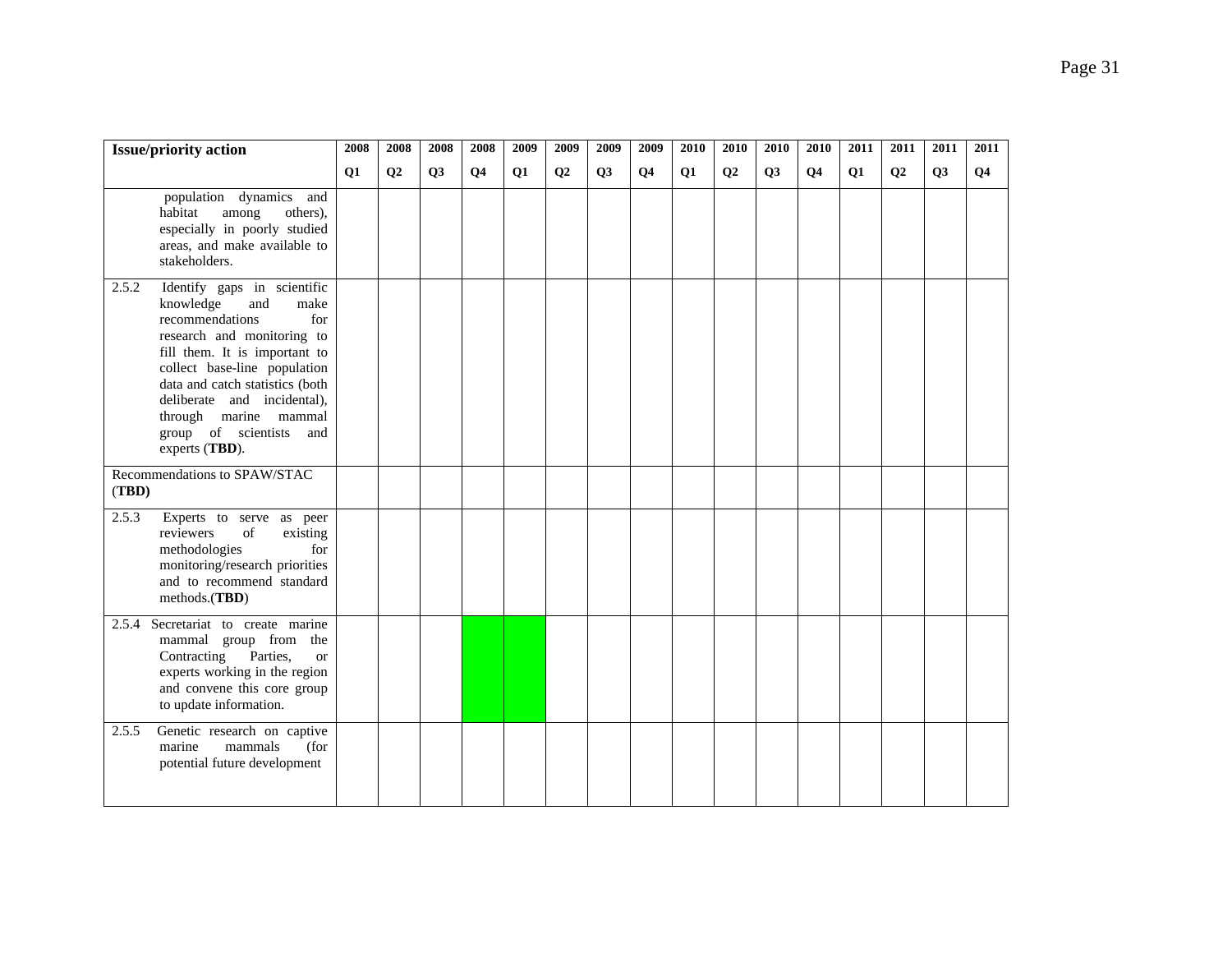| <b>Issue/priority action</b>                                                                                                                               | 2008          | 2008 | 2008 | 2008      | 2009 | 2009 | 2009 | 2009           | 2010 | 2010           | 2010      | 2010           | 2011 | 2011 | 2011      | 2011           |
|------------------------------------------------------------------------------------------------------------------------------------------------------------|---------------|------|------|-----------|------|------|------|----------------|------|----------------|-----------|----------------|------|------|-----------|----------------|
|                                                                                                                                                            | $\mathbf{Q1}$ | Q2   | Q3   | <b>O4</b> | Q1   | Q2   | Q3   | Q <sub>4</sub> | Q1   | Q <sub>2</sub> | <b>O3</b> | Q <sub>4</sub> | Q1   | Q2   | <b>O3</b> | Q <sub>4</sub> |
| of captive breeding programmes).<br>(TBD)                                                                                                                  |               |      |      |           |      |      |      |                |      |                |           |                |      |      |           |                |
| 2.6 MARINE MAMMAL                                                                                                                                          |               |      |      |           |      |      |      |                |      |                |           |                |      |      |           |                |
| <b>WATCHING IN THE WILD</b>                                                                                                                                |               |      |      |           |      |      |      |                |      |                |           |                |      |      |           |                |
| 2.6.1 Convene a regional trilingual<br>workshop on Best Practices<br>Mammal<br>for<br>Marine<br>Watching in the Wild and<br>associated activities.         |               |      |      |           |      |      |      |                |      |                |           |                |      |      |           |                |
| 2.6.2 Improve opportunities for local<br>communities<br>benefit<br>to<br>economically from marine<br>tourism.<br>mammal-based<br>(TBD)                     |               |      |      |           |      |      |      |                |      |                |           |                |      |      |           |                |
| 2.6.3. Encourage tourism operators to<br>develop partnerships with<br>and<br>scientific<br>scientists<br>organizations<br>for<br>data<br>collection. (TBD) |               |      |      |           |      |      |      |                |      |                |           |                |      |      |           |                |
| Compilation of marine mammal<br>outreach materials available to the<br>WCR (TBD)                                                                           |               |      |      |           |      |      |      |                |      |                |           |                |      |      |           |                |
| Report recommendations and next<br>steps to SPAW/STAC (TBD)                                                                                                |               |      |      |           |      |      |      |                |      |                |           |                |      |      |           |                |
| 2.6.4 Parties to contribute to regional<br>of<br>marine<br>assessment<br>mammal watching activities<br>(to be initiated at the<br>workshop).               |               |      |      |           |      |      |      |                |      |                |           |                |      |      |           |                |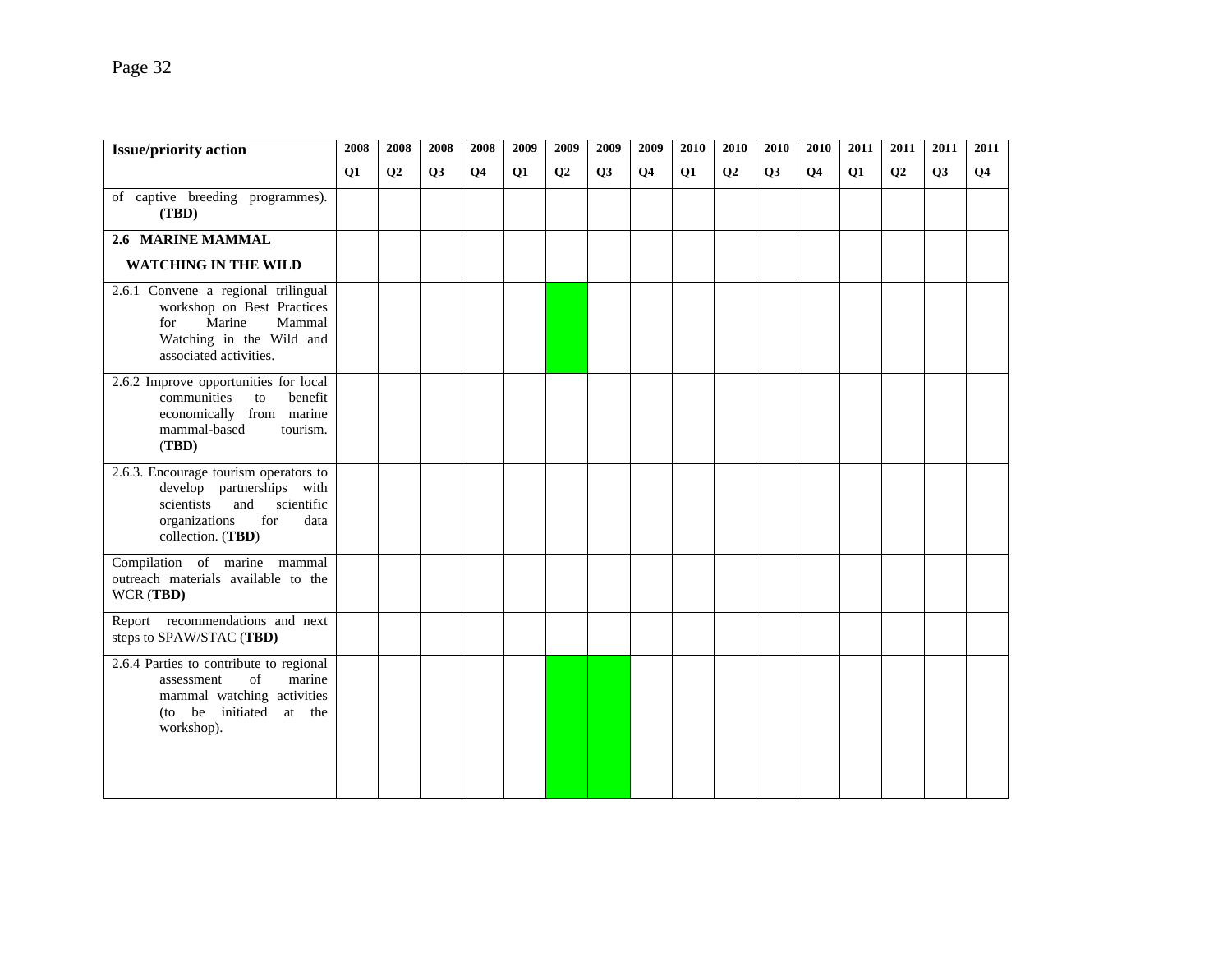| <b>Issue/priority action</b>                                                                                                                                                                                                                                                                                                        | 2008          | 2008 | 2008 | 2008      | 2009 | 2009 | 2009 | 2009           | 2010 | 2010 | 2010      | 2010           | 2011 | 2011 | 2011      | 2011           |
|-------------------------------------------------------------------------------------------------------------------------------------------------------------------------------------------------------------------------------------------------------------------------------------------------------------------------------------|---------------|------|------|-----------|------|------|------|----------------|------|------|-----------|----------------|------|------|-----------|----------------|
|                                                                                                                                                                                                                                                                                                                                     | $\mathbf{Q1}$ | Q2   | Q3   | <b>O4</b> | Q1   | Q2   | Q3   | Q <sub>4</sub> | Q1   | Q2   | <b>O3</b> | Q <sub>4</sub> | Q1   | Q2   | <b>O3</b> | Q <sub>4</sub> |
| 2.6.5 Based on scientific investigation<br>adopt<br>appropriate,<br>as<br>mechanisms<br>$\mathop{\mathrm{to}}$<br>manage<br>tourism.<br>marine<br>mammal<br>(TBD)                                                                                                                                                                   |               |      |      |           |      |      |      |                |      |      |           |                |      |      |           |                |
| <b>2.7 MARINE MAMMAL</b>                                                                                                                                                                                                                                                                                                            |               |      |      |           |      |      |      |                |      |      |           |                |      |      |           |                |
| <b>STRANDINGS</b>                                                                                                                                                                                                                                                                                                                   |               |      |      |           |      |      |      |                |      |      |           |                |      |      |           |                |
| 2.7.1Compile<br>of<br>database<br>veterinarians,<br>researchers,<br>biologists and marine policy<br>experts, in the WCR to<br>ensure that information is<br>exchanged.                                                                                                                                                              |               |      |      |           |      |      |      |                |      |      |           |                |      |      |           |                |
| $\overline{2.7.2}$<br>Build capacity to address<br>strandings through<br>three<br>Regional Stranding Response<br>Training<br>Workshops,<br>modeled after the ECMM<br><b>Stranding Response Training</b><br>Workshop held in Trinidad<br>2005)<br>$(15-18)$ Nov.<br>in<br>English. (second workshop<br>will be for French speakers). |               |      |      |           |      |      |      | F              |      |      |           |                |      |      |           |                |
| Parties agree on steering committee to<br>organize and raise funds for stranding<br>workshops. SC to be chaired by Dr<br>Nathalie Ward.                                                                                                                                                                                             |               |      |      |           |      |      |      |                |      |      |           |                |      |      |           |                |
| 2.7.3 Develop a laminated guide of<br>marine mammals of the WCR<br>which will serve as a tool for<br>front-line responders and<br>future<br>stranding<br>training<br>workshops.                                                                                                                                                     |               |      |      |           |      |      |      |                |      |      |           |                |      |      |           |                |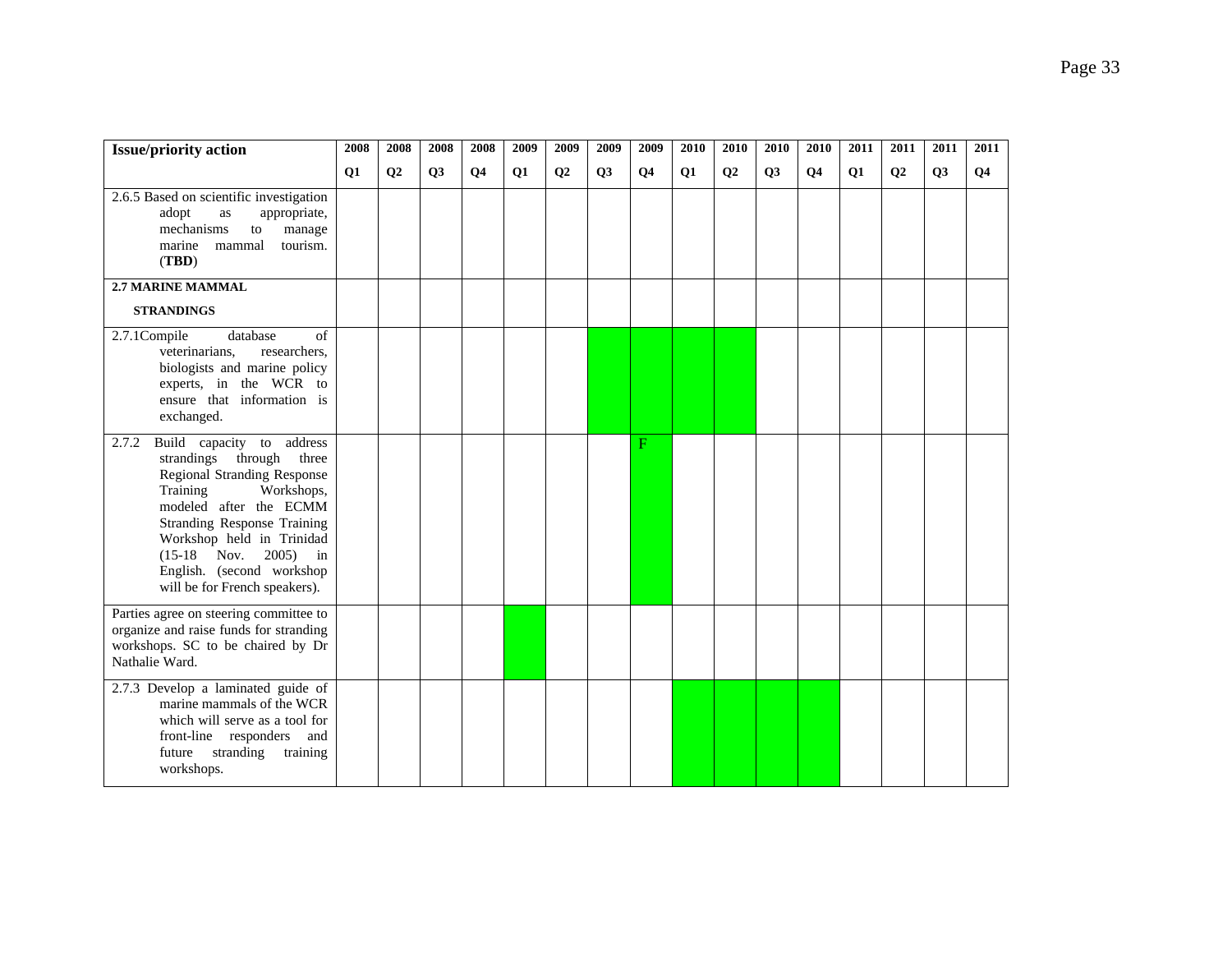| <b>Issue/priority action</b>                                                                                                                                                                                              | 2008          | 2008           | 2008 | 2008      | 2009 | 2009 | 2009 | 2009           | 2010 | 2010           | 2010      | 2010           | 2011 | 2011 | 2011      | 2011           |
|---------------------------------------------------------------------------------------------------------------------------------------------------------------------------------------------------------------------------|---------------|----------------|------|-----------|------|------|------|----------------|------|----------------|-----------|----------------|------|------|-----------|----------------|
|                                                                                                                                                                                                                           | $\mathbf{Q1}$ | Q <sub>2</sub> | Q3   | <b>O4</b> | Q1   | Q2   | Q3   | Q <sub>4</sub> | Q1   | Q <sub>2</sub> | <b>O3</b> | Q <sub>4</sub> | Q1   | Q2   | <b>O3</b> | Q <sub>4</sub> |
| 2.7.4 With support from the CEP<br>Secretariat<br>through<br>and<br>identified<br>financial<br>mechanisms,<br>support<br>the<br>creation and/or strengthening<br>of<br>capacities<br>and<br>infrastructure.               |               |                |      |           |      |      |      |                |      |                |           |                |      |      |           |                |
| Establish 'injury' networks in<br>2.7.5<br>each WCR country which has<br>a reporting mechanism to<br>respond to marine mammal<br>This information<br>injury.<br>should be made available to<br>all other countries. (TBD) |               |                |      |           |      |      |      |                |      |                |           |                |      |      |           |                |
| 2.7.6 Create appropriate archives of<br>samples for diverse studies<br>such<br>pathology,<br>as<br>contaminants, paracytology<br>and genetics. (TBD)                                                                      |               |                |      |           |      |      |      |                |      |                |           |                |      |      |           |                |
| Build capacity to include<br>2.7.7<br>standardized<br>protocols,<br>training in methods of sample<br>archiving<br>collection,<br>of<br>samples and establishment of<br>on-line database for findings.<br>(TBD)            |               |                |      |           |      |      |      |                |      |                |           |                |      |      |           |                |
| MARINE MAMMALS IN<br>2.8<br><b>CAPTIVITY</b>                                                                                                                                                                              |               |                |      |           |      |      |      |                |      |                |           |                |      |      |           |                |
| Encourage Parties to act in<br>2.8.1<br>accordance with the SPAW<br>Protocol in relation to captive<br>marine mammals through the<br>development of a process for<br>evaluating<br>and<br>seeking<br>exemptions. (TBD)    |               |                |      |           |      |      |      |                |      |                |           |                |      |      |           |                |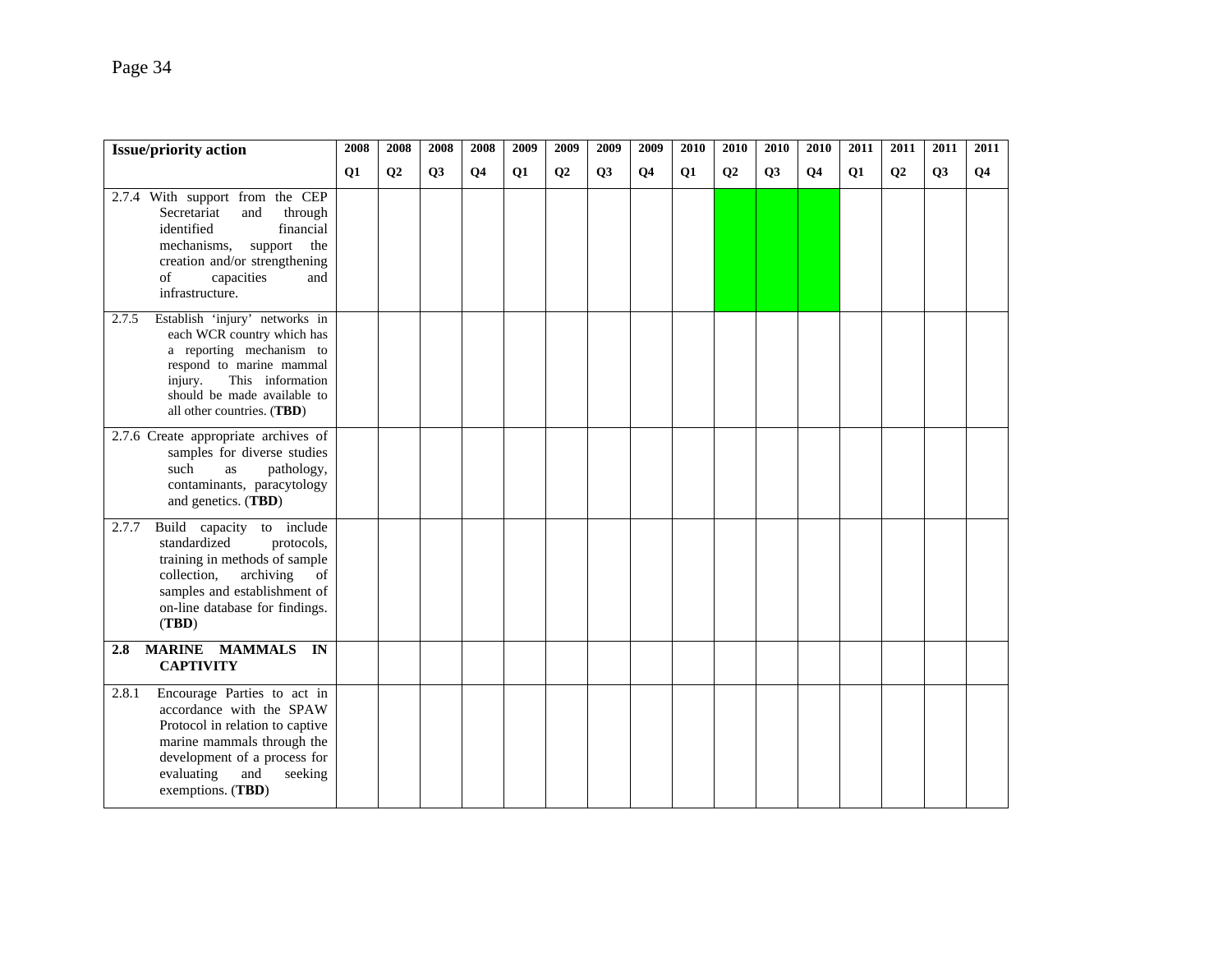| <b>Issue/priority action</b>                                                                                                                                                                                                                                                              | 2008      | 2008      | 2008      | 2008      | 2009 | 2009           | 2009      | 2009      | 2010 | 2010           | 2010      | 2010      | 2011      | 2011           | 2011      | 2011      |
|-------------------------------------------------------------------------------------------------------------------------------------------------------------------------------------------------------------------------------------------------------------------------------------------|-----------|-----------|-----------|-----------|------|----------------|-----------|-----------|------|----------------|-----------|-----------|-----------|----------------|-----------|-----------|
|                                                                                                                                                                                                                                                                                           | <b>O1</b> | <b>O2</b> | <b>O3</b> | <b>O4</b> | Q1   | Q <sub>2</sub> | <b>O3</b> | <b>O4</b> | Q1   | Q <sub>2</sub> | <b>O3</b> | <b>O4</b> | <b>O1</b> | Q <sub>2</sub> | <b>O3</b> | <b>O4</b> |
| 2.8.2<br>Improve existing facilities<br>through the development of<br>national/regional<br>standards<br>for captive marine mammal<br>health and welfare<br>(also<br>addresses 2.8.4 and 2.8.5).<br>(TBD)                                                                                  |           |           |           |           |      |                |           |           |      |                |           |           |           |                |           |           |
| 2.8.3 Regionally acceptable standards<br>to be developed in the case of<br>exemptions<br>for<br>capture,<br>capture procedures, handling,<br>maintenance and display, etc.<br>(TBD)                                                                                                       |           |           |           |           |      |                |           |           |      |                |           |           |           |                |           |           |
| 2.8.4<br>Annual status reports of<br>identified marine mammals<br>in captivity in the WCR,<br>including<br>inventory on<br>births,<br>deaths.<br>illness,<br>genetics and injuries incurred<br>through participation<br>in<br>interaction programmes.                                     |           |           |           |           |      |                |           |           |      |                |           |           |           |                |           |           |
| Guidelines for the language<br>2.8.5<br>and process of the SPAW<br>Protocol<br>Article<br>11<br>exemptions<br>provision.                                                                                                                                                                  |           |           |           |           |      |                |           |           |      |                |           |           |           |                |           |           |
| Research on<br>distribution,<br>2.8.6<br>population<br>structure,<br>abundance and trends of<br>marine<br>mammal<br>species<br>targeted for live-capture to<br>ensure compliance with the<br>Protocol's provisions for<br>environmental<br>impact<br>assessments and exemptions.<br>(TBD) |           |           |           |           |      |                |           |           |      |                |           |           |           |                |           |           |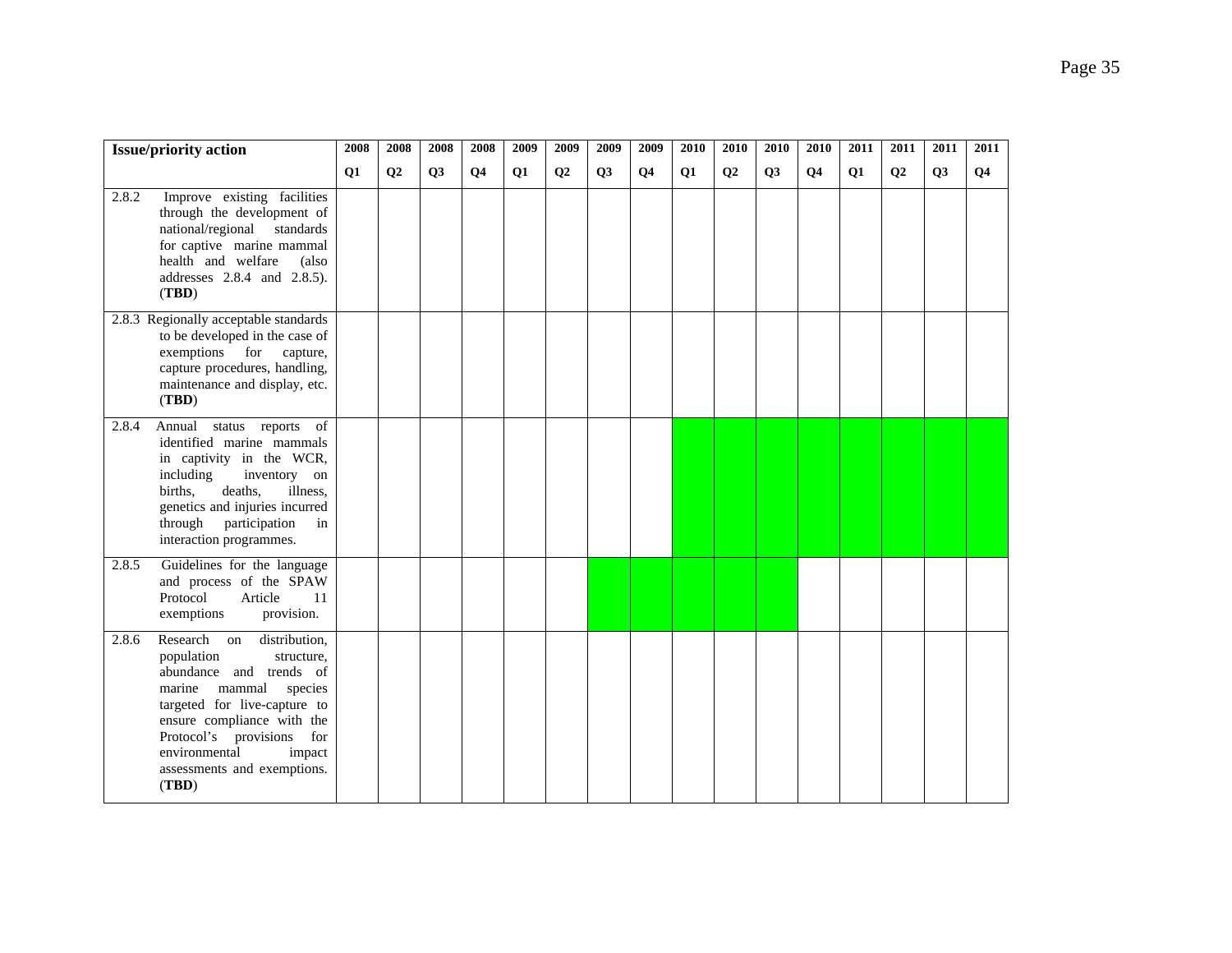| <b>Issue/priority action</b>                                                                                                                                         | 2008 | 2008 | 2008 | 2008      | 2009 | 2009           | 2009 | 2009           | 2010 | 2010           | 2010 | 2010           | 2011 | 2011           | 2011 | 2011           |
|----------------------------------------------------------------------------------------------------------------------------------------------------------------------|------|------|------|-----------|------|----------------|------|----------------|------|----------------|------|----------------|------|----------------|------|----------------|
|                                                                                                                                                                      | Q1   | Q2   | Q3   | <b>O4</b> | Q1   | Q <sub>2</sub> | Q3   | Q <sub>4</sub> | Q1   | Q <sub>2</sub> | Q3   | Q <sub>4</sub> | Q1   | Q <sub>2</sub> | Q3   | Q <sub>4</sub> |
| Report of egroup. (TBD)                                                                                                                                              |      |      |      |           |      |                |      |                |      |                |      |                |      |                |      |                |
| <b>2.9 ACOUSTIC DISTURBANCE</b><br><b>/UNDERWATER NOISE</b>                                                                                                          |      |      |      |           |      |                |      |                |      |                |      |                |      |                |      |                |
| Guidelines to address the<br>2.9.1<br>problem of underwater noise<br>and its effects on marine<br>mammals and their prey.<br>(TBD)                                   |      |      |      |           |      |                |      |                |      |                |      |                |      |                |      |                |
| Encourage Parties to support<br>2.9.2<br>applied research to improve<br>understanding of the effects<br>of noise on marine mammals.<br>(TBD)                         |      |      |      |           |      |                |      |                |      |                |      |                |      |                |      |                |
| 2.9.3 Develop education programmes<br>to increase public awareness<br>about ocean noise and its<br>impacts on marine mammals.<br>(TBD)                               |      |      |      |           |      |                |      |                |      |                |      |                |      |                |      |                |
| <b>2.10 VESSEL STRIKES</b>                                                                                                                                           |      |      |      |           |      |                |      |                |      |                |      |                |      |                |      |                |
| 2.10.1 Solicit reports of vessel strikes<br>determine rates and<br>to<br>distribution of strikes. (TBD)                                                              |      |      |      |           |      |                |      |                |      |                |      |                |      |                |      |                |
| 2.10.2 Collate information on vessel<br>activity (vessel types, routes,<br>speed and volumes) and<br>marine mammal distribution<br>and analyse information.<br>(TBD) |      |      |      |           |      |                |      |                |      |                |      |                |      |                |      |                |
| Regional Workshop for identification<br>of priorities. (TBD)                                                                                                         |      |      |      |           |      |                |      |                |      |                |      |                |      |                |      |                |